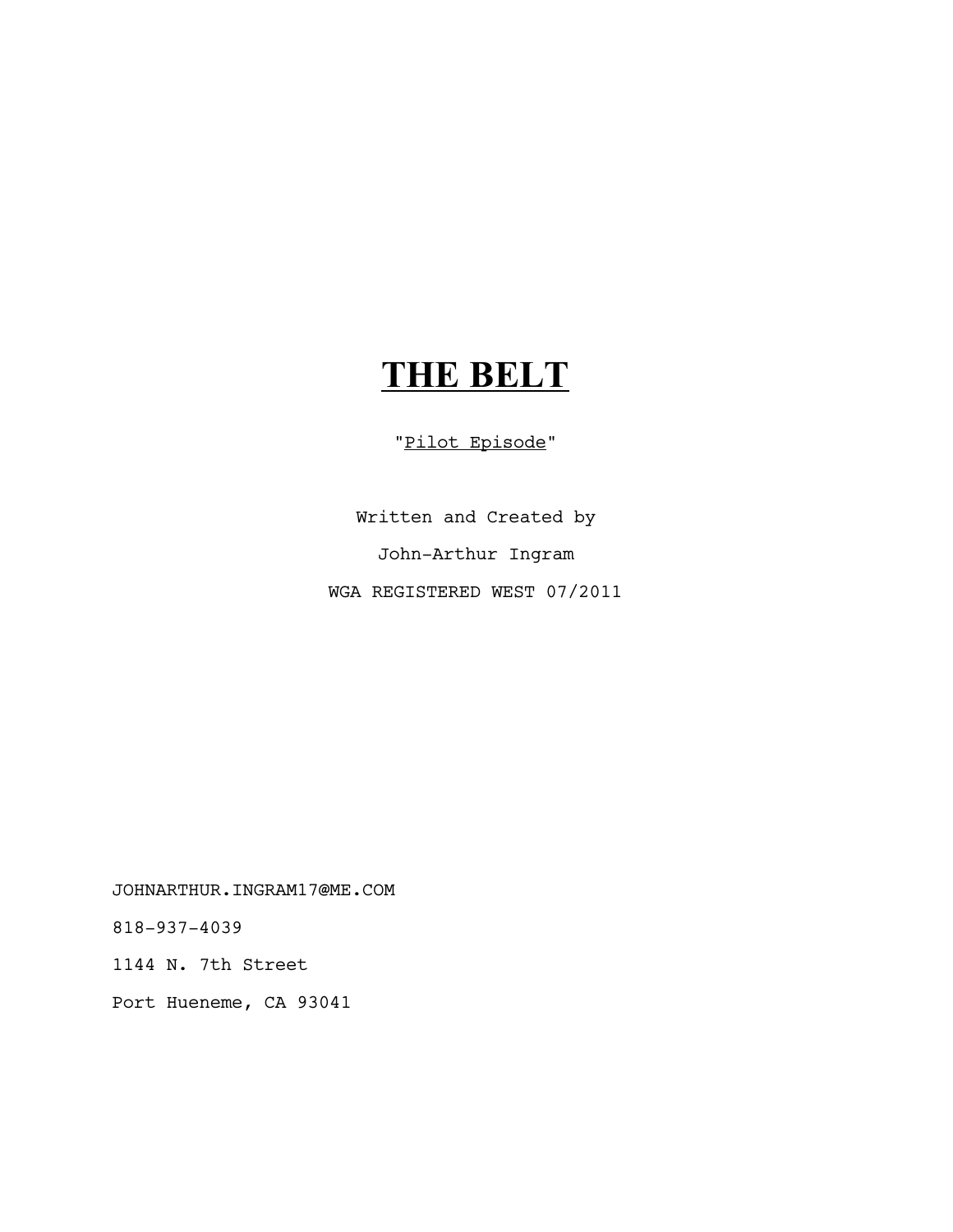## THE BELT

ON BLACK:

**The Hartford Institute for Religion Research shows that there are 31 Mega-churches listed in the state of Oklahoma with average attendances ranging from 1,800 to just over 30,000 and growing; roughly a quarter of the population.**

#### TEASER

FADE IN:

#### **INT. RIVER CROSS CHURCH/VARIOUS SHOTS - NIGHT**

An old familiar religious hymn plays as a SERIES OF SHOTS take us through an empty church auditorium. The auditorium holds four large screens, some state-of-the-art lights and sound equipment, all infused with a trendy decor.

TITLE CARD: TULSA, OKLAHOMA THREE MONTHS AGO

Eventually, we find ourselves at the pulpit looking over the empty chairs. The music fades as a TV NEWS SHOW begins coverage of breaking events.

## LYDIA (O.C.)

(hesitation) Welcome back. This is the Brennan Gospel and we're following some devastating events. Senior Pastor Teddy Saul of River Cross Church and President of Edward Saul University was arrested yesterday evening. According to the DA, Pastor Saul and his wife, Elizabeth Saul are under investigation for tax fraud.

## **INT. COR CHANNEL NEWS STUDIO - NIGHT**

LYDIA BRENNAN (35) tries to hide her hesitation during the special broadcast on her show. With straight blonde hair and sporting a black pin stripe power suit, at first glance one would think it's Ann Coulter; a closer look shows she could pass for a younger and much cuter version.

Lydia glances back and forth and her notes, determining how to proceed. She clears her throat before continuing. *Not* looking forward to it.

> LYDIA Pastor Saul also faces *possible* charges involving a student at ESU. (rushing through) (MORE)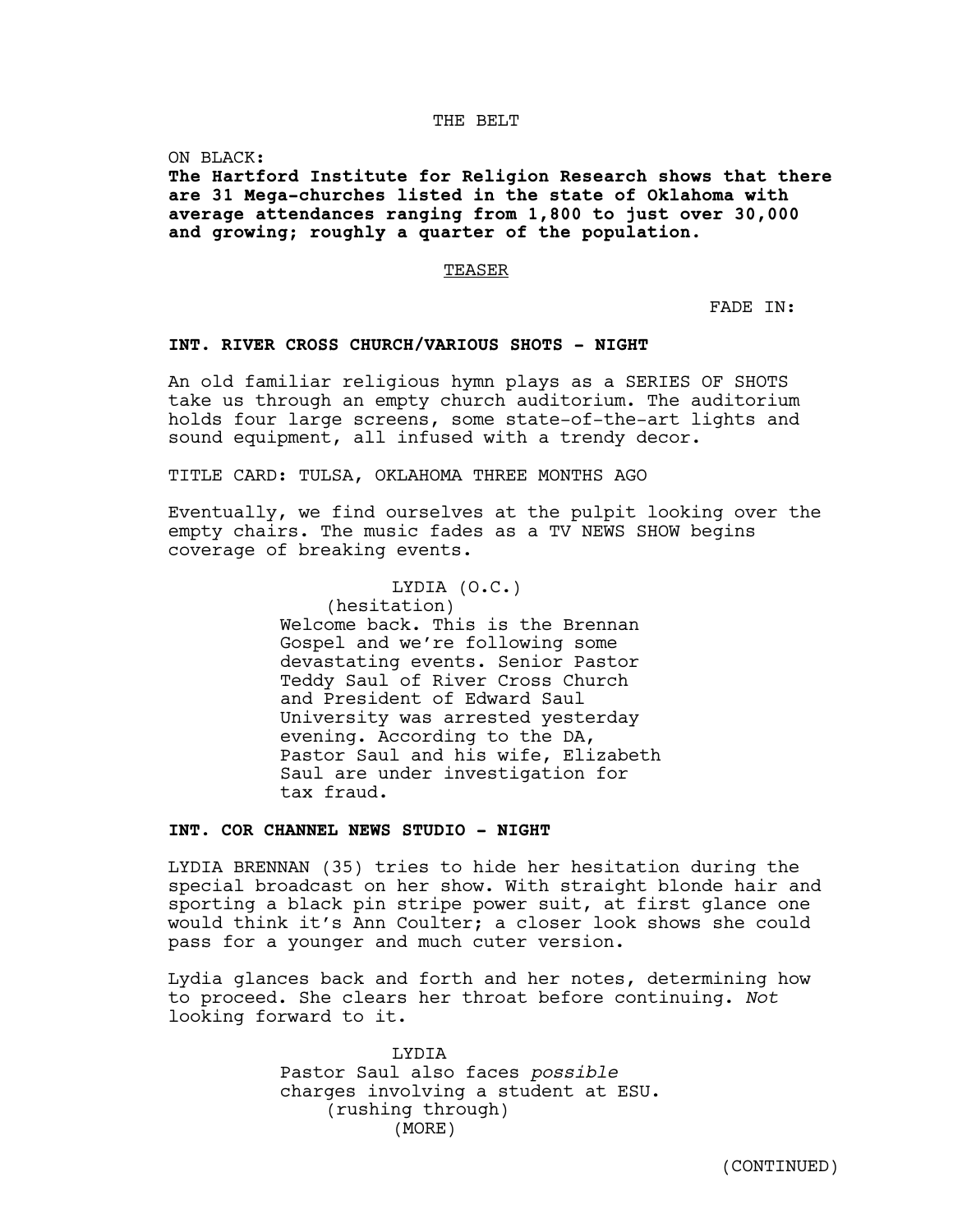Her name is believed to be MaryAnne Galloway. We're not told the age of the student at this time. LYDIA (CONT'D)

CLOSE ON the notes in front of her is the full news statement of the events. Shown in clips across the screen as Lydia **crosses them out** with her pen:

-- Sex charges involving an **eighteen year old**, MaryAnne Galloway.

-- Illegal involvement in **local political campaigns** and lavish spending at donors' expense.

-- Misuse of funds for personal expenses.

## **EXT. COURTHOUSE - EVENING**

NEWS FOOTAGE

PASTOR TEDDY SAUL (50), arrives in front of the courthouse, escorted by POLICE. He calmly ignores the onslaught of media and protesters. He wears an impressive suit and tie, clean shaven. But his hair, what's left of it, is a disheveled mess. Teddy's tired eyes focus on the judgement awaiting him at the courthouse doors.

## **INT. COR CHANNEL NEWS STUDIO - CONTINUOUS**

Lydia lets out a nervous cough.

LYDIA

Caleb Evergreen, the Pastoral Director at River Cross announced they will be closing their doors until further notice, while the Saul family sort things out. Many members of the congregation are attending various churches around town.

The segment ends. Lydia takes a moment to let out a frustrated sigh and crumples the notes. Then pulls out her ear piece and storms out.

OFF her exit...

#### **EXT. THE LINCOLN'S HOUSE - NIGHT**

A modern two story suburban house.

**INT. BEDROOM - NIGHT**

TITLE CARD: CALABASSAS, CALIFORNIA PRESENT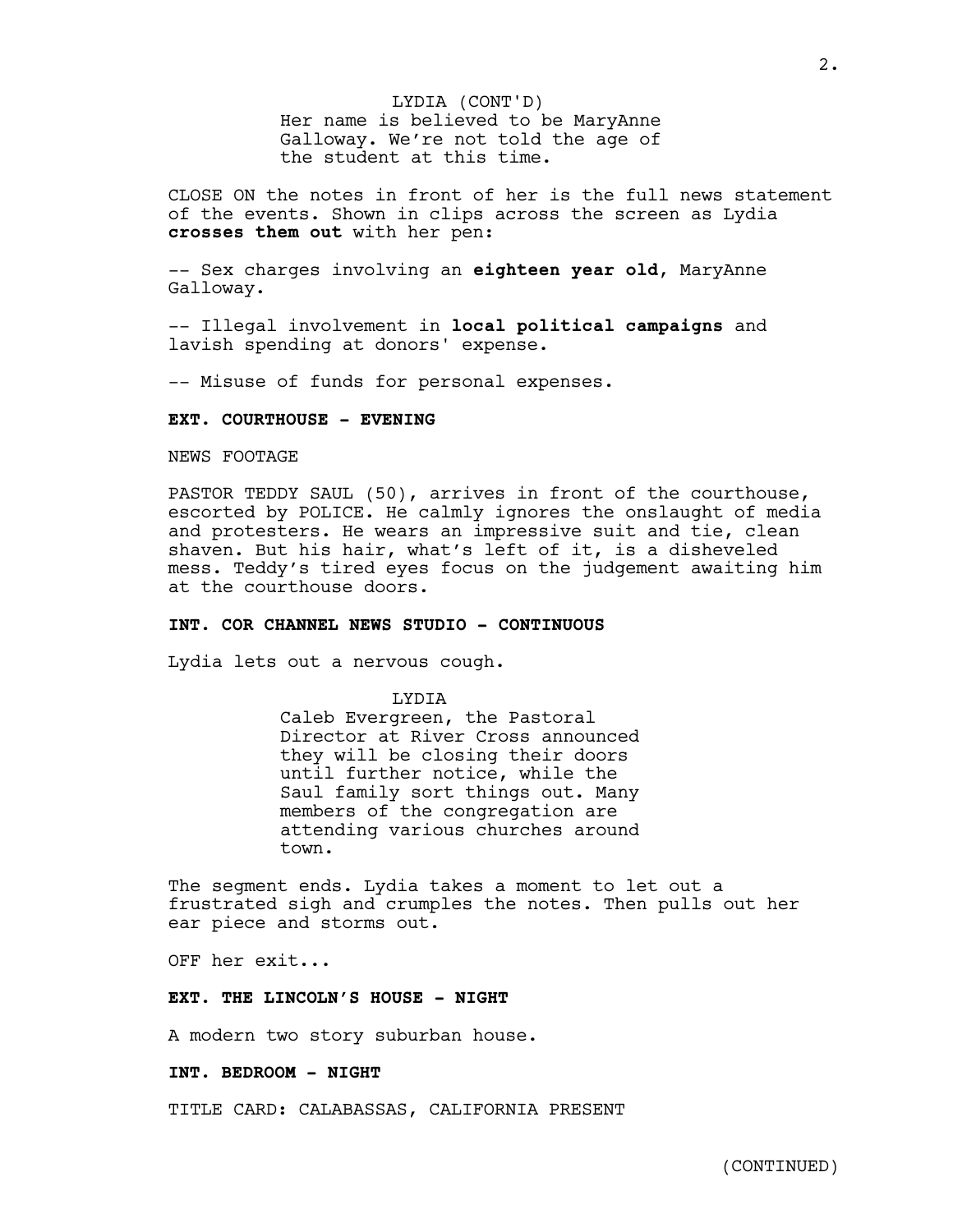CLOSE ON the black and white limbs of TWO BODIES entangled in passionate sex. The climax hits and they pull apart to breathe.

DAVID LINCOLN (late 30s, dark and fit; anxious eyes), stares up at the ceiling as APHTON LINCOLN (mid 30s, red hair, hard eyes and thin), snuggles close to him panting. David's mind has shifted focus and she can sense it.

Aphton watches him for a moment and then kisses him on the cheek. We get a glimpse of a CELTIC CROSS tattoo on the back of her right shoulder.

> APHTON Stop worrying.

## DAVID

I'm not. (then) I haven't been in front of a pulpit or prepared a sermon in a long time.

APHTON (continues kissing) Ooo. Backslider. Repent now.

DAVID I like being a teacher.

APHTON

So teach them.

DAVID

I'm still trying to wrap my head around it--

APHTON

(faces him) You're not suppose to wrap your head around it. I know it's hard seeing your mentor fall. But your job is to help the church, not to sort out Teddy.

David kisses her on the forehead.

APHTON (CONT'D) We've prayed about this for months and the Saul family has been in agreement. God has chosen you for this job. Trust Him.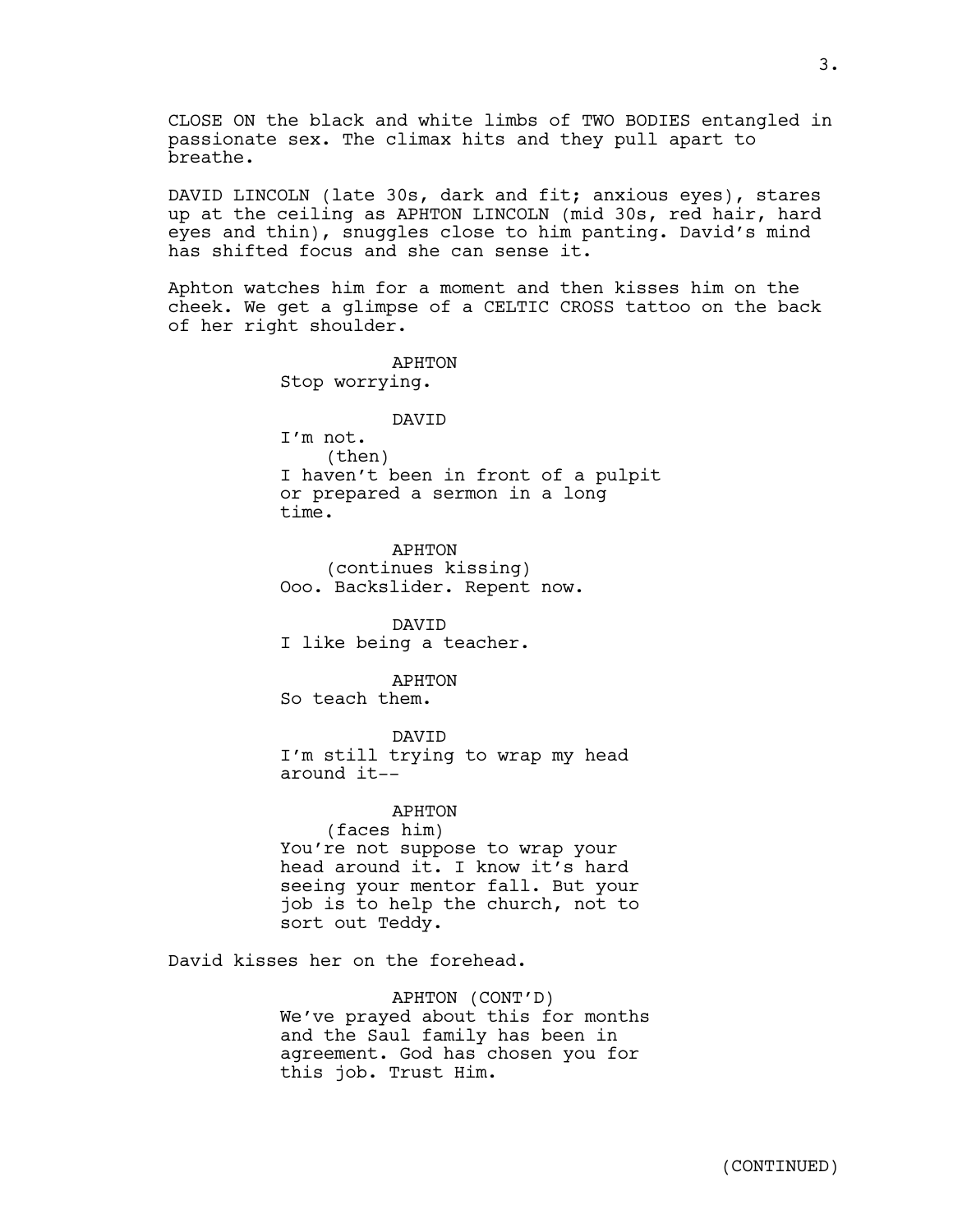CLOSE ON David as he thinks it over. She's right, but he's not entirely convinced.

## **INT. CLAIRE'S BEDROOM - SAME**

CLAIRE LINCOLN (16), the beautiful mixed daughter of David and Aphton, lies asleep in bed as the REM cycle takes over.

#### *DREAM SEQUENCE:*

*-- A dark sky at mid-day spreads across an open country field as THREE TORNADOES chase after an SUV.*

*-- The tornadoes approach the River Cross Church. David is in the parking lot. David stands glaring at the tornadoes as they approach. A SINGLE BOLT OF LIGHTNING strikes the church auditorium forcing--*

CLAIRE to wake up panting as we...

## END TEASER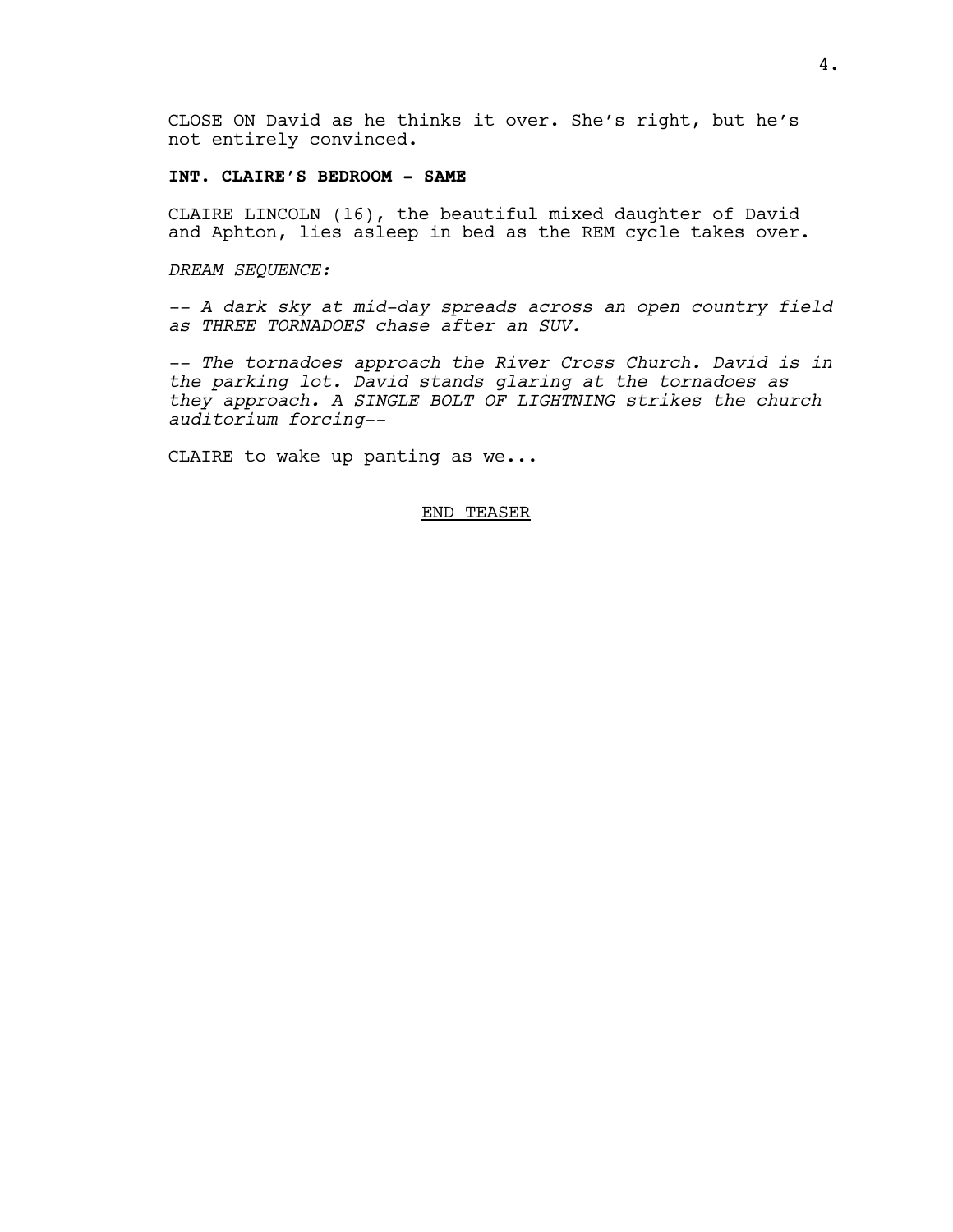## ACT ONE

FADE IN:

## **EXT. SAUL HOUSE - MORNING**

A mansion complete with a large intimidating gate and well kept lawns. There's a winding road leading to the front courtyard. The mansion is isolated by a forest of trees.

A Christian radio station is playing in the background.

ESU RADIO (V.O.) Good morning again Tulsa. This is KC with some quick news for ya on this *humid* summer day.

## **INT. SAUL FAMILY HOUSE - RACHEL'S BEDROOM - MORNING**

The room is large and bright. There's POSTERS of pop divas mixed with Amy Grant and various photos of her mother performing. A large LAPTOP is set on a neat desk with university folders and letters. She has a keyboard and mic set up near the window.

RACHEL SAUL (18) slowly wakes up to the sound of the radio playing in the living room. She's wearing her ESU MUSICAL THEATER shirt with a faded pair of cartoon pajama pants. Rachel is daddy's little girl, but would never admit that to anyone. Despite being an overachiever, she's a small town girl drowning under the pressure of her own big dreams.

## **INT. SAUL FAMILY LIVING ROOM - MORNING**

Teddy, in his robe, lies awkwardly asleep on the couch with an open Bible, cell phone, and an open bottle of Scotch on the coffee table in front of him.

> ESU RADIO (V.O.) River Cross Church has announced its new pastor, David Lincoln, for next month's grand reopening. Let us know what you think. We'll be taking calls and e-mails all month.

Christian music begins playing and we see where it's coming from: AN ANTIQUE RADIO on a shelf.

> ESU RADIO (V.O.) You can follow us here at Edward Saul University Radio online or call. We're your place for great Christian music and news.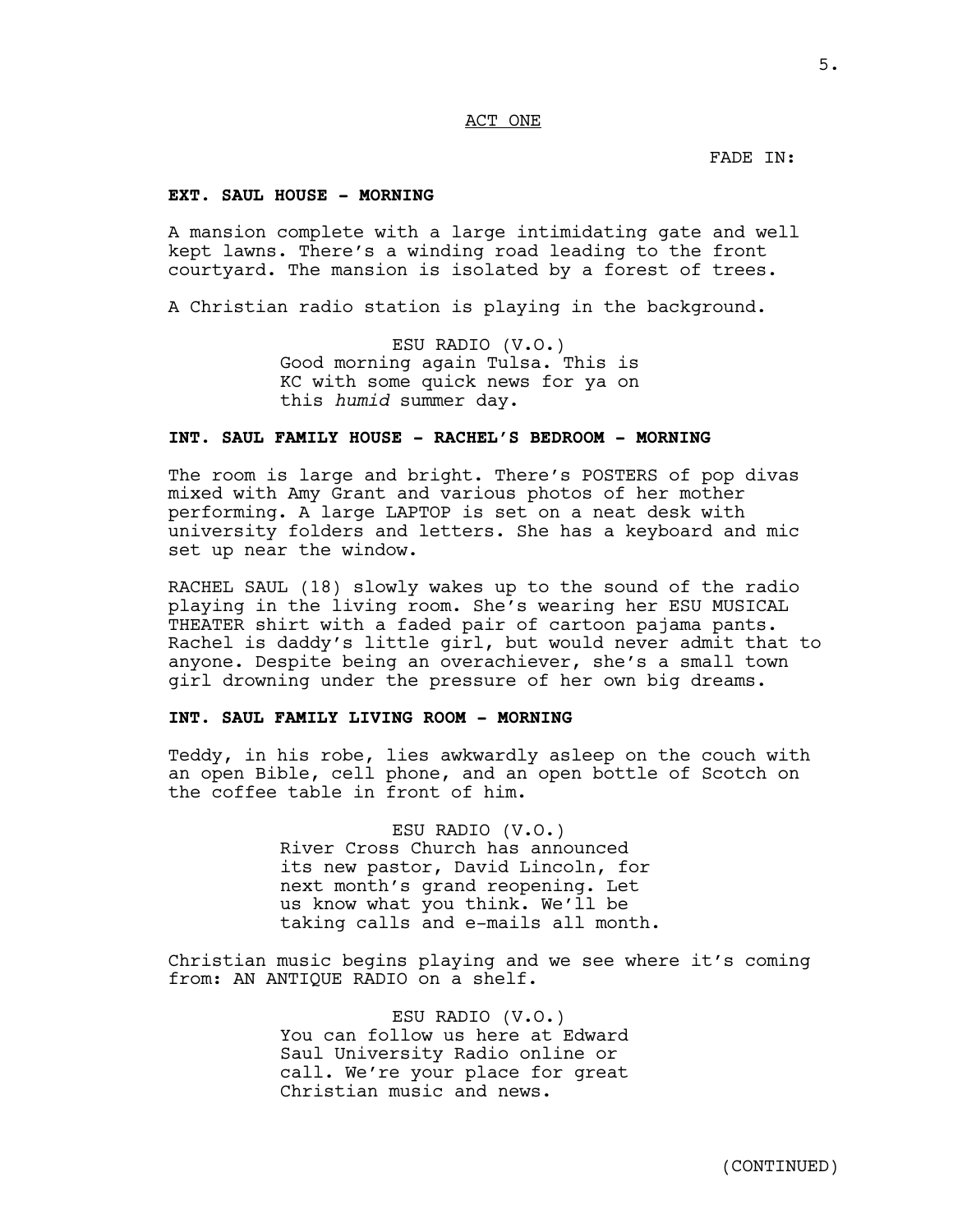The Bible is open to Psalm 51 and is heavily highlighted and marked.

The radio is turned off as Rachel enters and closes the bottle of Scotch.

Rachel glances at the open bible to see what her father has been reading then glances at him. Teddy continues his deep sleep, while she watches. Rachel closes the bible and kisses him on the forehead before leaving. The phone vibrates. He stirs a bit and barely glances at the phone then ignores it.

## **INT. EXPENSIVE HOTEL SUITE - SAME**

ELIZABETH SAUL (40s), a Southern Belle fighting to get her charms back, sits on her bed fully dressed and makes a call. She wears her impeccable wardrobe like body armor. The better she's dressed, the safer she feels.

Next to her is a PRINTED LEGAL DOCUMENT, a manila folder, and a stack of old Christian MUSIC CDs with her on the cover.

There is a mini recording booth with a keyboard and mic set up in the corner of the suite.

#### ELIZABETH

(in the phone) Theodore, I need you to bring the new registration sticker for the Lexus. Also, do not wear the Fendi tie with your Brooks Brothers Suit to court. In fact, don't wear that suit at all. Wear one of your old suits and leave the watch at home. (sarcastic) God forbid we appear prosperous in front of the judge, even though we've earned our status.

She hangs up and glances down at the document. It's a file for divorce.

#### **INT. SAUL FAMILY LIVING ROOM - SAME**

Teddy finally gets up. Rachel walks back in with a bottle of water and some Excedrin.

> RACHEL Mom called. She's gonna meet us there. I put your suit on the bed.

 $6.$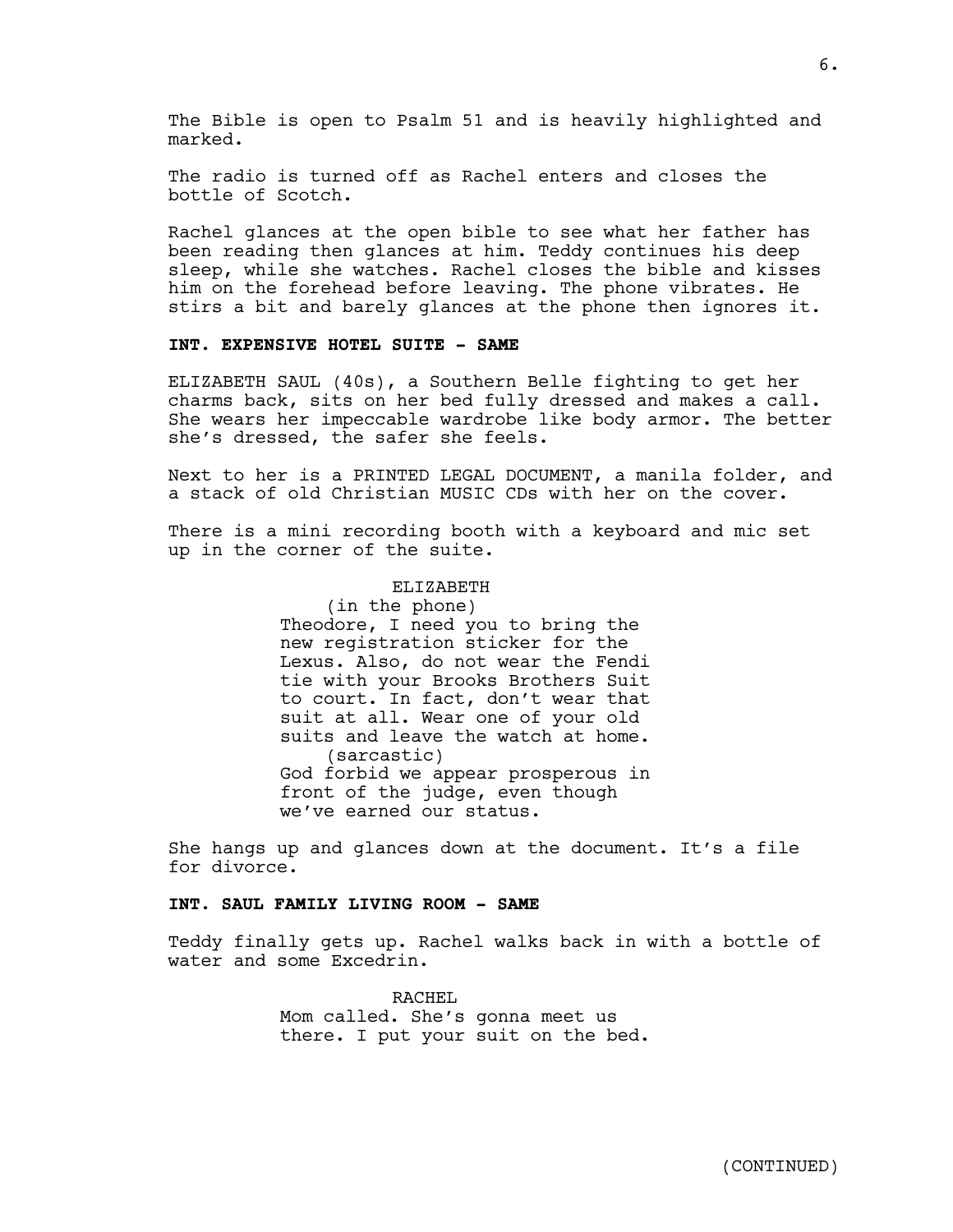**TEDDY** (off her look) She'll move back after this is all over.

RACHEL (comforting)

I know.

**TEDDY** I still think you should accept that music scholarship from NYU. You don't need to be here for this; especially at ESU in the Fall.

RACHEL Go take a shower, dad. And I'll drive.

## **INT. COURTHOUSE - HALL - LATER**

The Saul family are talking with their ATTORNEY.

ELIZABETH What happened in there?! They want to move it to August 8th? Why? The church reopens that weekend.

## ATTORNEY

That's why. Look, you said you have someone qualified to run things for you while we do this.

## ELIZABETH

Yes. But--but that was not part of the plan. I thought we'd have some time to ease him into it.

**TEDDY** David will be fine. I trust him and Caleb.

ELIZABETH

(re: Teddy) Will he be released under his own recognizance by then?

ATTORNEY It's very unlikely now. (to Teddy) You'll have to remain under house arrest for at least the duration of the trial. (to Elizabeth) (MORE)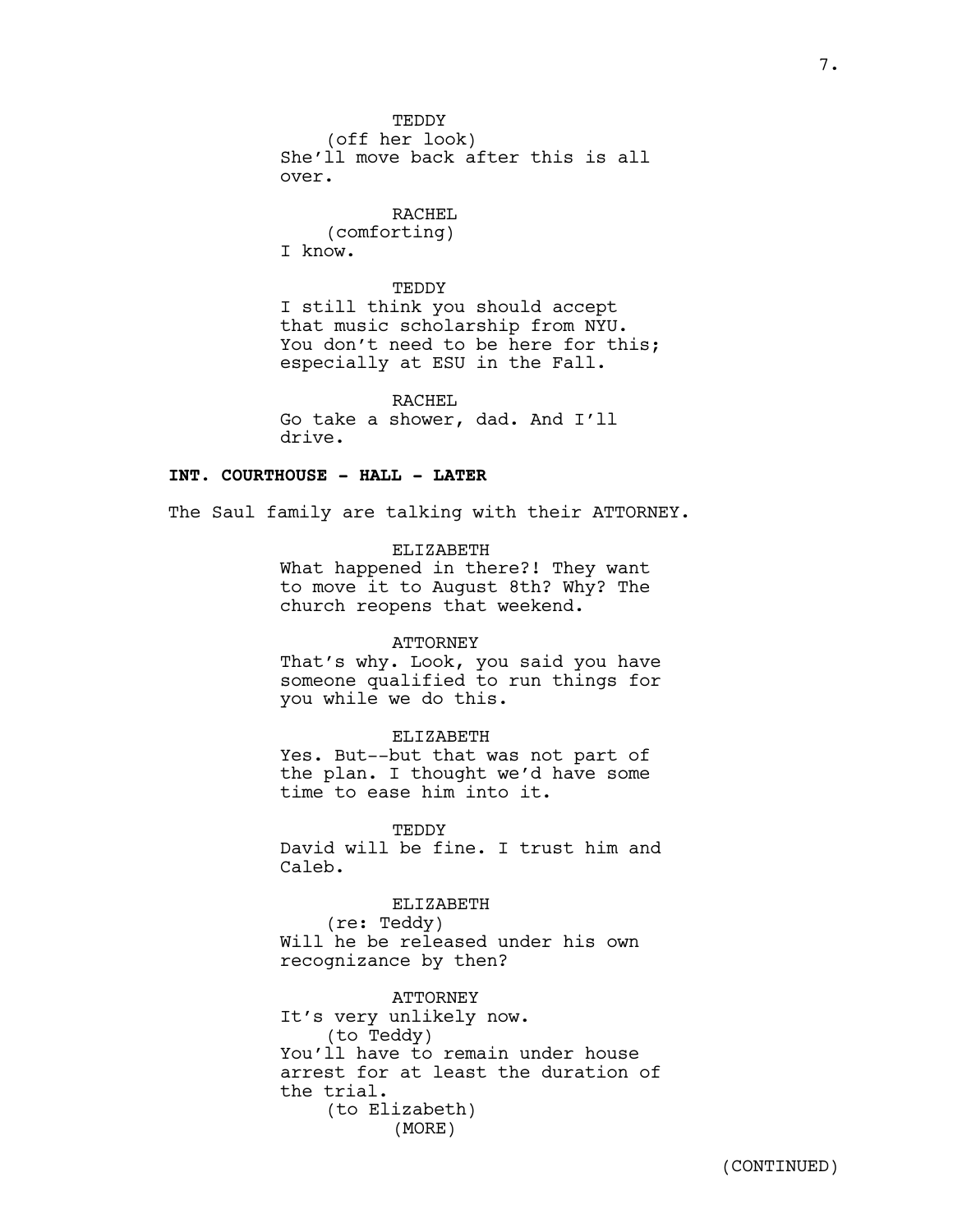Are you planning to stay at the hotel during it? ATTORNEY (CONT'D)

Elizabeth glances at Teddy.

ELIZABETH

I don't know.

**ATTORNEY** Well just make sure you at least show up together in court. The judge needs to see there's still a family.

The Attorney walks away.

## **INT. LINCOLN'S KITCHEN - MORNING**

Claire sits at the table slowly eating a bowl of cereal and drinking A GATORADE. There's an open magazine on cinematography and a classic novel next to her. Claire glances at it intermittently and turns the page. She wears a hoodie from a SCI/FI television show.

MOVING BOXES are stacked around the kitchen and dining room.

David enters casually dressed and goes to the refrigerator. Although, he carries himself like a comfortable and well adjusted adult in his late thirties, there's a constant dissatisfaction in his eyes that often betray his confidence.

DAVID'S POV: There are SEVERAL HALF EMPTY BOTTLES OF GATORADE scattered on the shelves with other items.

RETURN TO SCENE

He shakes his head and grabs an apple.

DAVID Queenie, can you at least consider consolidating some of the Gatorades into one or something?

CLAIRE It's not the same.

DAVID

Of course. (then) Did you have any problems sleeping last night? I thought I heard--

Then he begins brewing some coffee.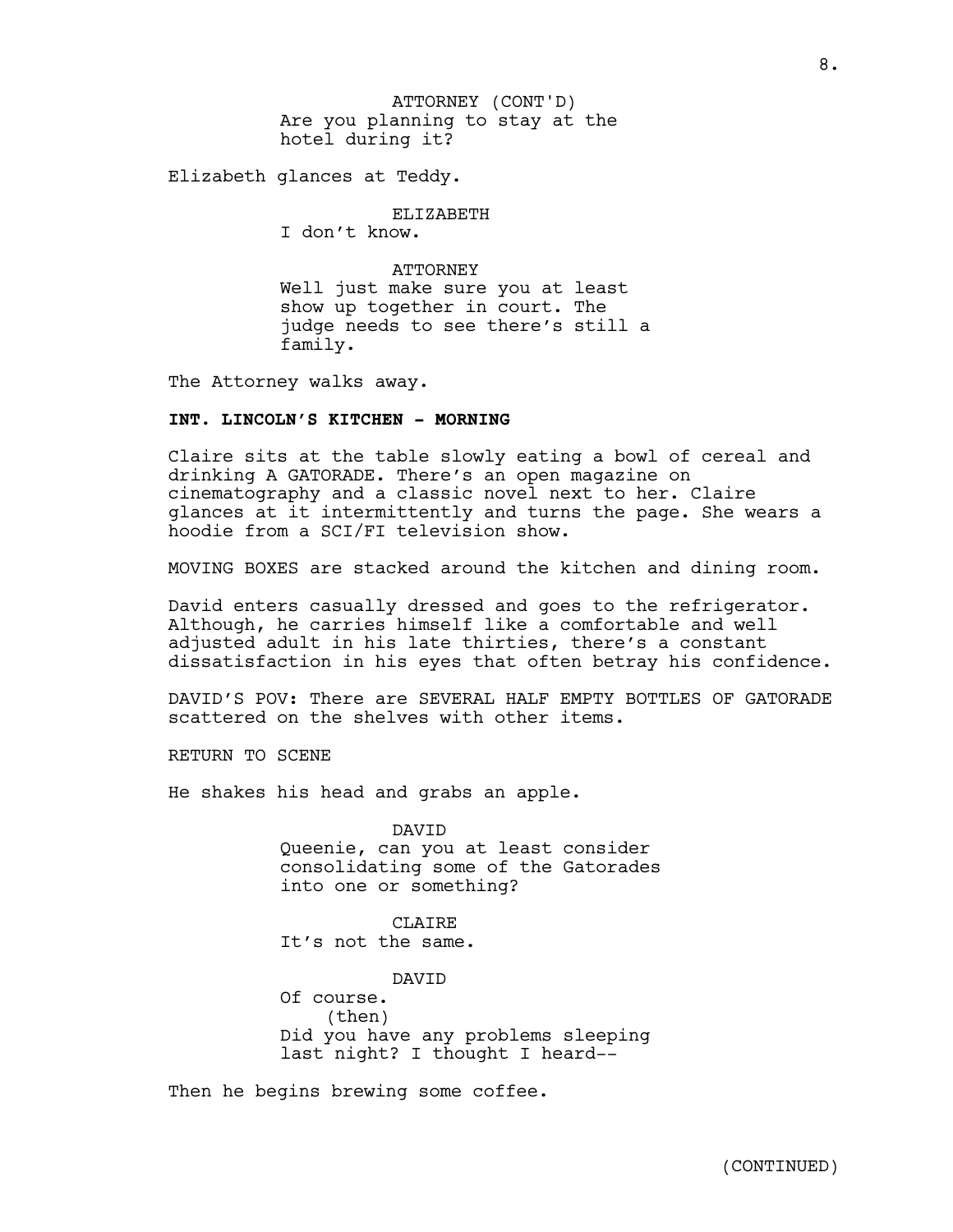**CLAIRE** (stops eating) I had a dream about you.

DAVID (freezes) Oh. Um--well, I guess it's--

9.

CLAIRE We were chased by tornadoes.

David sighs relief and continues brewing the coffee.

DAVID (sotto) Oh thank God. (to Claire) I used to have those dreams too, when I lived in Tulsa--

## CLAIRE

(facing him) You were standing in front of a church trying to stop them from destroying it.

She begins trembling and he holds her hand.

DAVID

Did I?

## CLAIRE

I don't know.

He kisses her forehead and checks on the coffee.

DAVID Listen, it's just your dreams manifesting your fears of moving to a new place.

#### CLAIRE

(with some comfort) I guess so.

DAVID I told you not to read like that. It strains your eyes.

CLAIRE This novel is on the Freshman reading list at ESU and this issue just came in.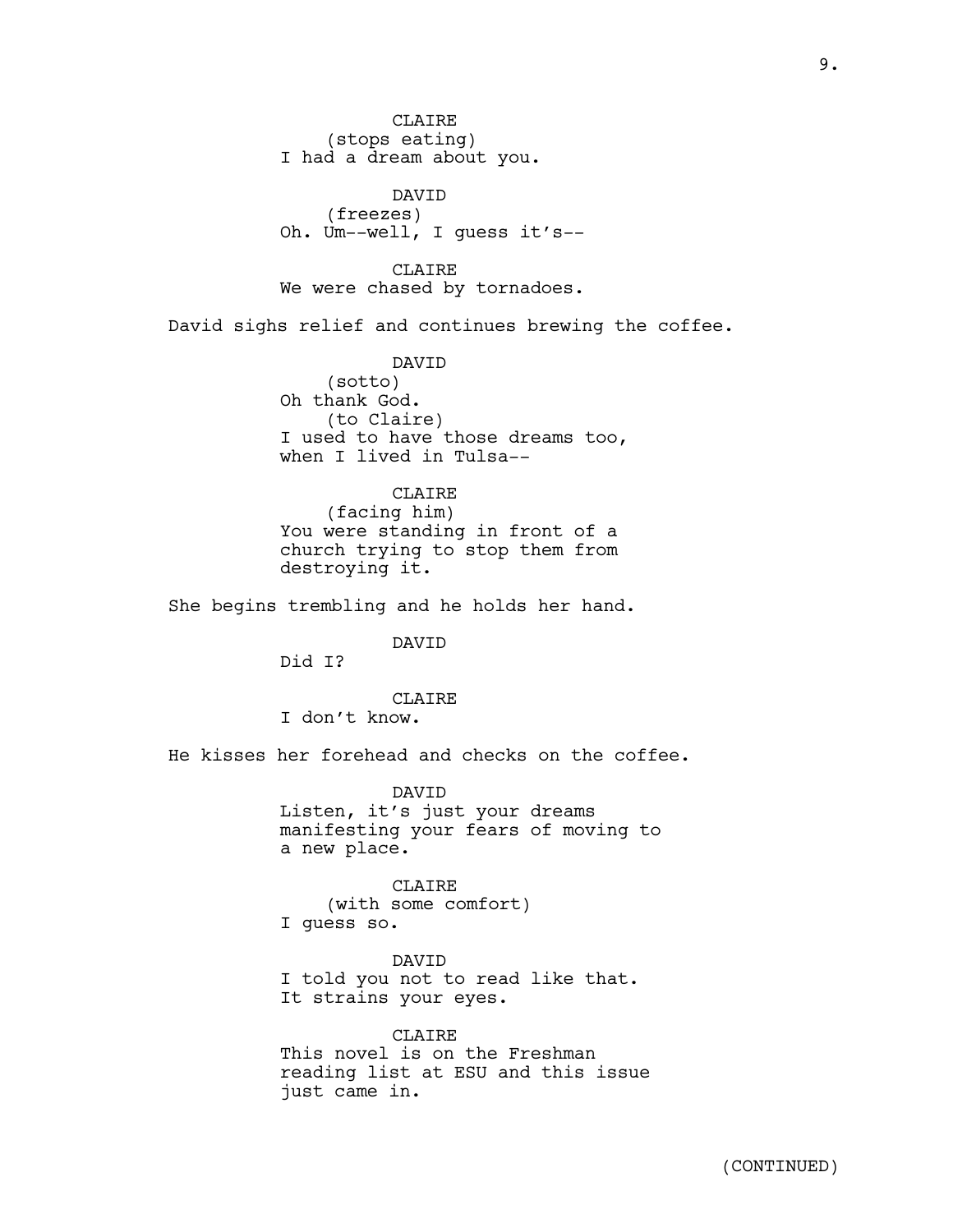DAVID

(sitting next to her) Your generation praises multitasking to its detriment. Read *one* at a time.

She takes a drink from the Gatorade bottle.

CLAIRE

(back to normal) Could you and mom get a hotel next time you do it? I could hear her over my ipod last night.

Aphton enters on this statement.

#### APHTON

Hear what?

Aphton, now wearing a white robe, goes to the coffee maker. She is the quintessential Irish woman; complete with bright green eyes and fiery red hair. Her intensity is matched by her disarmingly soft voice. But when she does raise her voice, you know hell will follow.

> CLAIRE Dad says you're too loud and that you guys should get a hotel next time.

She turns a page in her novel while looking at David.

APHTON

Really?

**CLAIRE** (to David) And, no, it doesn't strain my eyes.

David glares at Claire and she returns it with a grin.

DAVID (to Claire) Traitor. (to Aphton) I've gotta clear out some more stuff at the campus.

APHTON Hurry. We're meeting that realtor from the college at one. (to Claire) Honey, how are you feeling? Did you take your medication?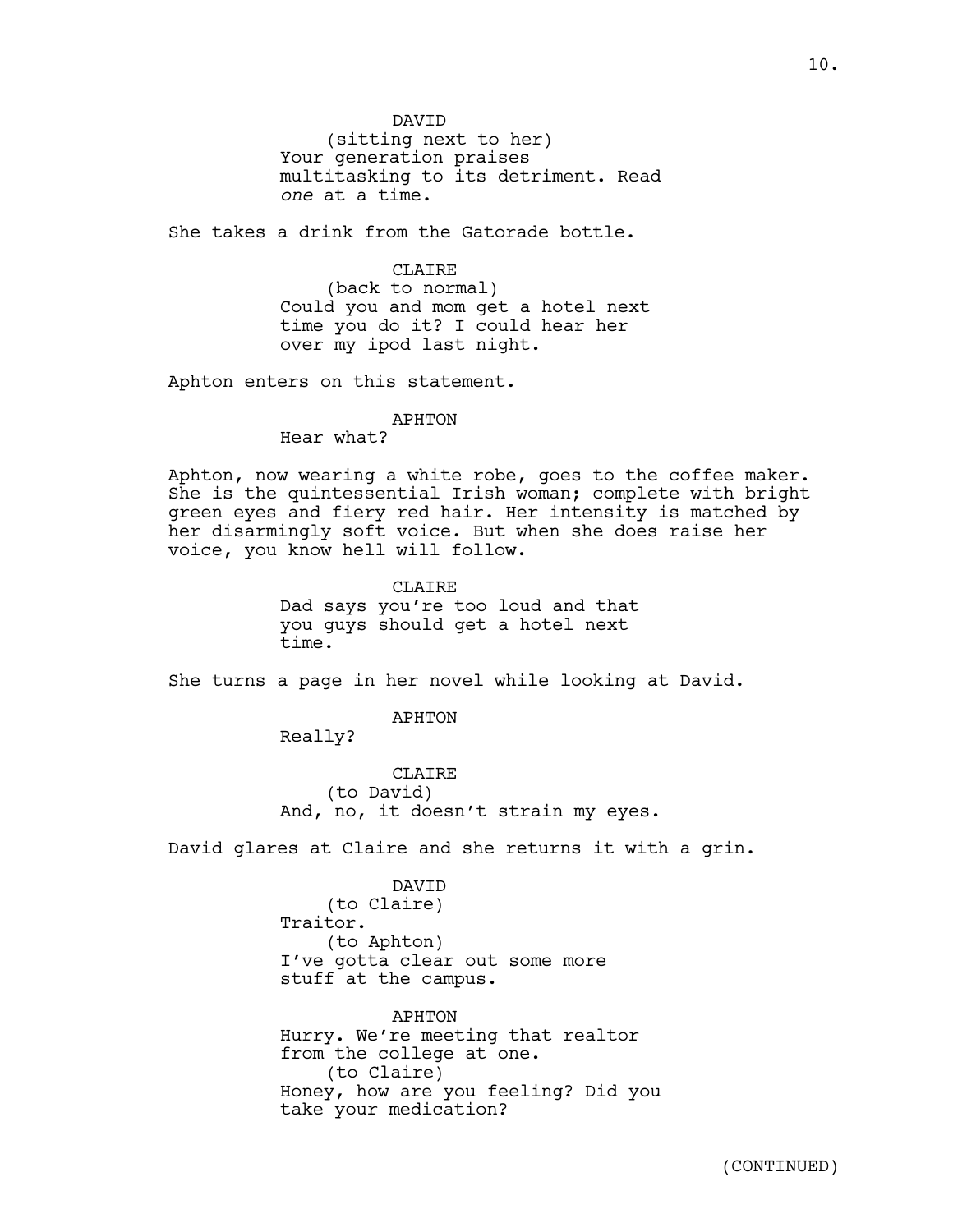**CLAIRE** 

Yes!

David's phone rings.

DAVID (on the phone) Hello...yes, Pastor Saul--

APHTON Don't snap at me, young lady!

CLAIRE (surrender) Sorry. I just hate being reminded all the time.

David exits to the Living Room.

#### APHTON

It's necessary to your health, so get over it.

CLAIRE It gives me nightmares.

APHTON You said it helped alleviate them?

CLAIRE I-I don't know anymore.

## **LIVING ROOM - CONTINUOUS**

DAVID I was planning to fly out this weekend...I understand...not a problem. I'll leave tomorrow.

OFF David's nervous look...

## **INT. SAUL HOUSE - STUDY - DAY**

Teddy is looking over paperwork at his desk, then makes a call.

## **EXT. PRIVATE GUN CLUB - CONTINUOUS**

A SHOTGUN BARREL rises to take aim. It's owner is

CALEB EVERGREEN (50s). Caleb is wearing a flannel shirt rolled up with wrangler jeans and cowboy boots. This is his element.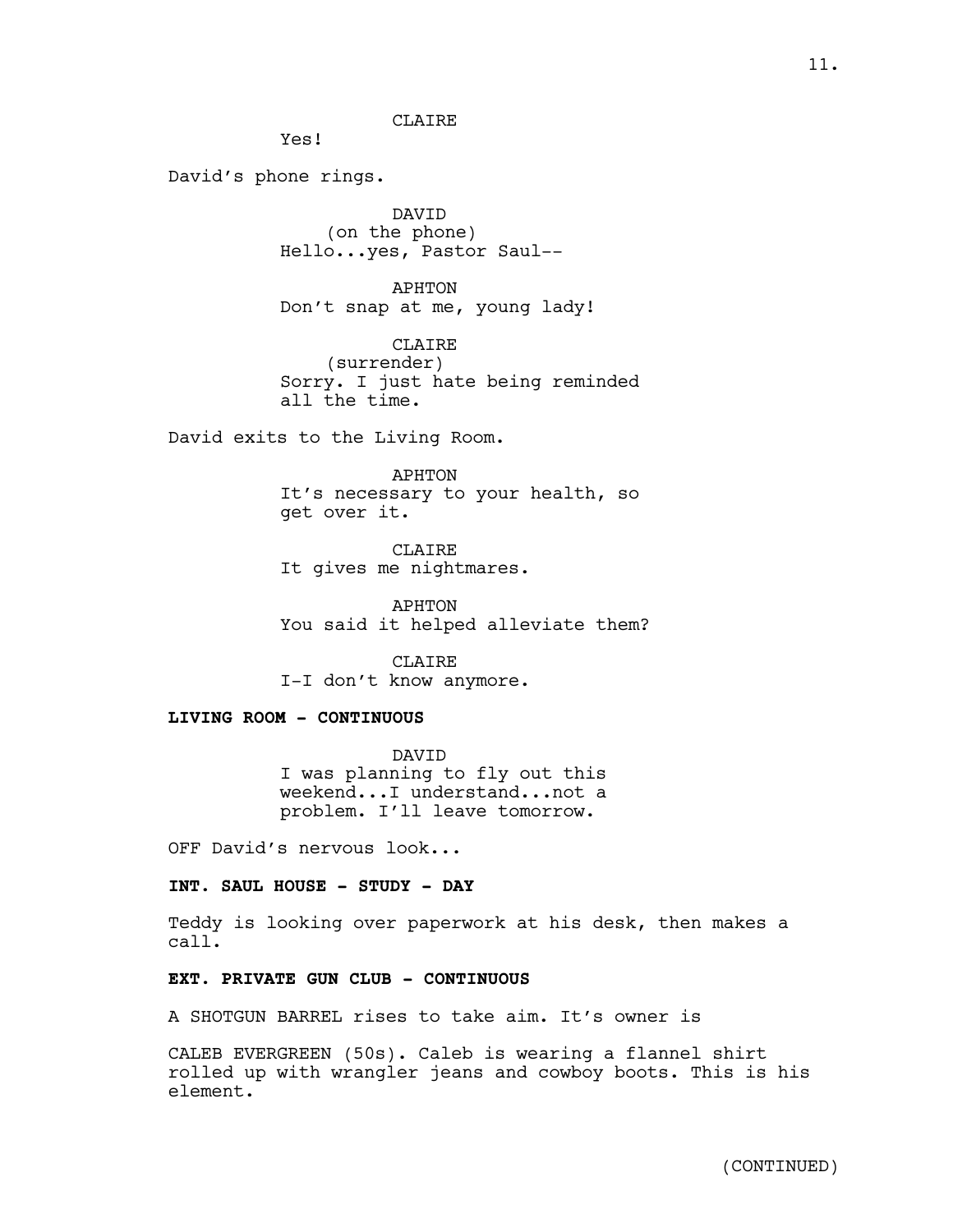A GEORGIA BULLDOGS CONFERENCE FOOTBALL RING on his left pinky, tells us Caleb is a proud Georgian. He speaks with a light southern accent. Perhaps, to hide it?

We're at the **SHOTGUN RANGE** section of the club.

CALEB

Pull!

A Clay pigeon flies through the air and Caleb shoots it out of the sky with ease.

His cell phone vibrates on the table behind him.

INTERCUT WITH CALEB AT GUN CLUB

**TEDDY** August 8th the trial begins.

Caleb gives the Shotgun to his NERVOUS ASSISTANT.

CALEB That's the day after we reopen church doors.

TEDDY Yes and it's too late to change anything. Mr. Lincoln arrives tomorrow. Get him caught up on everything. Where are we with the staff?

CALEB Same as before. Just the three department heads and Alan Wells.

TEDDY What are the numbers now?

Caleb walks onto the dusty parking lot. A WHITE ESCALADE is moving toward the range from a distance.

> CALEB Thirty-seven percent of the congregation still stands behind you and believe it's an attack of Satan. The rest are uncertain or planning not to return.

TEDDY And where do you stand?

Caleb hesitates.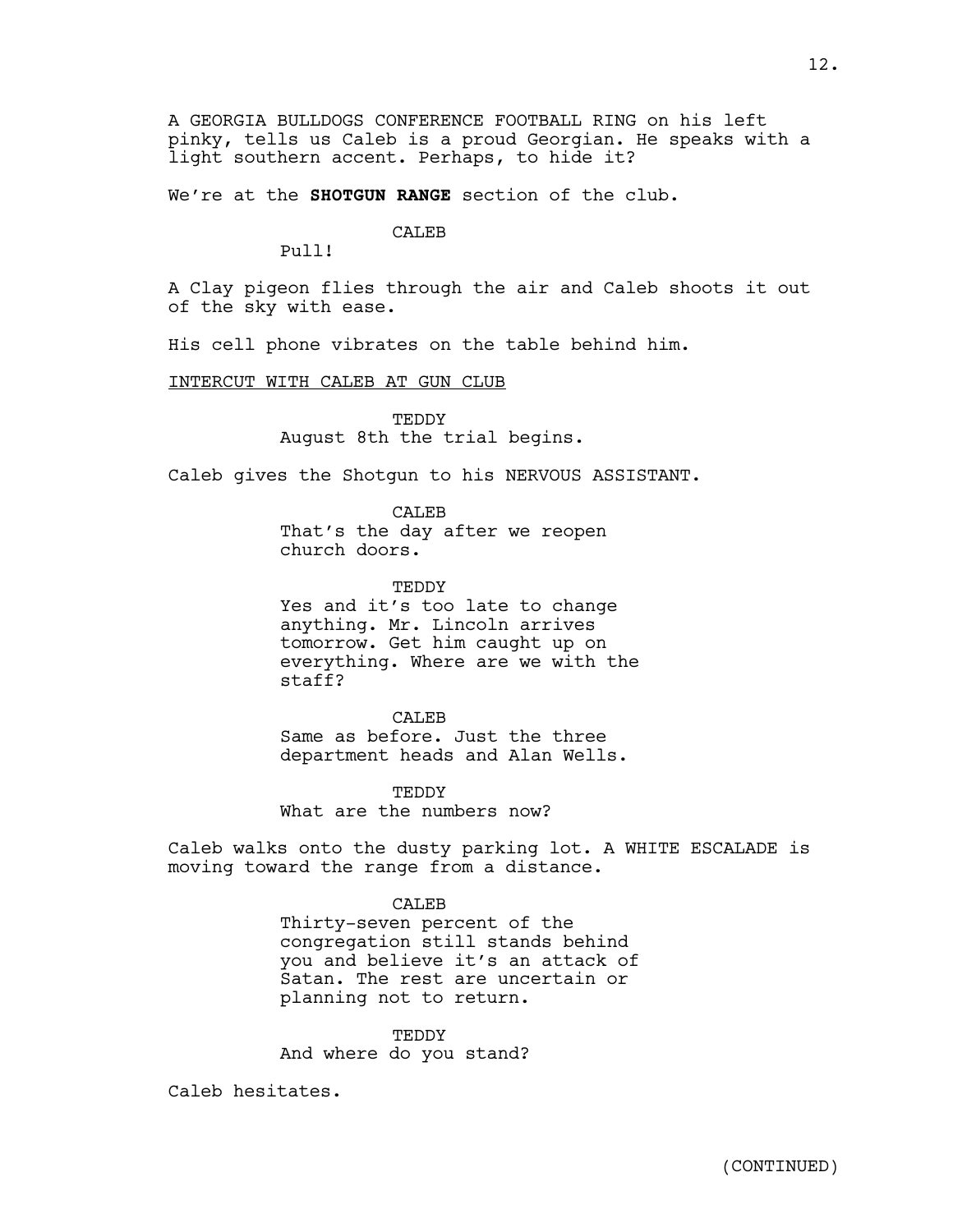TEDDY (CONT'D) I'm sorry. You've been with us since the beginning. You don't have to--

CALEB I stand with Christ, who judges all men.

**TEDDY** 

Good answer.

## **PARKING LOT:**

The Escalade parks next to Caleb and Lydia steps out.

CALEB Focus on the trial. I'll take care of everything.

TEDDY (O.C.) And no interviews. As much as we can avoid it anyway.

**CALEB** 

Agreed.

He hangs up.

## **SHOTGUN RANGE:**

Lydia approaches Caleb. She's in jeans, a blouse, cowboy boots and shades. This is her element too.

> LYDIA I want an interview with you and the David Lincoln.

CALEB You seem to have misplaced your manners, Ms. Brennan. A gentle "hello" goes a long ways.

LYDIA I'm serious. A full hour.

CALE<sub>B</sub> We have a PR person for that arrangement.

LYDIA I know, but he's not as handsome.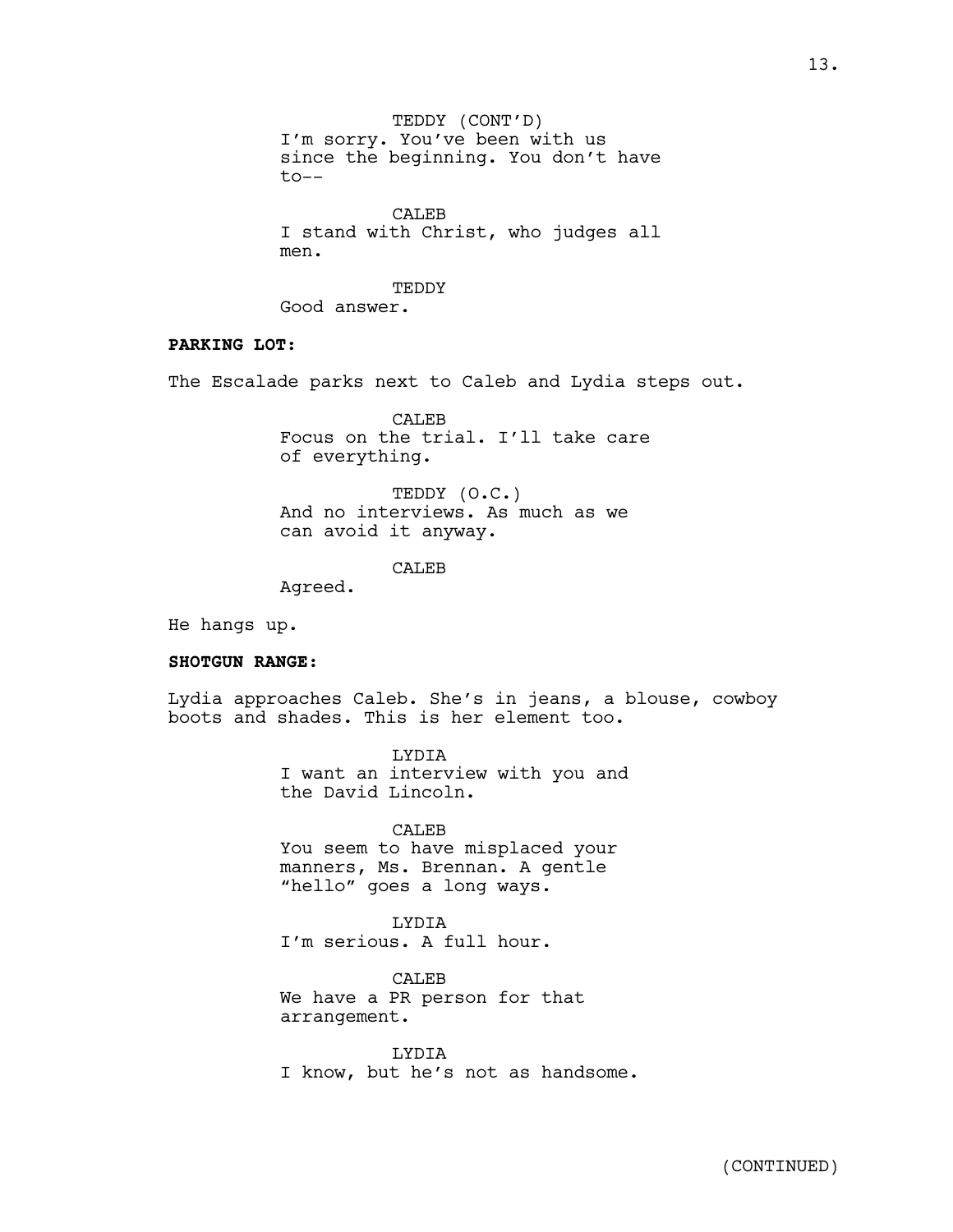**CALEB** Flattery goes a long way too.

LYDIA (shades off) Have you done your homework on David? He's a registered Democrat and his only attempt at running a church failed. It was something tied to his brother, Christian, who, I kid you not, is the raging alcoholic actor/producer of several horrific premium cable shows--

CALE<sub>B</sub> Make me Governor and it won't His brother is in rehab right be a problem. LYDIA now. Classic.

> LYDIA (CONT'D) Patience. I'm gathering the mayor and other power players to your corner. Right now we need you to make sure this church stays with us during the primaries.

CALEB (turning toward her) You want me to baby-sit the liberal.

LYDIA I pulled a lot strings and ran *serious* damage control the past three months for River Cross! You're the Pastoral Director. Direct him.

He grabs a box of ammunition from a case.

LYDIA (CONT'D) Why is David being chosen? I mean other than God's will and being Teddy's pet during college years ago?

CALEB (loading his gun) I take the will of God seriously, Ms. Brennan.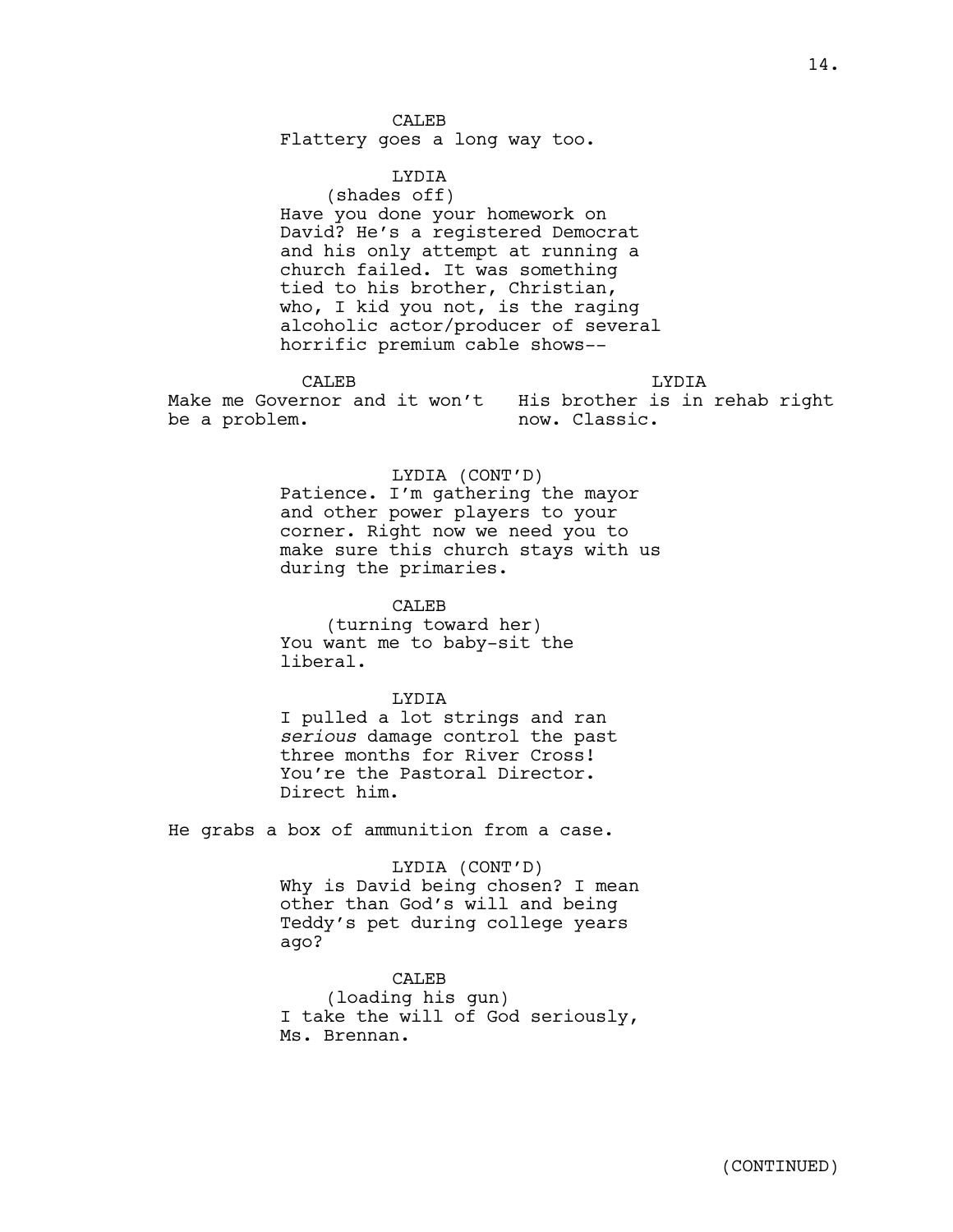LYDIA You believe David is the right choice to replace Teddy? Why not you?

AN EMPLOYEE hands Lydia ear muffs. She declines.

CALEB I'm called to govern.

LYDIA Then let it be done.

## CALE<sub>B</sub>

PULL!

BANG. HIT. Lydia watches unshaken by the crashing sound of the shotgun and collision of clay.

> LYDIA I just need to make him seem more conservative than he is. Then he'll have to follow our lead.

> > CALE<sub>B</sub>

PULL!

BANG. HIT.

LYDIA I'll get you the campaign info and set up a meeting.

#### CALEB

Pull!

BANG. MISS.

#### **EXT. EDWARD SAUL UNIVERSITY - DAY**

Panoramic overlooking the campus near the Arkansas River and the nearby River Cross Church. It's larger than life and takes up a city block.

In the center of the campus grounds is a large statue of LION standing on a book. Written on the book's spine is: HOME OF THE GOLDEN LIONS.

We push in to follow Rachel as she walks into the campus theater, cleverly named: THE ELIZABETHEAN THEATER; with an artistic portrait of Elizabeth Saul next to it.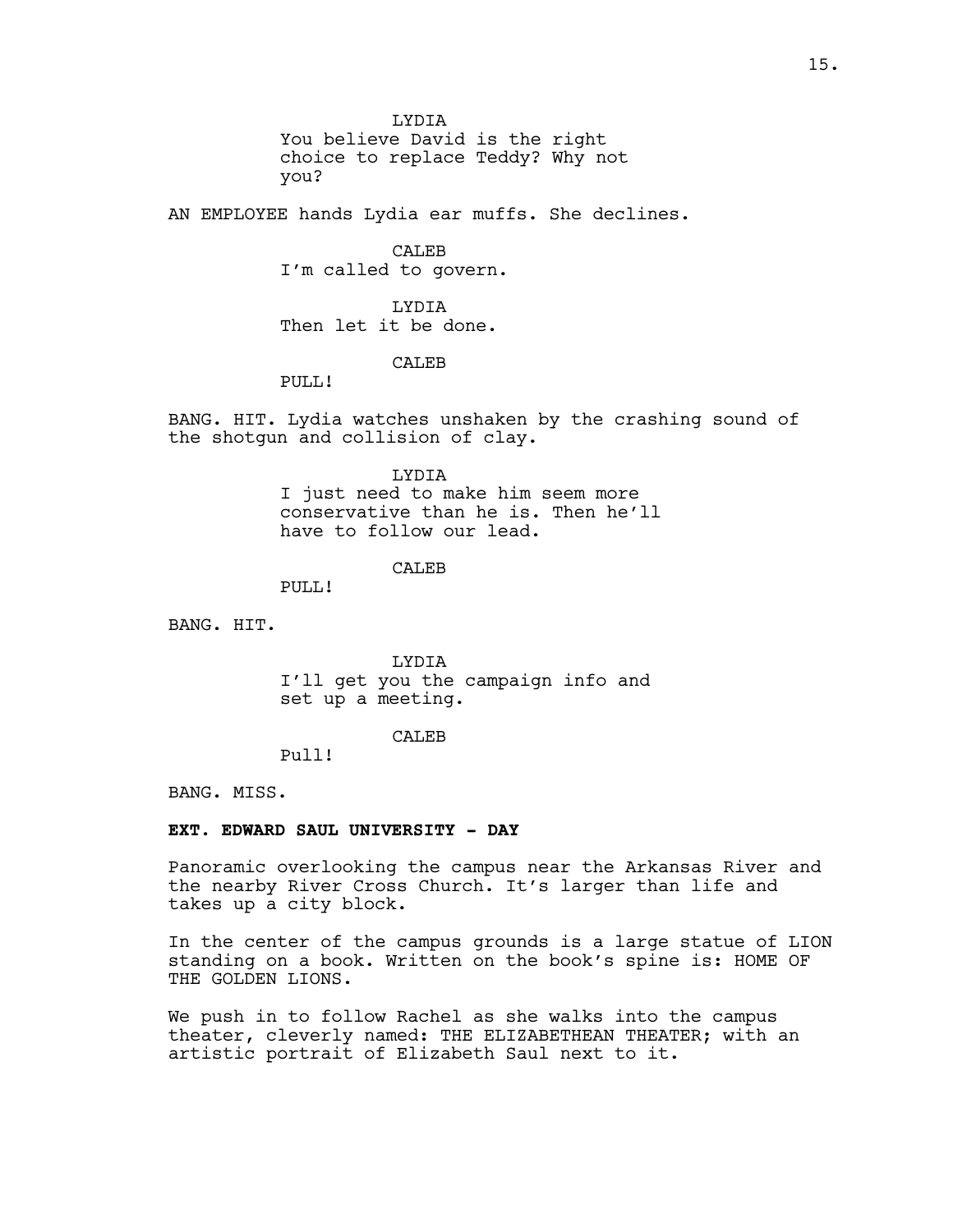## **INT. CAMPUS THEATER - LOBBY - DAY**

SEVERAL STUDENTS hang around practising their vocals and stretching. Rachel steps inside and everyone sneaks a glance at her and whisper with bewilderment. She takes a proud moment to let everyone realize she's really auditioning.

RACHEL'S POV: She scans the room and then glances at the sign on the door: MUSIC AND DRAMA PROGRAM AUDITIONS.

RETURN TO SCENE

TWO FEMALE STUDENTS approach her as Rachel checks the time on her phone and puts it on silent.

> FEMALE STUDENT Aren't you suppose to be at NYU?

> > RACHEL

Guess not.

FEMALE STUDENT 2 I'd get as far away from here as I could, if I were you.

RACHEL

(so true)

I know.

FEMALE STUDENT

Have you spoken to MaryAnne at all? They're gonna put her on the stand to testify.

RACHEL

Ummm.

FEMALE STUDENT 2 She's gonna get expelled for a year and put on house arrest for the whole trial.

FEMALE STUDENT I read her Facebook status. She quoted Psalms 34:19! Like she even knows what that means!

Rachel drowns them out and plays with her phone.

FEMALE STUDENT 2 You guys were friends for so long. I can't believe she would do that to you and your family. She's such a Jezebel!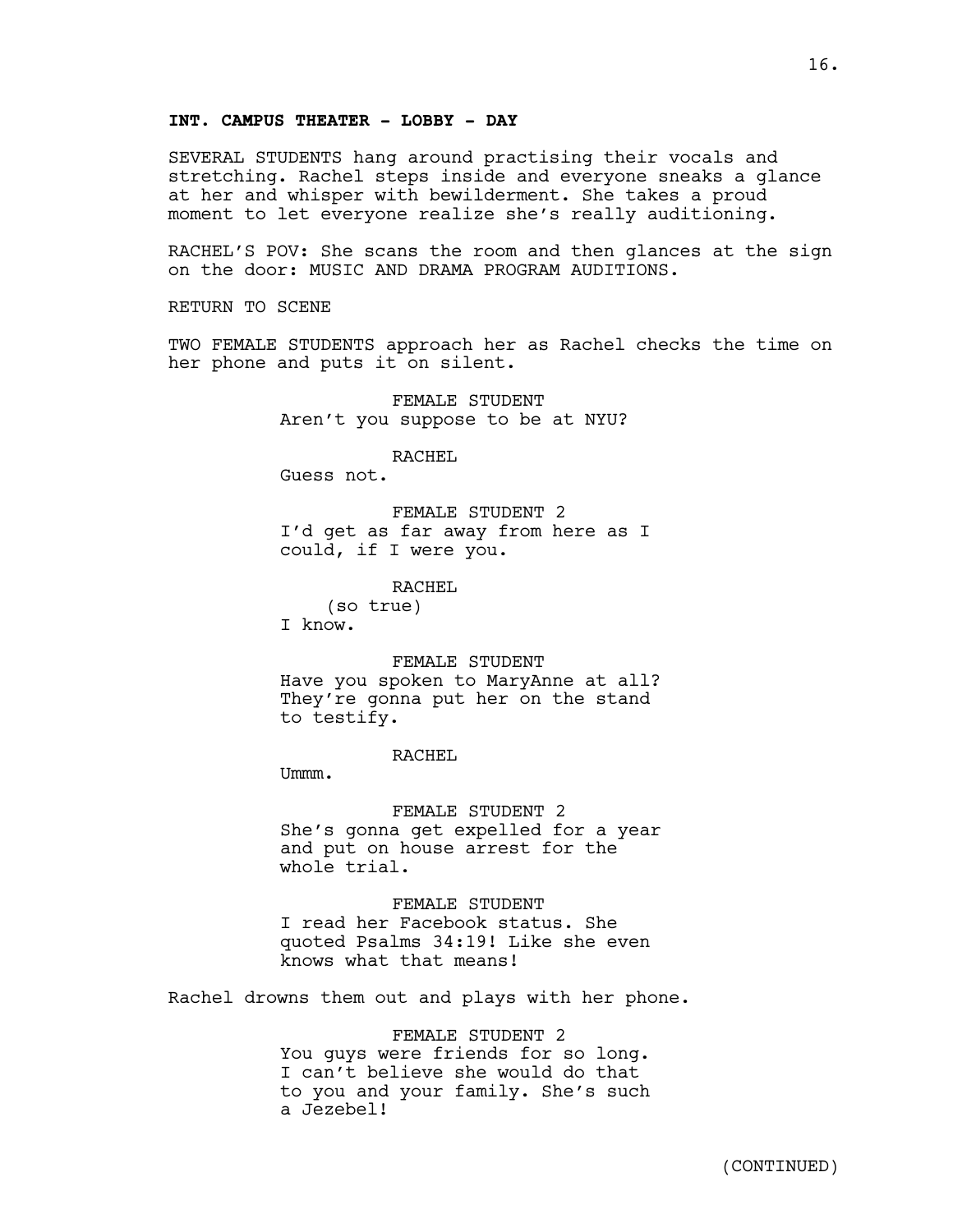FEMALE STUDENT It's just the devil's attack against your family.

RACHEL What? Oh yeah. Totally.

A STUDENT steps out the door of the black box.

STUDENT Rachel Saul?

FEMALE STUDENT We'll be praying for you.

RACHEL

Thanks.

FEMALE STUDENT 2 Break a leg.

The two student girls go back to gossiping as they watch her leave.

## **INT. LAX INTERNATIONAL AIRPORT - SAME**

David boards his plane.

## **INT. CAMPUS AUDITORIUM - BLACK BOX - SAME**

Rachel begins her audition with the old hymn, "It Is Well With My Soul"

## INTERCUT WITH DAVID ON THE PLANE

-- David is writing his lecture notes on an iPad and reading his bible.

-- Rachel is singing her heart out as the judges make their notes. It's everything she feels. Her emotion and voice transcend the song. It's personal and everyone feels it.

-- Suddenly, the plane experiences extreme turbulence during the flight. The plane dips dramatically. Then the movement is slow now as Rachel's voice penetrates the scene. The breathing masks fall from above everyone. Panic everywhere. David puts his on and helps the person next to him.

CLOSE ON David's panic as we...

FADE OUT.

#### END ACT ONE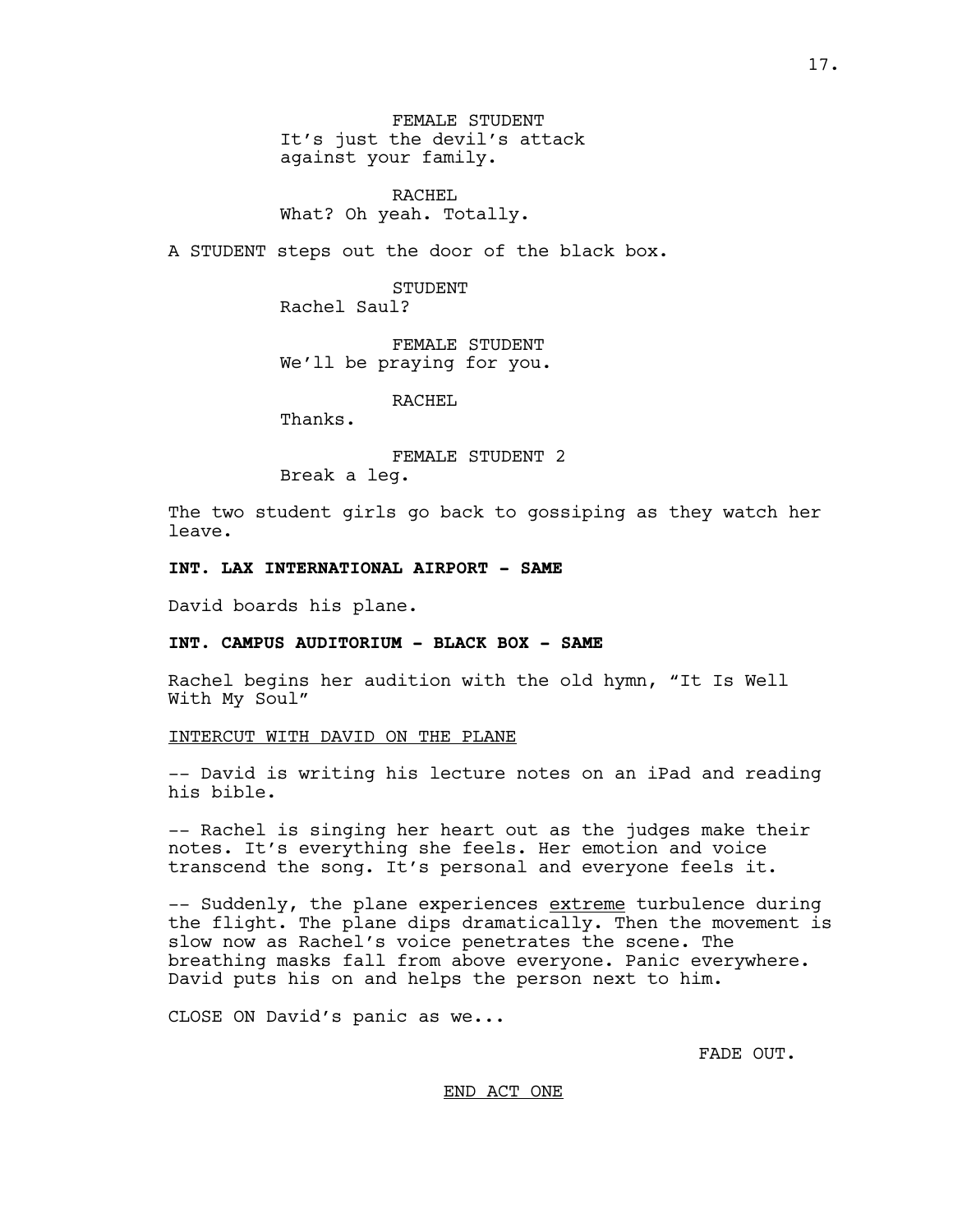## ACT TWO

## FADE IN:

## **INT. AIRPLANE - SAME**

The plane continues its horrific descent. Everyone is wearing their breathing masks and gripping their seats tightly. Some are screaming and crying.

David breaths heavily, but remains calm. He closes his eyes.

## **INT. LINCOLN'S HOUSE - DAY**

Aphton and a REAL ESTATE AGENT are doing a walk through of the house.

> REAL ESTATE AGENT I closed the deal with that family at the church this morning.

APHTON That was fast.

REAL ESTATE AGENT One of the their kids is a student of David's at the bible college. (off Aphton's silence) You sound disappointed. It's a great deal.

APHTON I know. I was just hoping maybe--

REAL ESTATE AGENT Second thoughts about selling--

APHTON About moving to Oklahoma.

REAL ESTATE AGENT Oh. I can imagine. But I thought your husband got a good job offer there?

APHTON (convincing herself) He did. It's just--

Claire interrupts them.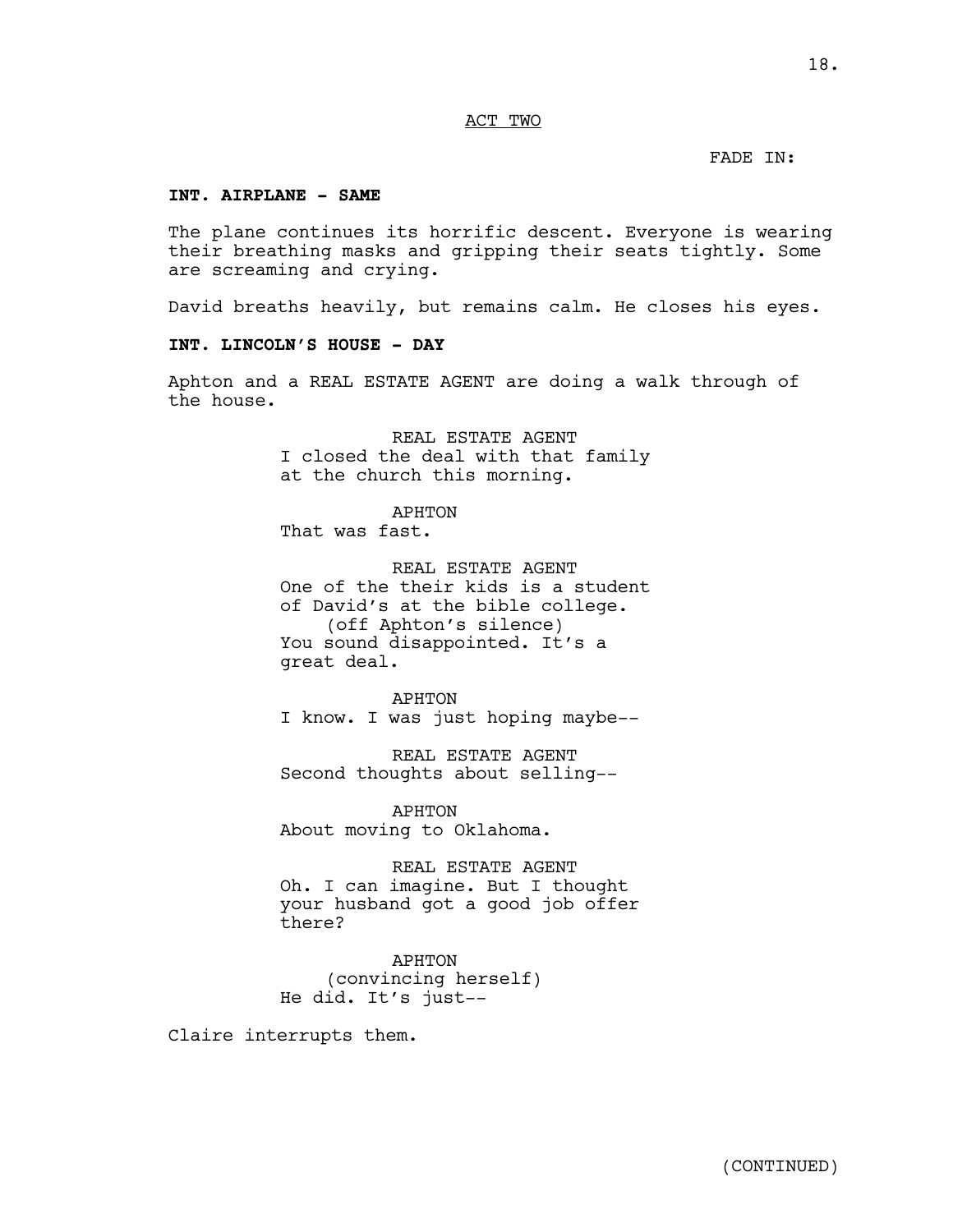**CLAIRE** 

Mom. I think we need to pray. It's about dad. I just feel there's something wrong.

Aphton glances at Real Estate Agent then back at Claire.

REAL ESTATE AGENT I'll call you later.

## **INT. LIVING ROOM - CONTINUOUS**

Claire and Aphton sit on the couch and begin to pray.

## **INT. AIRPLANE - SAME**

The plane begins to smooth out and the turbulence stops. The plane returns to its normal course. David opens his eyes.

## **INT. CAMPUS THEATER - LOBBY - LATER**

Rachel walks out of the black box and calls for the next girl. She glances at the previous two girls and continues out the door without stopping. Her phone rings.

#### **EXT. CAMPUS GROUNDS - CONTINUOUS**

Rachel answers her phone while walking toward the parking lot.

> RACHEL Hello...Maryanne? Um...sure. I--I just have to see my mom first....okay.

She continues on, bewildered.

## **INT. TULSA INTERNATIONAL AIRPORT - EVENING**

JOANNA MAY LINCOLN (70s), but doesn't look a day over 40, overhears other passengers talking about the flight, as she waits for David. She stands up to look through the passengers until she finally sees David.

Normally, reserved and gentle, but at the sight of her eldest son, she's giddy.

> JOANNA (hugging him close) I heard about your flight. Welcome home. I prayed that the angels surround that plane and protect it all the way here.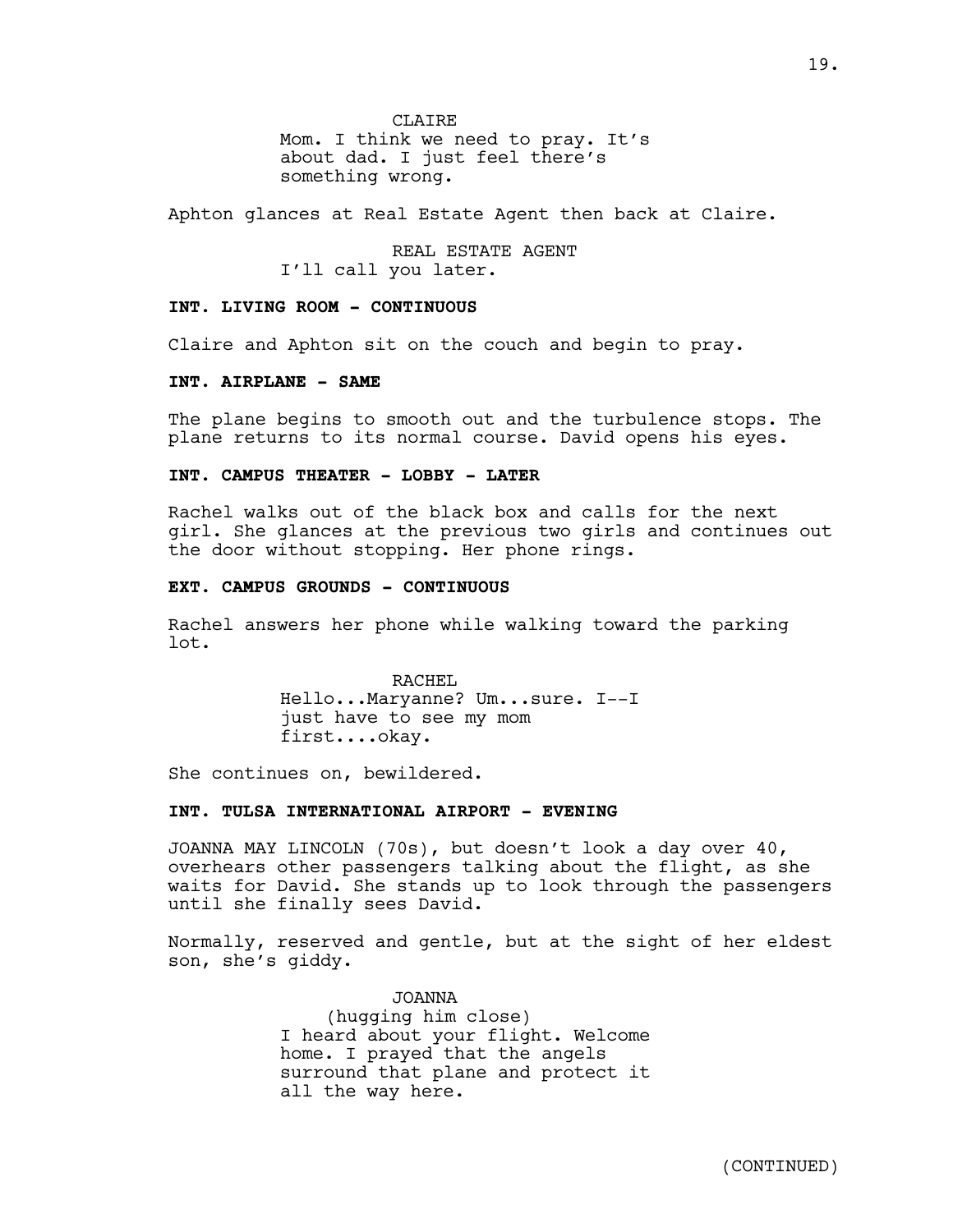DAVID

Trust me. I was praying the same thing.

JOANNA I started dinner. We'll eat and then you can unpack. I'm sure Teddy has plenty for you to do.

## **INT. EXPENSIVE HOTEL SUITE - EVENING**

Elizabeth sits up in her bed typing on her laptop as one of her songs plays on the music list. Books and CDs are spread on the bed along with the same DIVORCE PAPERWORK. The door knocks and she goes to answer it. Rachel enters with a small shopping bag.

> RACHEL (giving her the bag) Hi mom. I got the re-writable CDs and some blank DVDs.

ELIZABETH Did you say something to NYU?

RACHEL (walking past her) Uh, I don't know.

#### ELIZABETH

Well, I spoke to some lady at the admissions office and she said that you turned them down. I told her that's not true at all--

RACHEL

Mom! Stop! (crashing on the bed) ESU is taking a few late auditions for the music and drama program. So  $I--$ 

ELIZABETH Why would you do that? You already committed to NYU! They have a much better program-RACHEL I auditioned. We should really change the name of the theater. It's not clever anymore.

> RACHEL (CONT'D) It's not for me.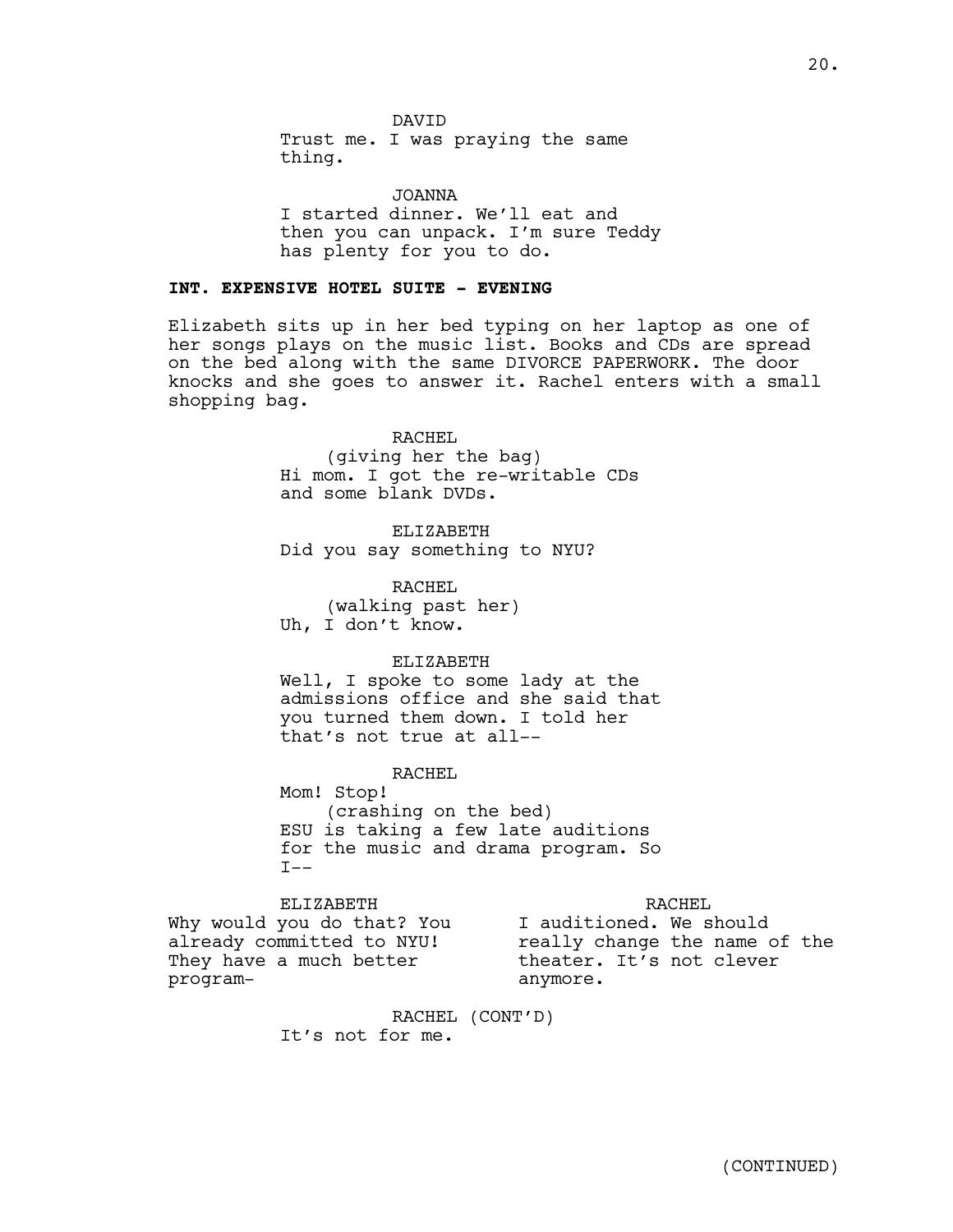ELIZABETH That's not true. (off Rachel) What about USC? They loved you.

Rachel shakes her head.

RACHEL I'm okay. (then) I just--after dad's arrest, I felt that I should be here. At least for a semester or two.

She rolls over to see the folder with DIVORCE PAPERWORK.

ELIZABETH Honey, you should-- (re: divorce paperwork) I haven't decided yet. Your father doesn't know.

RACHEL Waiting on God's timing?

ELIZABETH (sitting next to her) Don't be smug. We're not Catholic. Under the circumstances, divorce is certainly viable. I spoke to Alan about it and he agrees--

#### RACHEL

Alan doesn't know anything about marriage, especially since his wife died three years ago--

ELIZABETH Rachel Elizabeth Saul!

#### RACHEL

It's the truth! And he's too young. Dad should have kept him as youth pastor.

ELIZABETH Alan is a certified counselor and has saved many marriages in our church.

RACHEL Except yours. (hugs her mother) (MORE)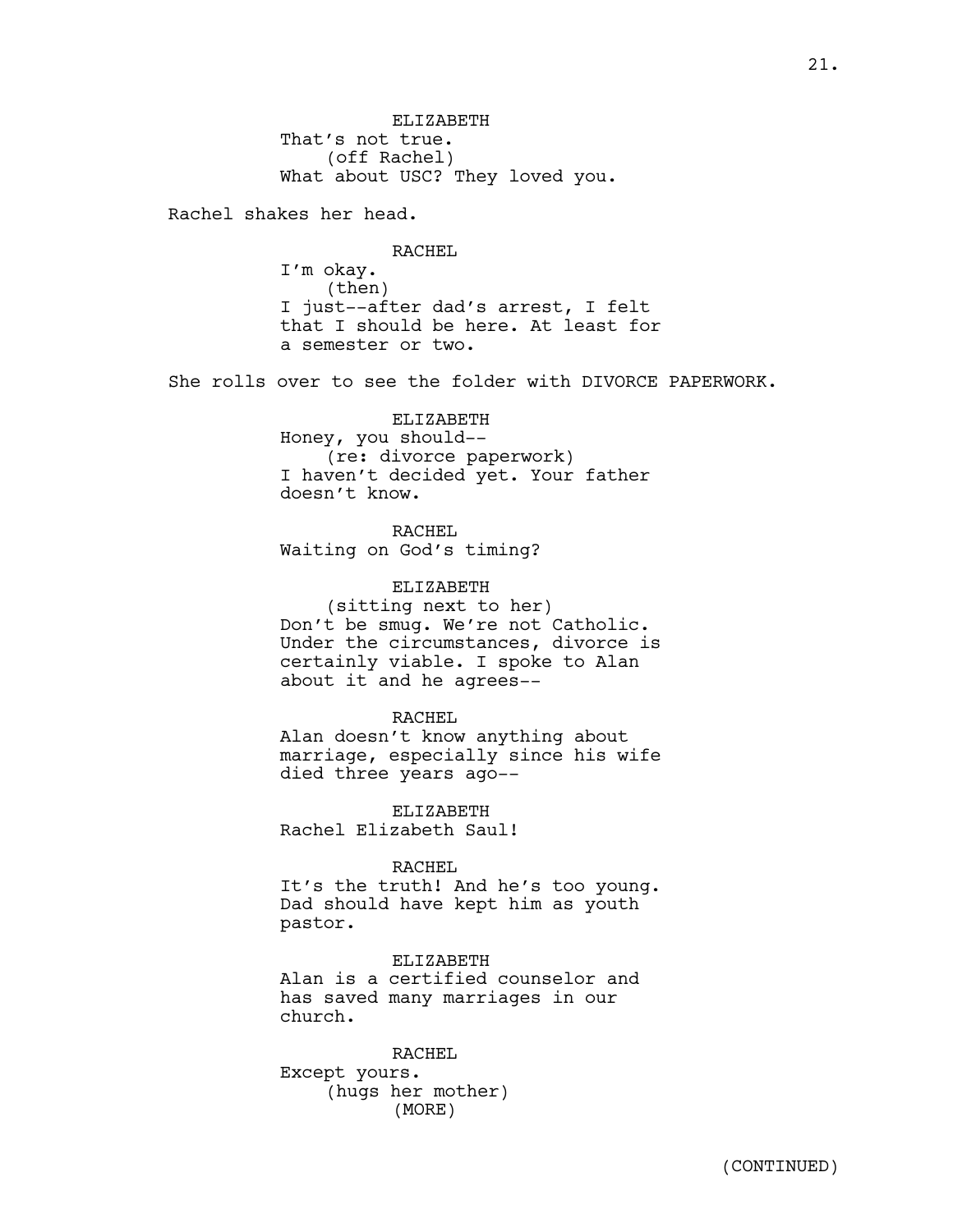I'm sorry mom. That was--I--I'm just scared and angry. RACHEL (CONT'D)

ELIZABETH I know baby, but this too shall pass. (beat) I wrote another song today. My old manager said that it's possible I could do a comeback album.

Rachel sits up at this comment. She glares at Elizabeth. "Are you serious?!" Then her phone vibrates. She gets a TEXT from MaryAnne: *ETA?*

RACHEL

I have to go.

ELIZABETH Just listen to the first verse.

RACHEL (walking away) I'll see you tomorrow, mom.

## **I/E. JOANNA'S CAR - EVENING**

CLOSE ON David looking pensively out the window, as Joanna drives through the freeway. She plays the radio as they take a call. There are billboards announcing the coming governor election with several candidates shown. She plays the radio as they take a call.

> ESU RADIO (O.C.) Hey, you're on the air. What's on your mind?

CALLER (O.C.) Hi! Thanks for taking my call. I live in Broken Arrow, but my family and I have been members of River Cross for eleven years.

DAVID'S POV: He watches the sunset behind the scattered Tulsa skyscrapers that loom over the flat Midwest city landscape.

> CALLER (O.C.) (CONT'D) I just wanna say that I believe God has great plans for our new pastor. And I pray that he takes on this attack from Satan and--

RETURN TO SCENE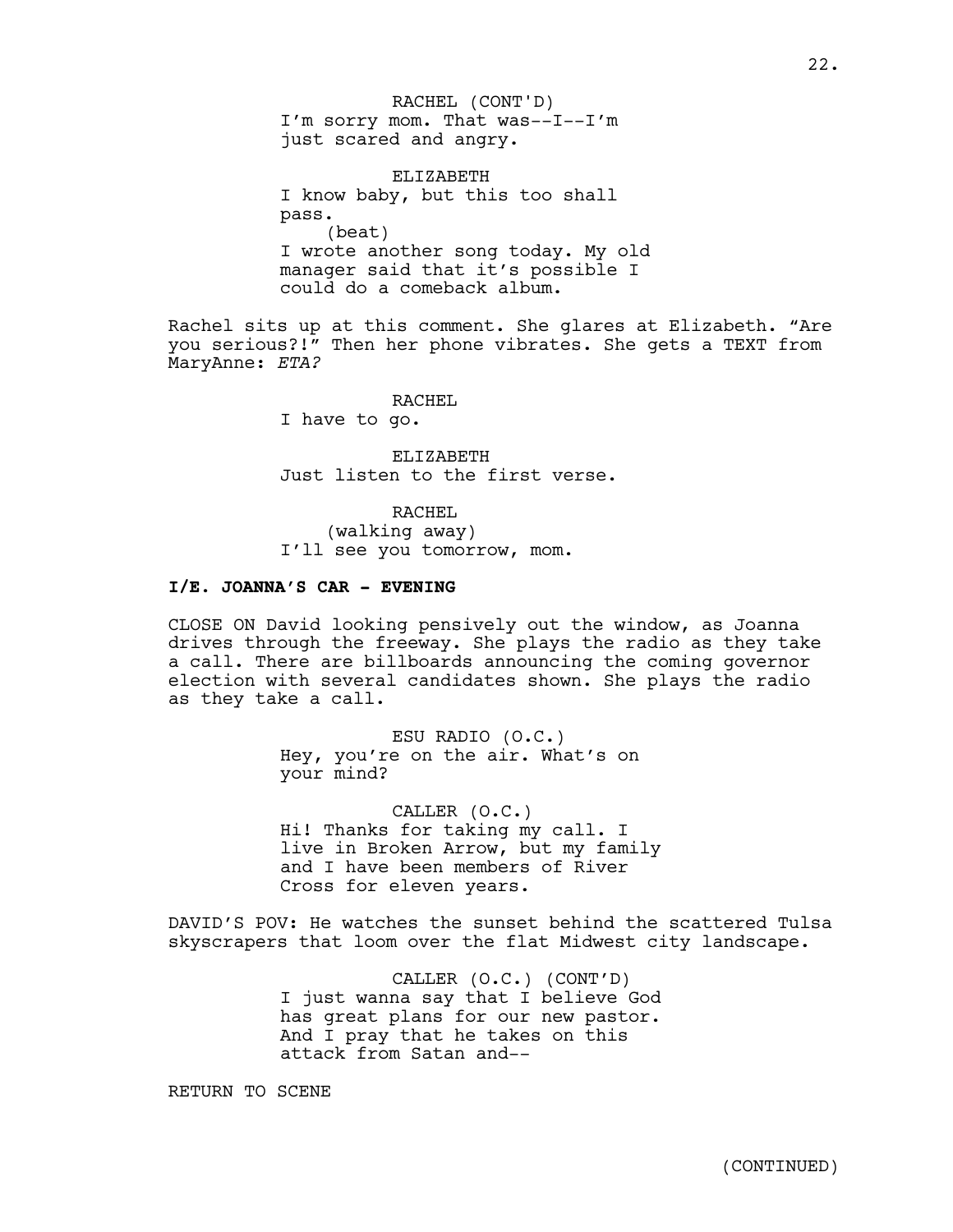David turns it off. Joanna glares at him but he just looks away and she lets it go this time.

## **EXT. JOANNA'S HOUSE - NIGHT**

It's a simple family suburban neighborhood. It's lined with large old trees and well manicured lawns.

The two-story house is David's childhood home. We know this because there's a TREE STUMP in the front yard.

> DAVID (O.S.) When did you have the tree cut down?

JOANNA (O.S.) After you moved out-- (then) the second time.

This holds weight, even if we don't see them on screen.

DAVID (O.S.) I didn't notice.

Joanna pulls up into the driveway in her SUV.

## **INT. DINING ROOM - NIGHT**

David finishes his dinner and gets up to put away his dishes.

JOANNA You know who's responsible for attacking that plane?

DAVID Yes, ma'am. I do.

JOANNA God's hand is upon you, David. But so is Satan's eye. He doesn't want you here. You have a strong purpose. Do *not* back down.

## **KITCHEN - CONTINUOUS**

David stops washing the dishes and stares out the window.

JOANNA What's troubling you--

DAVID I'm a theology professor at a community college. (MORE)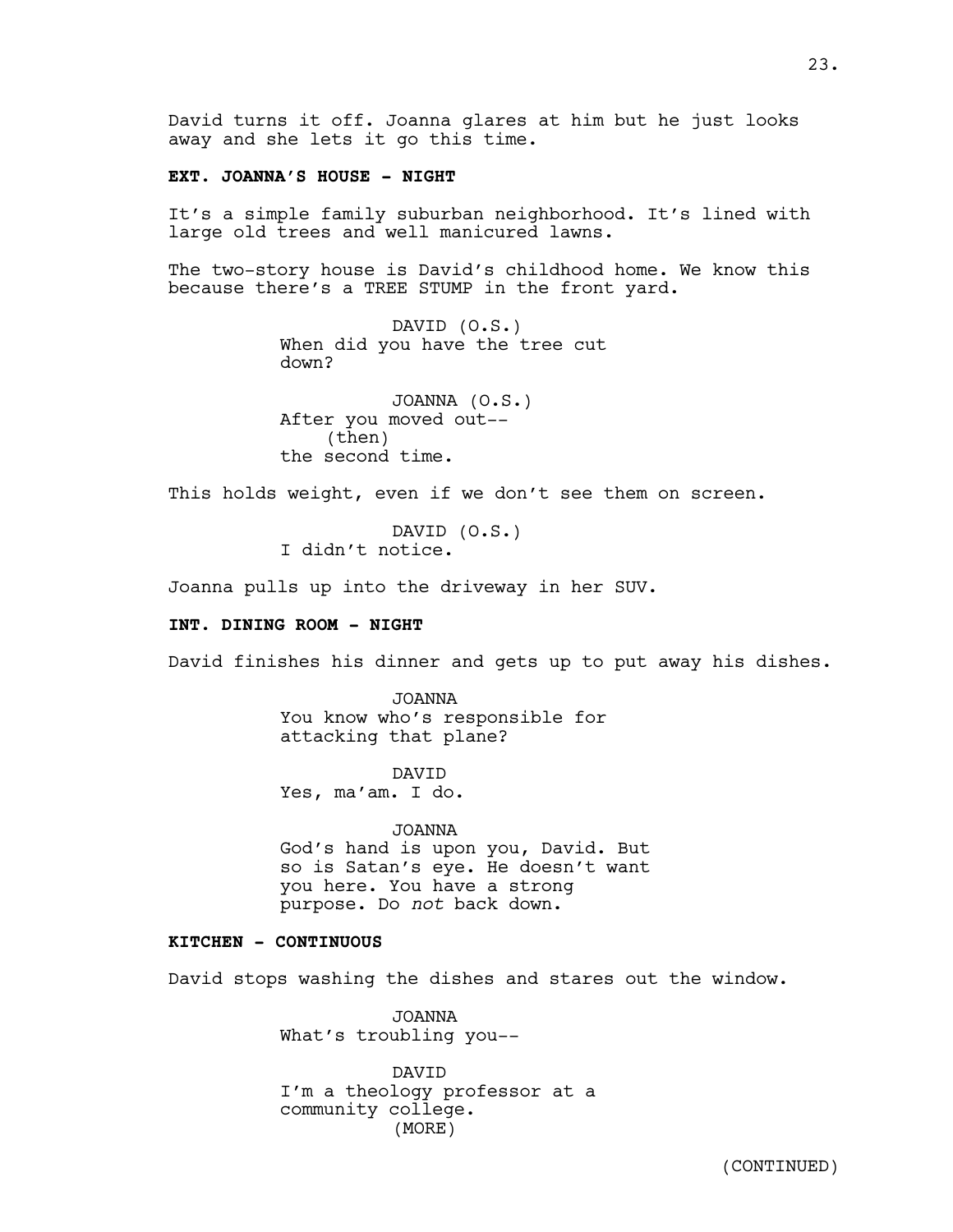#### DAVID (CONT'D)

Why would God send me back here? And why is everyone hearing from God except me?

JOANNA (annoyed) You could have said no to Teddy and stayed in California. But you're here.

She walks over to him.

JOANNA (CONT'D) You *know* you're suppose to be here. Teddy might have lost his way, but God still got through to him and he called you. Not the Pastoral Director. *You.*

DAVID

I know.

She pushes him aside and continues the dishes.

JOANNA It disgusts me when men of God whine like babies about their calling to the ministry. Stand up. Rise to the challenge. You have a responsibility.

He goes back to the

## **DINING ROOM - CONTINUOUS**

David cleans off the table. On the wall is a FAMILY PHOTO. He glances at it while Joanna continues.

> JOANNA That's why you failed the first time you were here. You forgot how to listen.

He walks over to Joanna and kisses her on the cheek.

DAVID I'm gonna go by the church.

JOANNA Call your brother this week. He gets out of rehab at the end of this month.

OFF David's sigh of regret.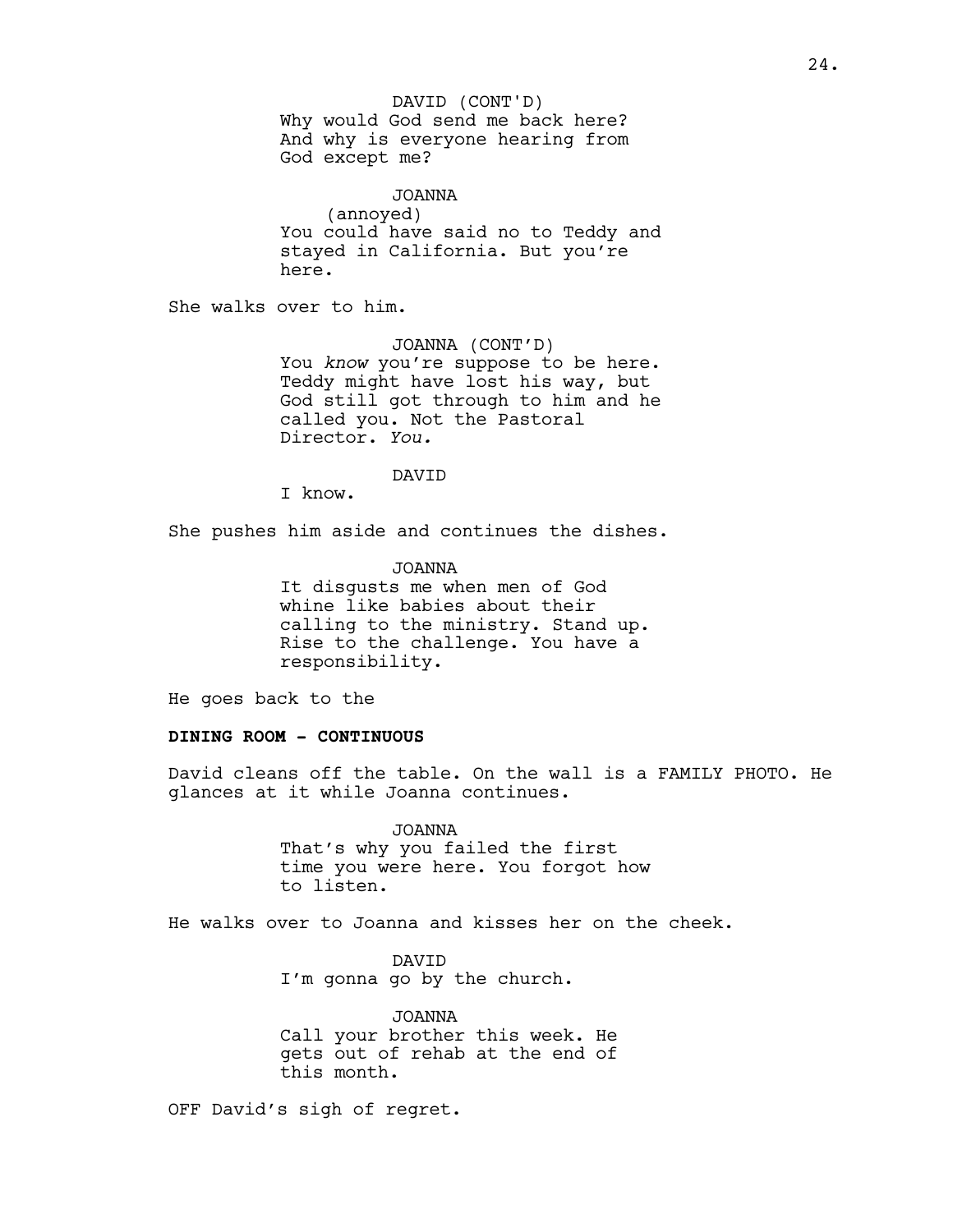Old part of midtown across from one of the major parks.

#### **INT. BEDROOM - SAME**

MARYANNE GALLOWAY (18), sits up in her bed watching videos on her laptop. Pale skin with black hair, dark eyes, and even black fingernail polish, she's bewitching and would might have even been a Wiccan if the bible belt hadn't grabbed her first. Rachel feels this aura when she walks in the room. *When did Maryanne turn into this??*

Rachel feels this aura when she walks in the room. Posters of CHRISTIAN ROCK BANDS, FRANK PERETTI novels, and CLASSIC MOVIE POSTERS fill the room, along with incense candles.

> RACHEL Where's your mom?

#### MARYANNE

She went to Brookside to get dinner. Do you want anything? I can call her.

RACHEL

No. I'm fine.

#### MARYANNE

Someone posted this video parody of me and your father on Youtube. It's really disturbing and has over ten million views. I'm reading all the comments now and I can't decide if people like the video because it's funny or because they think Christians deserve it?

Rachel sits on the bed next to her.

#### RACHEL

Does it matter?

#### MARYANNE

Look, I logged in and commented on it anonymously, just to fan the flame.

The video plays and we hear sex noises with the old Christian hymn, *"Nothin' but the Blood"* playing in the background. Rachel quickly covers her mouth in disbelief and disgust.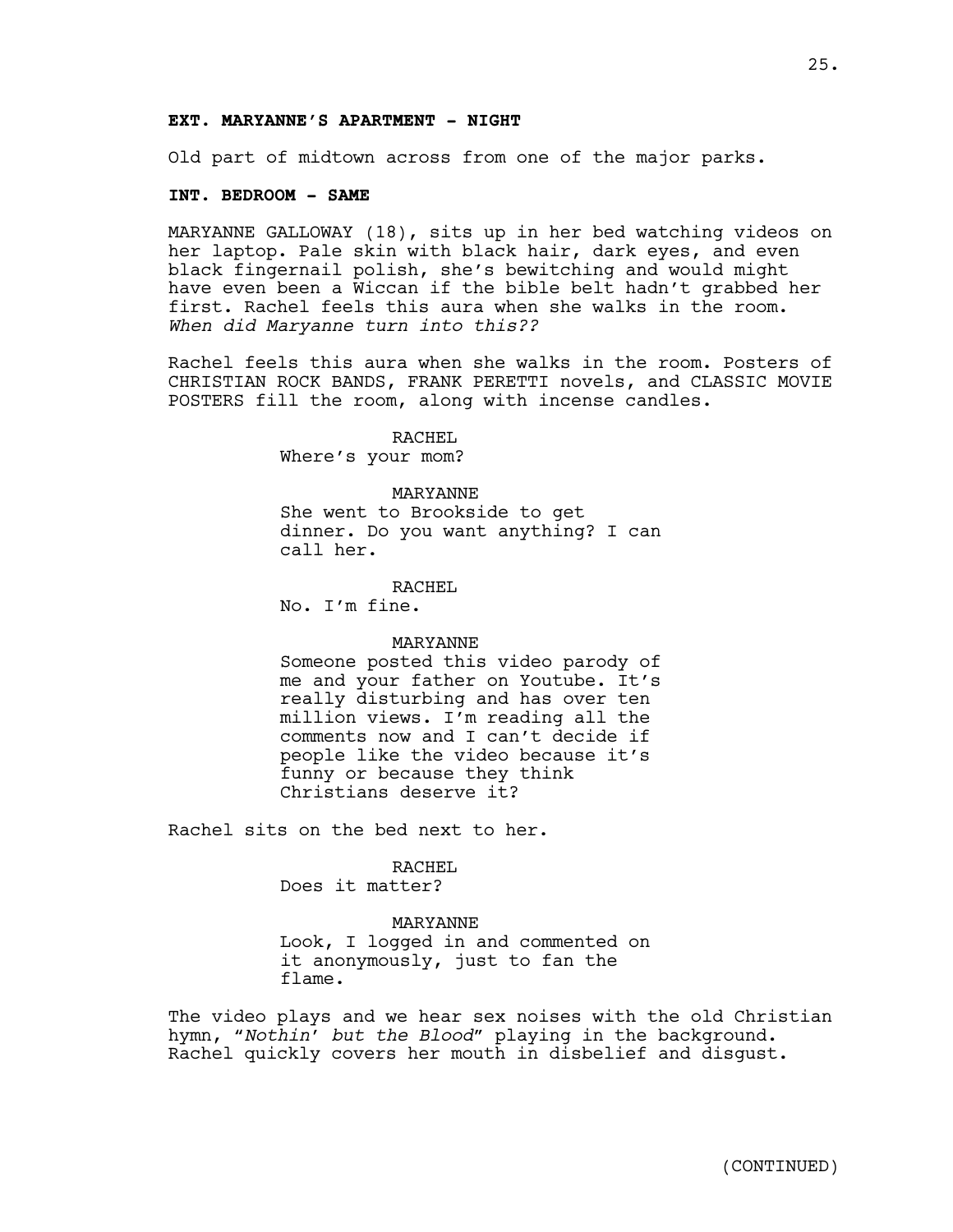## YOUTUBE VIDEO

*"Oh, precious is that flow. That makes me white as snow. No other fount' I know; nothin' but the blood of Jesus."*

RACHEL Oh my God. Turn it off.

MARYANNE Wait. You have to read what I wrote.

RACHEL (closing the laptop) Seriously!

#### MARYANNE

Fine.

RACHEL What did you want?! Why--why am I here??!

MARYANNE I haven't seen you since--since you know? Except in a courtroom. I just miss my best friend.

Rachel is shaking. Then:

RACHEL How did you even find time to sleep with my dad?!

MARYANNE I didn't sleep with your dad. It wasn't like that! I was confused. It was-- RACHEL I mean we had sleep-overs. You--you were SIXTEEN! We led you to Christ after your Dad left.

MARYANNE

I had given up on God. And--and I loved being around him and your family. He just made me feel safe again. I'm sorry.

Rachel gets up to leave.

MARYANNE (CONT'D) I'm not gonna testify against your dad. My lawyer wants me to, but--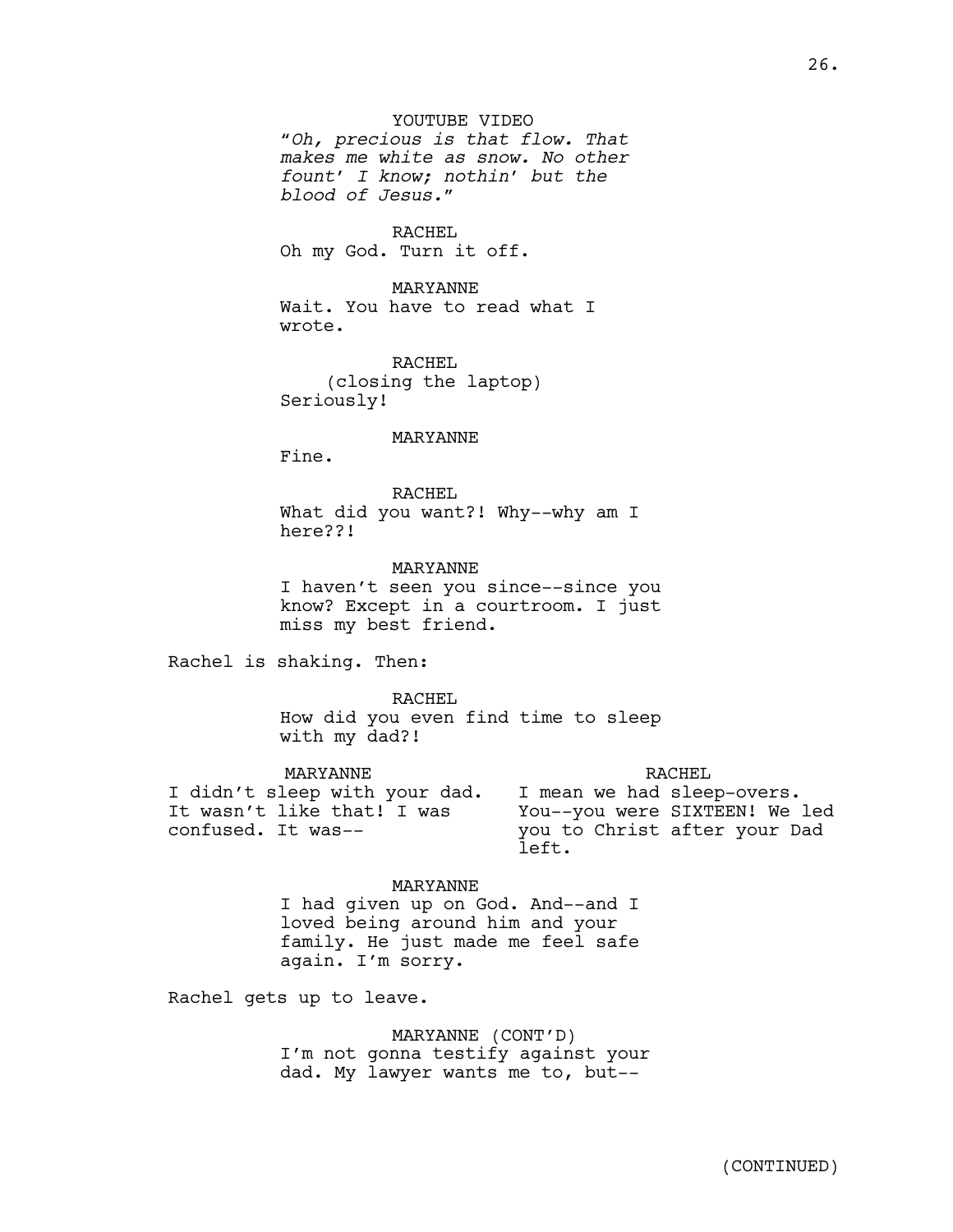#### RACHEL

(sarcastic) Thanks.

MARYANNE But I guess I'll have to agree to go to some Christian girls boot camp in Texas after the trial.

## RACHEL

Good!

She turns toward the door.

MARYANNE Do you forgive me?

RACHEL Don't ask me to do that.

MARYANNE Wait. It happened one night. That's all.

Rachel's face goes pale. She *did* ask the question first.

RACHEL

Okay. (then) When?

CLOSE ON Rachel as she prepares to hear the story.

## **EXT. CHURCH GROUNDS - NIGHT**

David walks through the parking lot toward the front of the building. His phone rings but he doesn't recognize the number. Let's it go to voice mail, then listens.

> CHRISTIAN (O.C.) Hey, David...I hear it's *Pastor* Lincoln now. Good for you. Well, Mom told me to call you, so...there ya go.

## **INT. MARYANNE'S APARTMENT - NIGHT**

Rachel sits attentively on the bed, while Maryanne begins her story.

## *EXT. LAKE HOUSE - FLASHBACK - EVENING*

*TEDDY and Maryanne (17) exit the house followed by Elizabeth and Rachel.*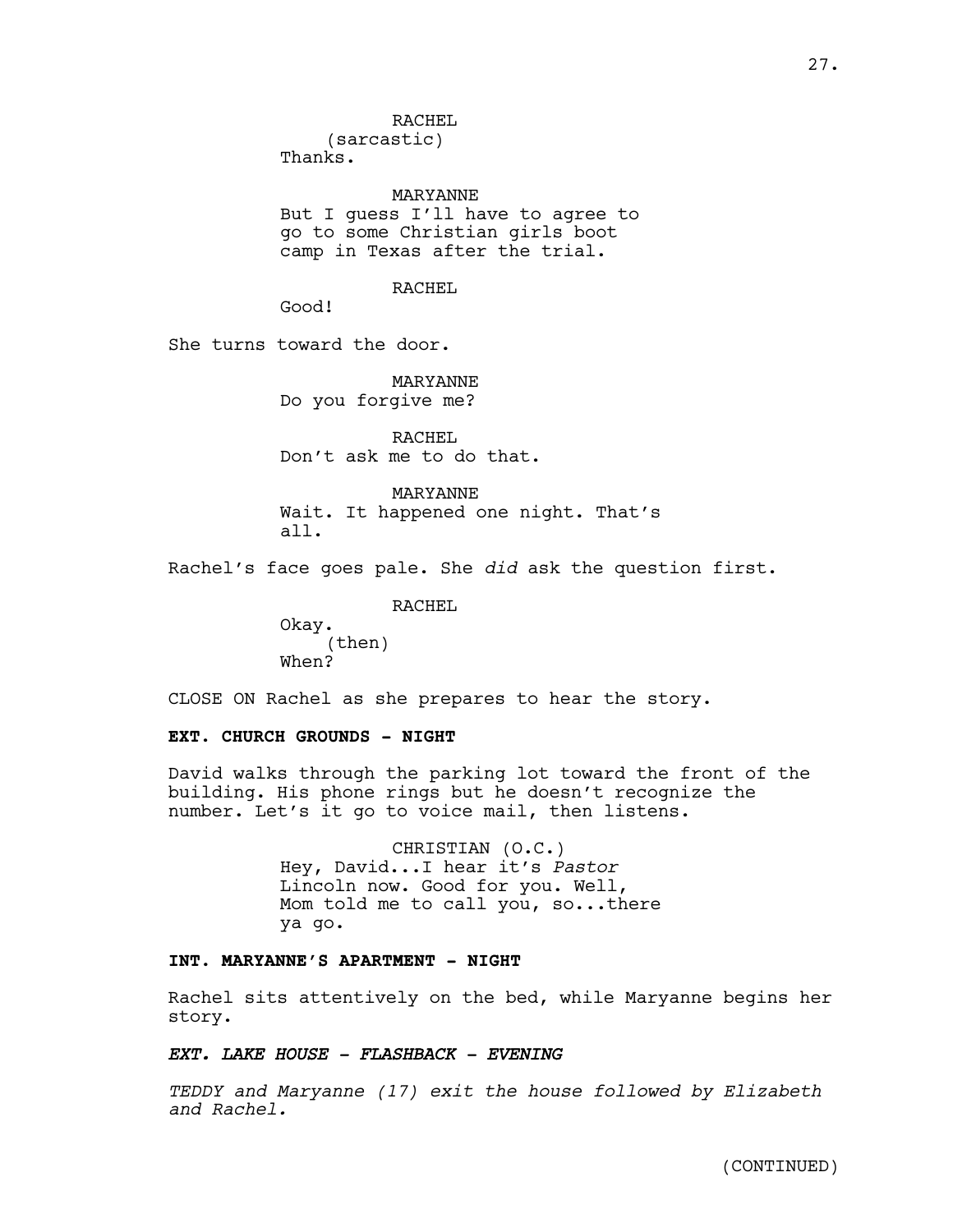*Maryanne is in her swimsuit top and shorts. She's carrying overnight bag.* 

> *MARYANNE (V.O.) It was last summer before my eighteenth birthday. I got sick after being out on the boat all day.*

> *RACHEL (V.O.) Oh God. So you lied about being sick?*

## **INT. MARYANNE'S APARTMENT - RETURN TO SCENE**

Rachel sits pensively on the bed as Maryanne paces about.

MARYANNE No! I mean--I thought I was gonna be sick. And I--I figured I'd feel better if I went home to your house.

RACHEL (sighs) Whatever. Go on.

## *INT. TEDDY'S CAR - SUNSET*

*Teddy drives with the windows down, letting Maryanne's hair blow in the wind. He glances at her and grins. She returns it with a giddy smile.* 

## *INT. THE SAUL HOUSE - RACHEL'S BEDROOM - NIGHT*

*Maryanne sits up in bed, watching a movie on the laptop, when Teddy walks in with a cup of tea and a sandwich on a tray.*

> *MARYANNE Thank you. You didn't have to--*

#### *TEDDY*

*It's okay.*

*He sits next to her on the bed. She watches him, while taking a sip of her tea. Waiting.*

> *TEDDY (CONT'D) How are you feeling?*

*She puts down the tray and moves closer to him. They lie next to each other now and she snuggles close to him. Then Maryanne kisses him and it progresses to heavy embraces.*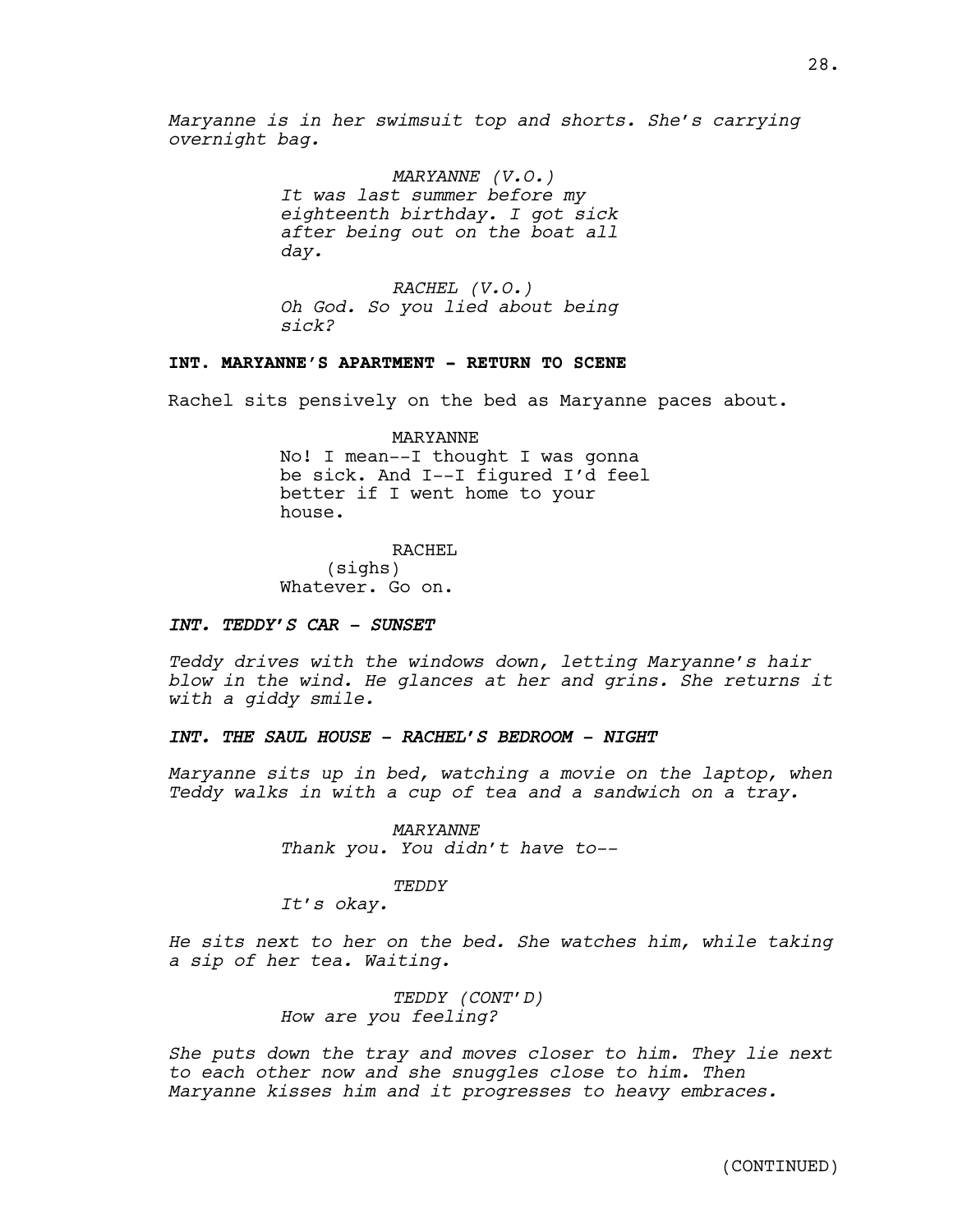## **INT. MARYANNE'S APARTMENT - RETURN TO SCENE**

Rachel glares in shock at Maryanne.

MARYANNE And soooo, it just--

RACHEL

In my ROOM!

Maryanne hesitates. Shameful.

RACHEL (CONT'D) You were never sick that day and there was never any traffic coming back coming back to the lake--

## MARYANNE I SWEAR I didn't plan it that way.

And I had no idea how long Pastor Evergreen had been onto us!

## RACHEL

I gotta go.

She rushes to the door again.

#### MARYANNE

Rachel, wait!

Rachel, trembling again, glares back at her. Maryanne starts to speak, but there's really nothing else to say. She exits.

HOLD ON Maryanne's guilt and regret.

## **INT. SAUL FAMILY HOUSE - NEXT MORNING**

Teddy sits at the kitchen finishing his breakfast, while Rachel quickly grabs a Smoothie drink from the refrigerator. She tries to avoid looking at him.

## RACHEL I'm picking up Noah from the airport today. Do you need anything while I'm out?

**TEDDY** Could you grab some Salt and Vinegar chips?

RACHEL

Okay.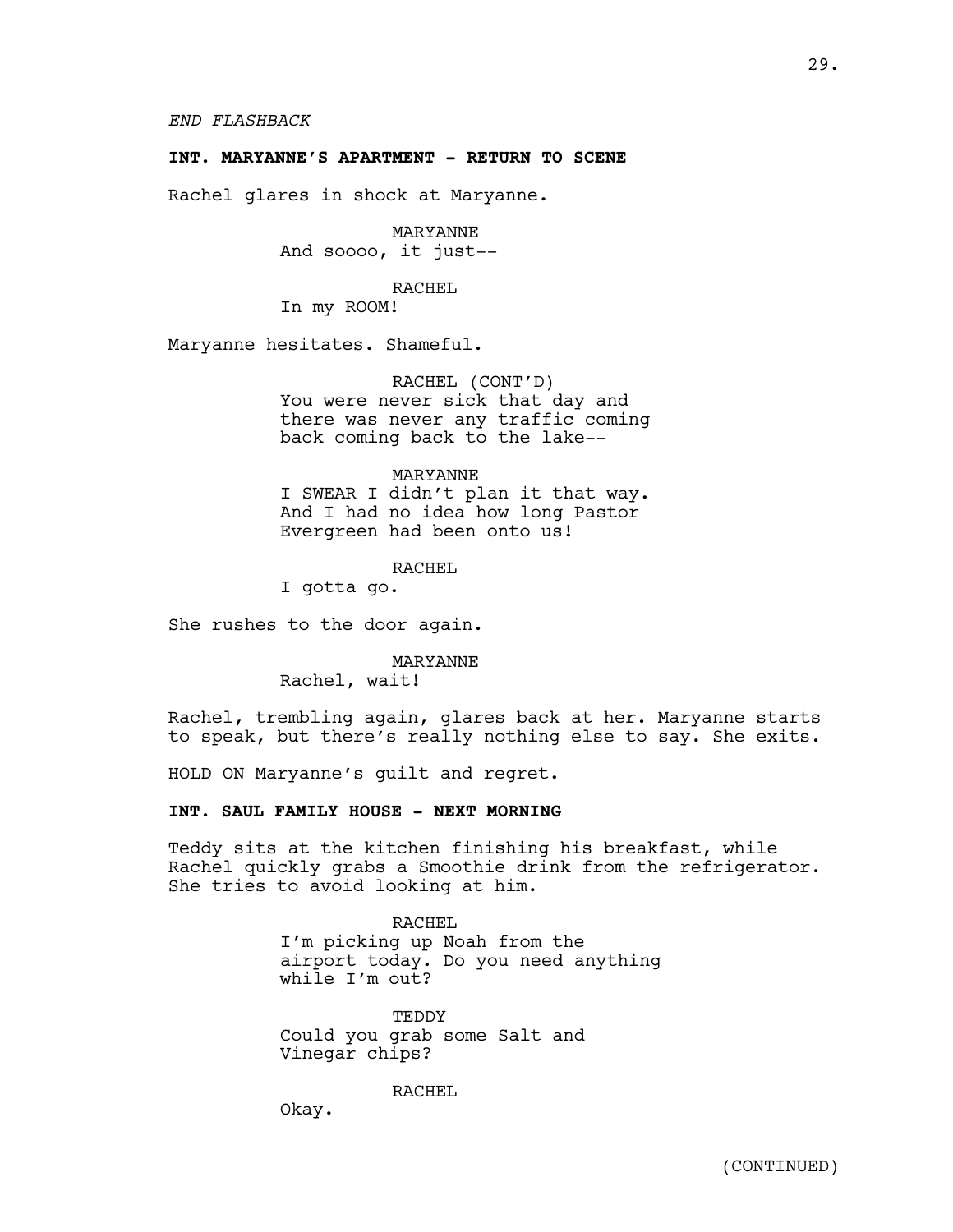**TEDDY** Is this your boyfriend, Noah?

RACHEL (grabbing his dishes) Same one.

TEDDY Are you still a virgin?

Now she glares at him confused. *"Seriously?!"*

TEDDY (CONT'D) Our family is under the microscope now. I don't want any surprises.

RACHEL Wow. Um, yes, Dad. I'm still a virgin.

**TEDDY** Good. You should consider breaking up with him until the trial is over.

RACHEL

Why?

The doorbell rings and Teddy goes to answer it.

**TEDDY** David. Good to see you! Come on in. We'll go to my office.

Rachel grabs her purse and starts to leave.

TEDDY (CONT'D) You remember my daughter. Rachel.

DAVID Yes. Good seeing you again.

RACHEL Welcome to back to Tulsa.

And she's gone.

## **INT. TEDDY'S OFFICE - MOMENTS LATER**

David is sitting across the desk from Teddy as he shuffles through some paperwork.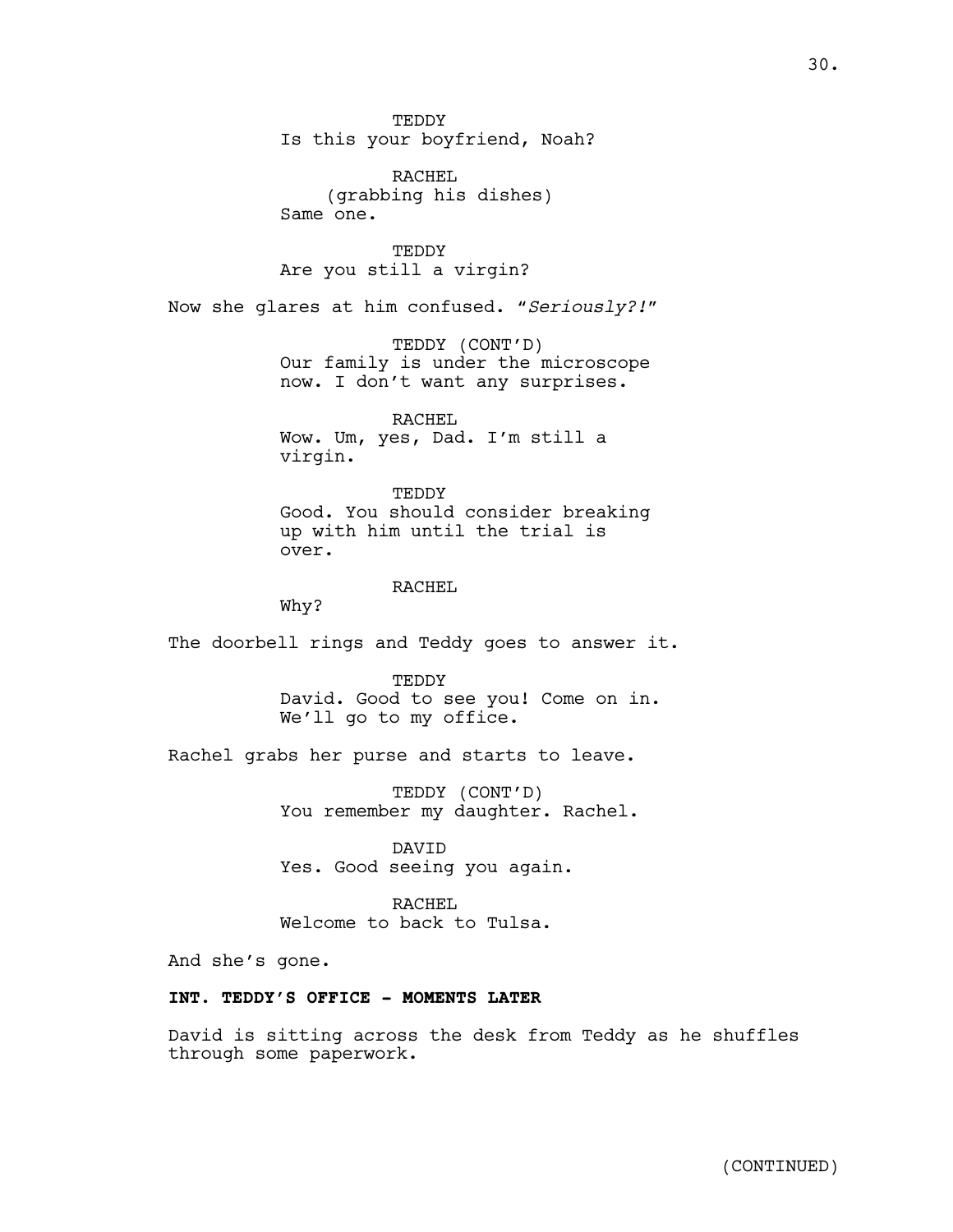#### **TEDDY**

So your plane almost crashed somewhere over western Oklahoma, but suddenly regained its control and you arrived here safely?

#### DAVID

Yes, sir.

#### TEDDY

Well, they say that's how you know you're following God's plan when something tries to take your life.

DAVID

It seems to be happening to you.

## TEDDY

That's different. I brought this on me. I was weak and lost my way. (off David's look) Eh, I was never cut out for a pastor anyway. I should have been a playwright. Or a professor?

DAVID I'm meeting with Caleb and the staff later.

#### TEDDY

Here are some copies of the budget, tithe records, and notes on the series I was teaching. Caleb will get you set up with an e-mail account and connect you with the rest of the files.

DAVID

Great. I'm still writing my sermon now.

TEDDY

That should help. (beat) My father had a saying. Or was it my mother? Anyway, *"the devil on your back can make you move toward God."*

DAVID Or it can lead you astray.

TEDDY Ahhh. Only if you're weak.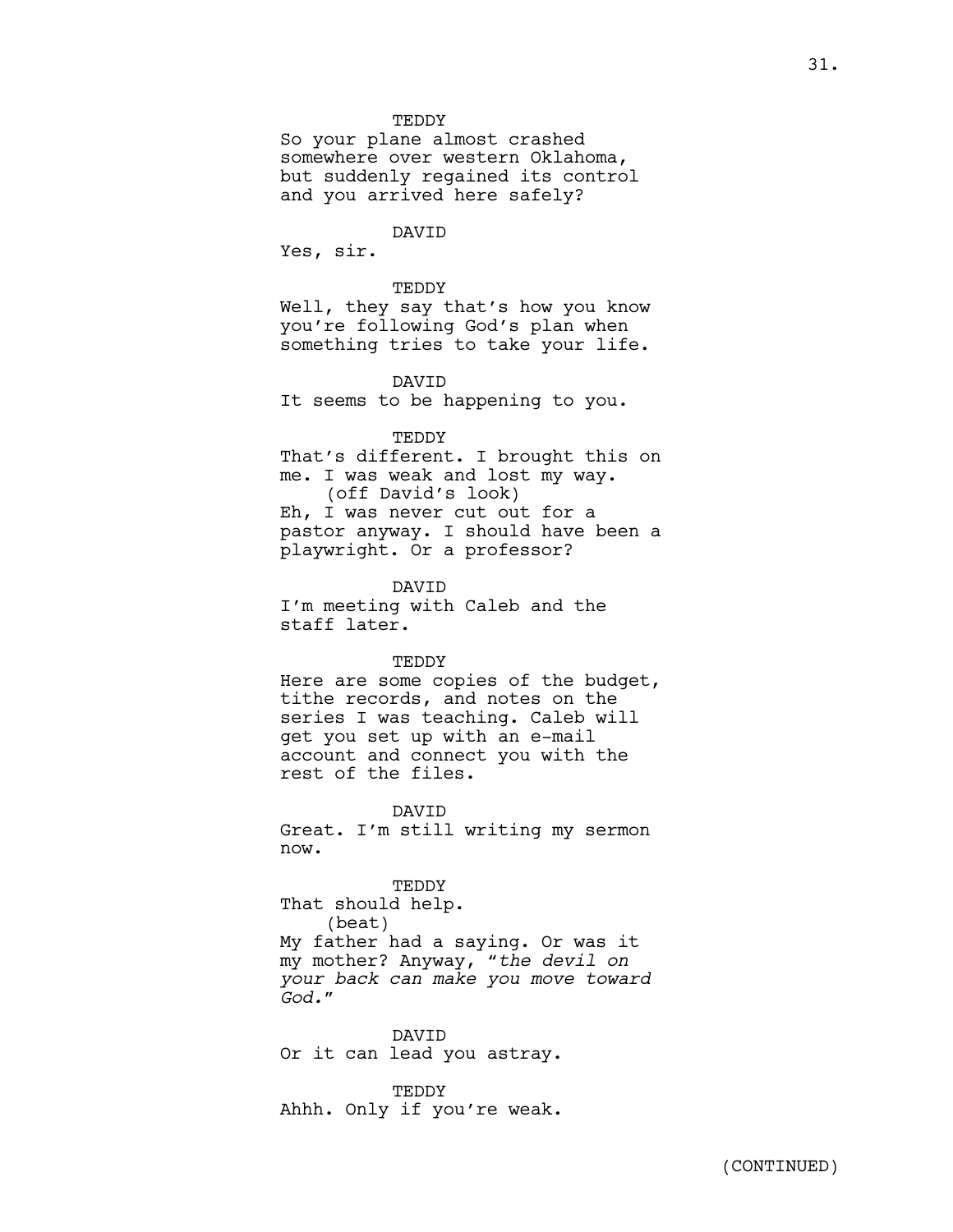Teddy gets up to escort David out.

TEDDY (CONT'D) Be bold. Set the pace. They need a leader.

DAVID

I will.

**TEDDY** Aaaand be careful around Caleb. I don't think he likes people from California.

David exits. Teddy sits at his desk and stares into space. His face tenses and lets out a sigh.

> TEDDY (CONT'D) My God, have you forsaken me?

## **INT. PASTORAL LOUNGE - LATER**

Caleb and a FEW MEMBERS OF THE STAFF are finishing lunch.

**CALEB** Send e-mail reminders out to the university faculty about opening weekend. We'll do a special lunch with church staff and faculty on Saturday.

STAFF MEMBER 1 Only half of the worship team is returning.

STAFF MEMBER 2 We still don't have a youth pastor.

ALAN WELLS (30s), a melancholy boy scout, speaks up.

#### ALAN

I can do it.

STAFF MEMBER 2 Are we gonna have a youth service?

David enters.

DAVID Yes, we will. Students will be arriving this week for the start of the semester. We'll do a Sunday morning adult service and evening youth service.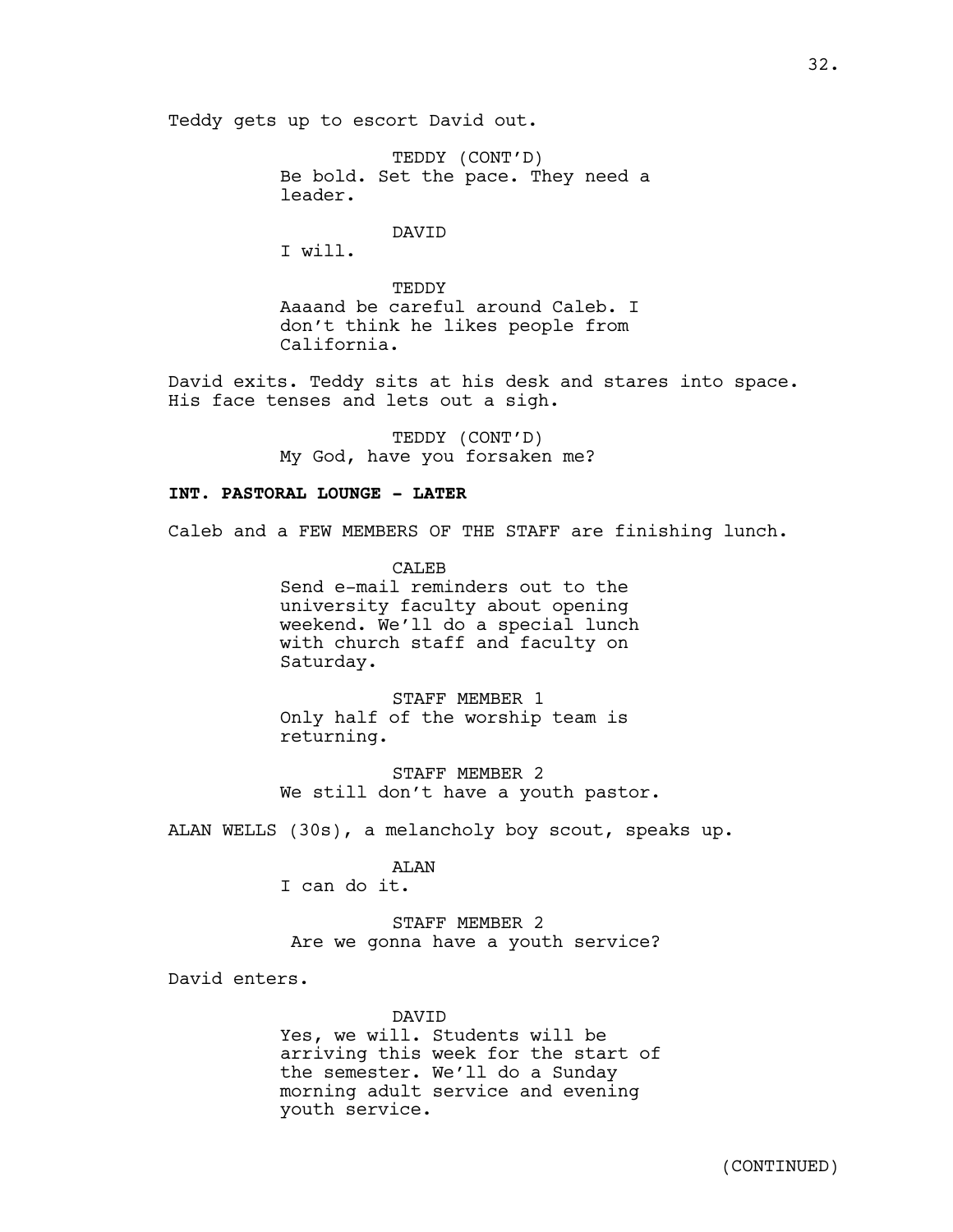Everyone gazes at him for a moment. Alan approaches David.

AT.AN I'm Alan. Marriage Counselor and former youth pastor. Welcome to the family.

DAVID Thank you. Can you handle the youth service as well?

ALAN

Sure can.

DAVID

Good.

Caleb looms in the back as everyone does a quick introduction.

> CALEB I'll show you to your office while they finish lunch here.

## **EXT. TULSA INTERNATIONAL AIRPORT - DAY**

NOAH GARRISON (20), tall and athletic, stands at the curb with his luggage. He's wearing an ESU SOCCER t-shirt and aviator shades.

Rachel drives up next to him and gets out. They do a quick hug and kiss before loading his luggage and driving off.

## **I/E. RACHEL'S CAR - LATER**

Rachel drives. Noah rides. We see more signs and billboards promoting different candidates for governor.

> NOAH So what did you tell him?

RACHEL I told him yes. I'm still a virgin. We haven't done anything. (off his look) It's true.

He gazes at her and smiles.

RACHEL (CONT'D) Why are you looking at me like that?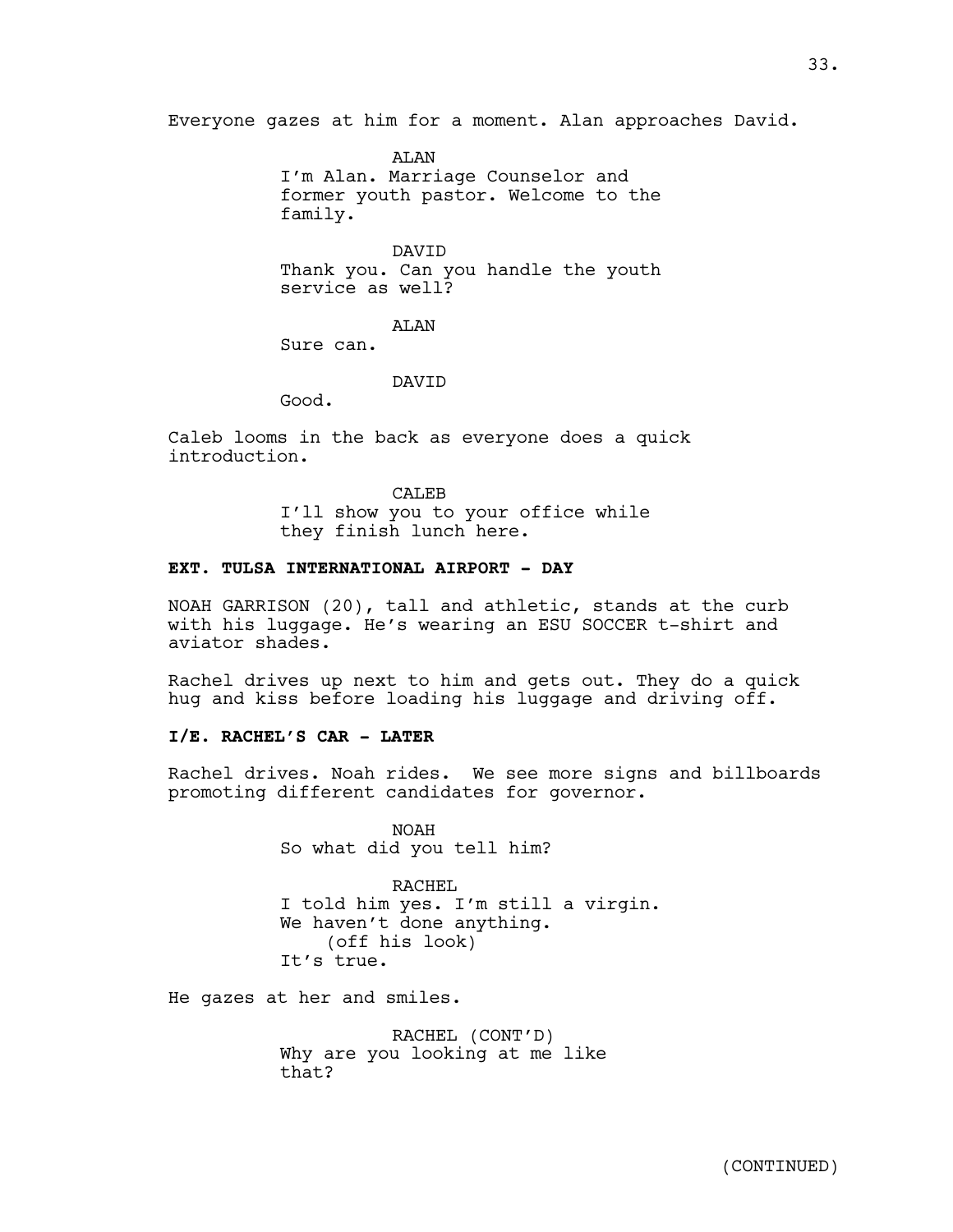NOAH Well, we've done *something*-- RACHEL (coy) What has gotten into you? NOAH I mean, hell, we're suppose to want sex. Your dad clearly understands that-- (oops) Shit. I'm sorry. That was way too soon. I mean crap. I didn't mean to curse. RACHEL No. It's fine. NOAH Do *you* think we should break up or take a break until the trial is over? RACHEL Did you get rid of your porn stash? NOAH You mean the flash drive? (lying) Yeah. That men's group has really helped. RACHEL Good. That stuff makes me sick. I can't imagine you looking at me the way you do those girls. NOAH What's wrong with a little bit of lust in our relationship? RACHEL Noah! That's not the point. NOAH Okay. Okay. (then)

So *are* you gonna break up with me?

Beat.

She careens into an ice cream parlor, cutting off several cars.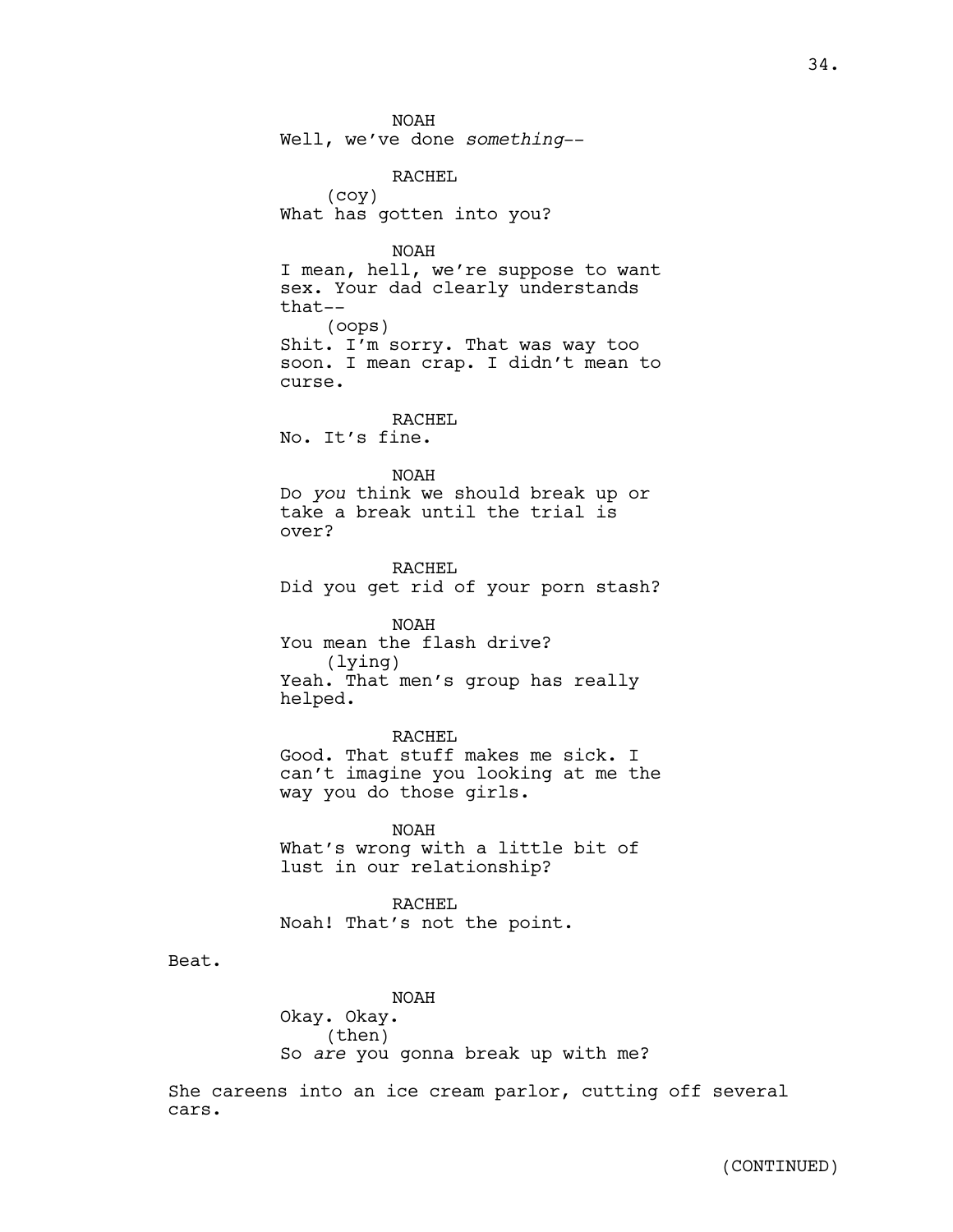OFF Rachel as she grins back at him.

## **INT. CHURCH OFFICES - LOBBY - DAY**

Caleb and David step into an elevator.

CALEB You'll get your own set of keys later, but for now just keep using Teddy's. Did you look at the budget?

DAVID Briefly. It's not looking good.

CALEB

Nope.

DAVID We're in the red.

## **INT. CHURCH OFFICES - FIFTEENTH FLOOR - CONTINUOUS**

David follows Caleb out of the elevator and down the hall.

DAVID We should take salary cuts and--

**CALEB** 

No.

DAVID Why not? We can put that money into some of the--

CALEB I said no. We're not taking a socialist approach. This is your office.

DAVID Socialist?

They walk into a large executive suite overlooking the church grounds, university campus, and the Arkansas River.

David walks around and then settles at the desk.

PLAQUES, PAINTINGS, and OLD PHOTOS line the walls.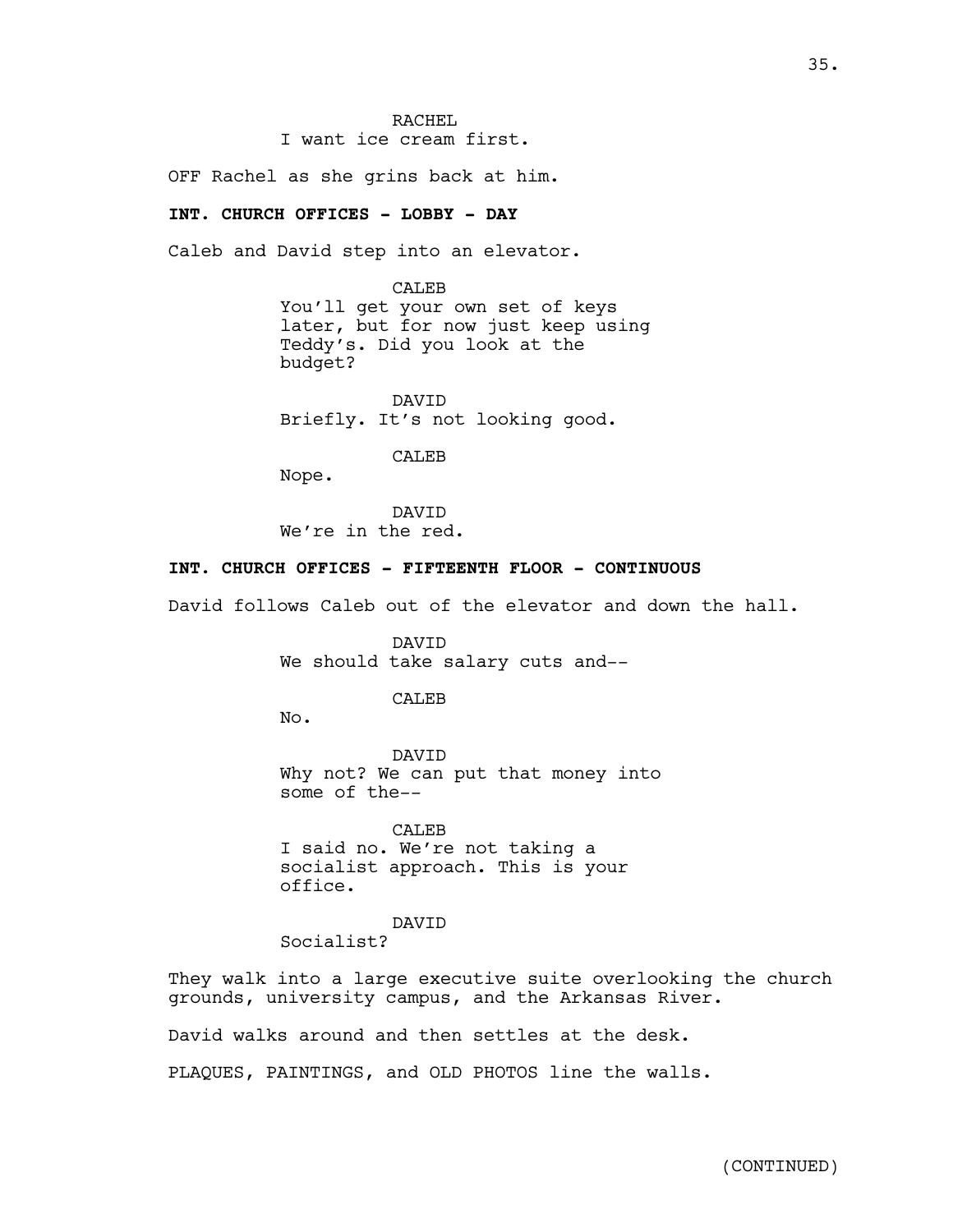**CALEB** 

I don't mind if you voted for Obama, but keep in mind that the majority of our church members did not; which means they have a certain expectation.

Caleb sits in one of the sofas.

CALEB (CONT'D) (condescending) You're familiar with how the tithe works, correct?

#### DAVID

Yes. Is this going to be a problem?

CALEB

That's up to you. It's my responsibility to keep you on track at this church. And not to repeat the past your past.

DAVID Are you questioning my faith or my political preference?

CALEB One influences the other.

DAVID But there's a law that separates them.

Beat.

CALEB They'll be plenty of time for that discussion later. (getting up) Lydia Brennan, of COR Channel News, has asked us to be guests on her show this week before we reopen. She'll be here tomorrow to discuss things. We need to be on the same page.

Caleb exits. David walks over to the window and we...

END ACT TWO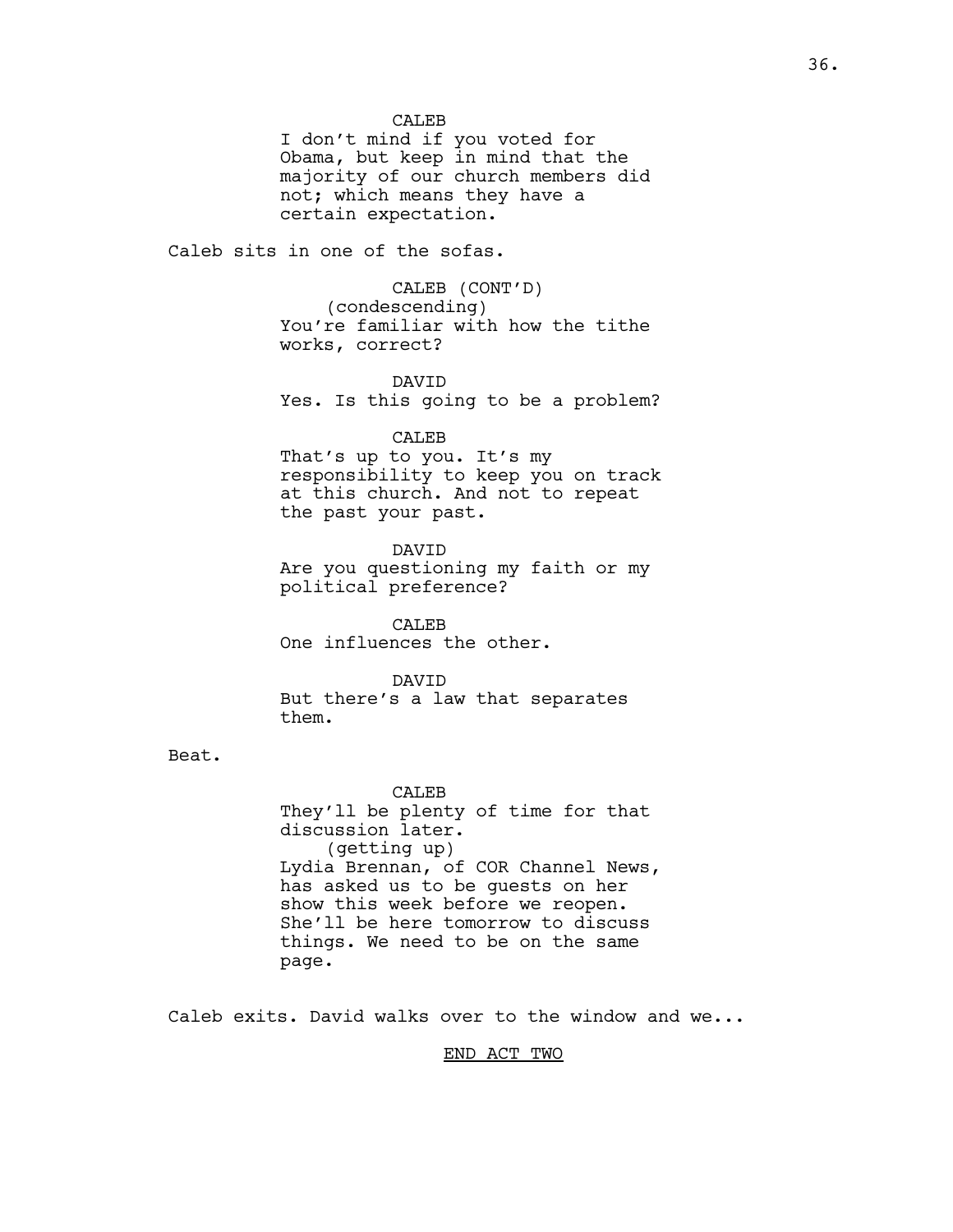## ACT THREE

## **EXT. RIVERSIDE PARK - NIGHT**

Rachel and Noah are eating ice cream in a small wooded area on the edge of the Arkansas River. The night time humidity is causing the ice cream to melt fast and drip everywhere.

Noah is shirtless and sweating all over his well defined torso. Rachel glances at it then eats a large spoon of ice cream.

> RACHEL (mouthful) What time do you have to be at the dorms?

NOAH Like an hour. They've shortened the curfew this year. It's gonna suck for Freshmen.

RACHEL

Yaaay. Lucky me.

NOAH So are you still gonna talk to Maryanne?

Rachel's ice cream drips onto her bare thigh and Noah watches her scoop it with her fingertip and lick it.

> RACHEL I don't know. How was Galveston?

NOAH Ehhh, it was alright. I wish you could've come. My mom says hi and that she's praying for your family.

RACHEL

That's nice. I like your mom.

She finishes her ice cream and sets it down. Then watches Noah eat his.

> NOAH (off her gaze) Uhhh, do want the rest?

RACHEL Oh my God, yes.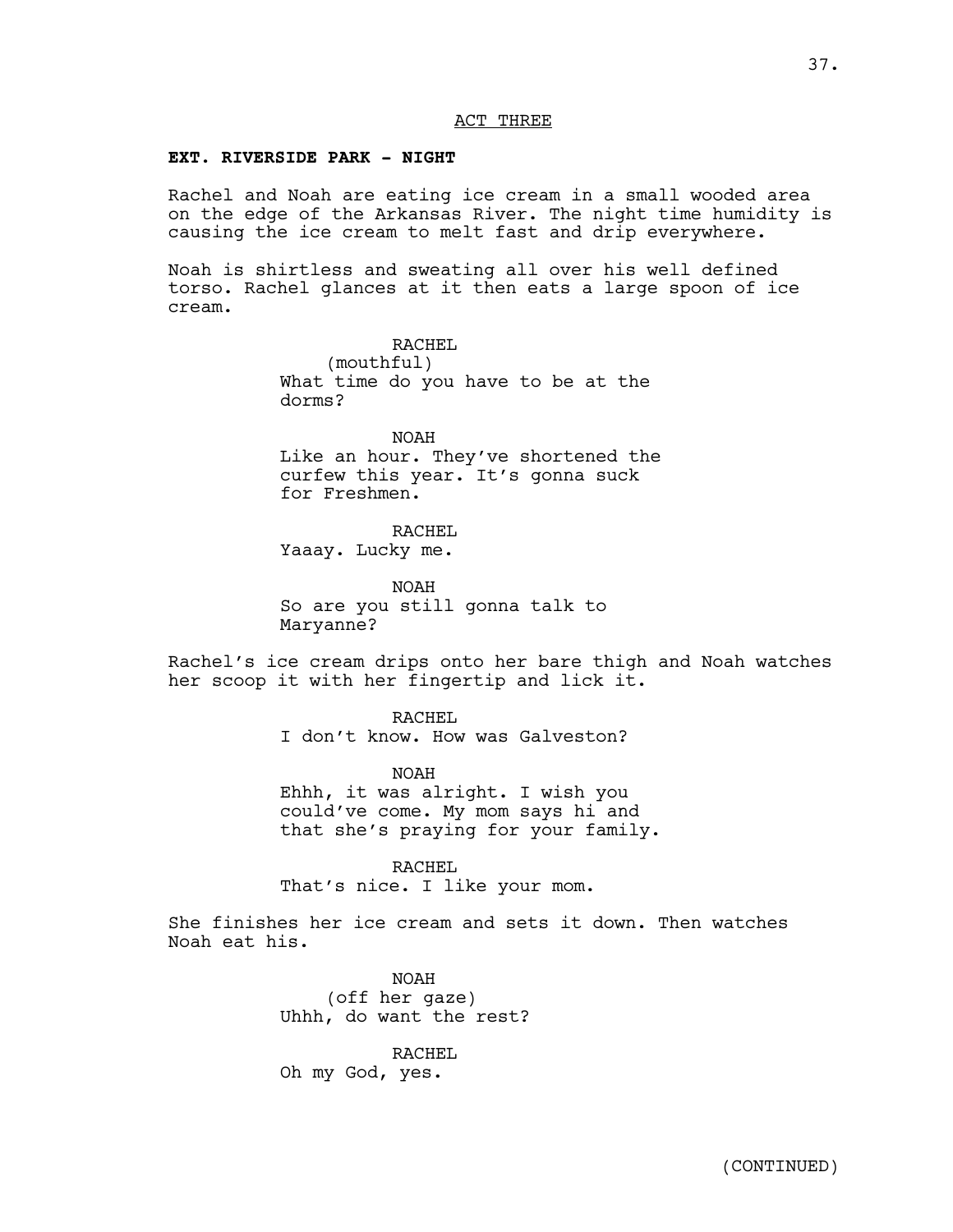She devours the rest of it while Noah just watches in half amusement and half confusion.

> NOAH (putting his shirt back on) I saw the youtube video. I can never sing that song in church ever again.

RACHEL I can sing it to you.

She smiles then leans into him and nestles her head under his arm.

> RACHEL (CONT'D) Ugh. I want more ice cream.

He kisses her on the forehead.

RACHEL (CONT'D) You're--you're still a virgin, right? Like you didn't, you know? While you were at tournaments and stuff?

NOAH What?! Why would you--

RACHEL

Nothing.

NOAH

Okay?

RACHEL So is that a yes or no?

NOAH Yes. I'm still a virgin. No. I didn't do anything at any soccer tournaments. What's wrong with you?

She looks up at him and then kisses him on the cheek. He returns the look and they begin making out, slowly then heavily. She sits up a bit and pushes him down to straddle him and then he stops her.

> NOAH (CONT'D) Wow. Uh--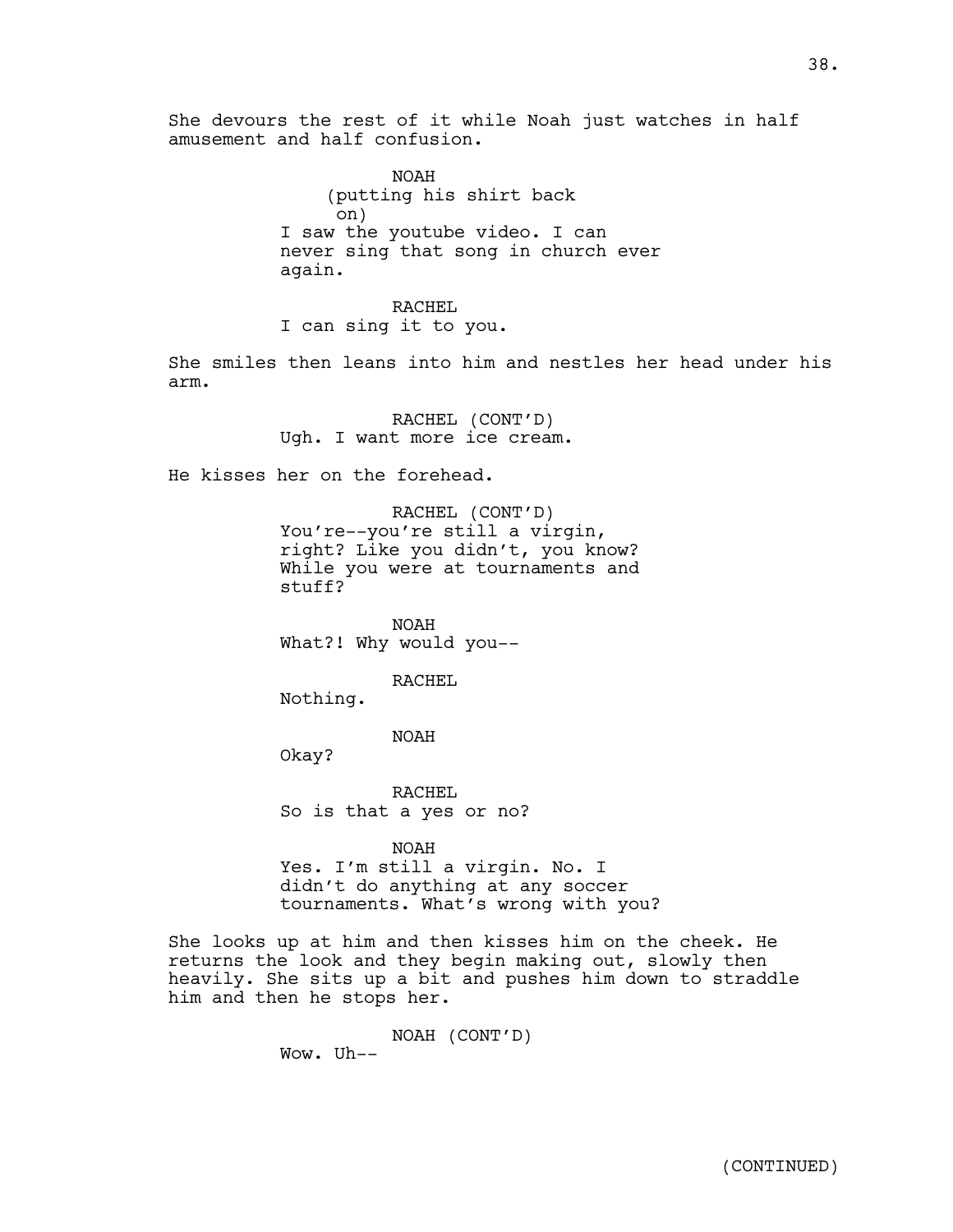RACHEL

We--we should go--I--the park is closing soon. I'll take you back to the dorm.

She quickly gets up and steps on one of the empty ice cream cups.

RACHEL (CONT'D)

Crap!

Noah slowly gets up, trying to hide his erection.

RACHEL (CONT'D)

Come on!

## NOAH

Okay. Okay.

She rushes back up the path through woods.

**EXT. CHURCH GROUNDS - PARKING LOT - MORNING**

TITLE CARD: MONDAY. WEEK BEFORE OPENING.

David arrives in his mother's SUV and walks toward the main building, while on his phone. He grabs a CAMPAIGN FLYER floating by him.

> DAVID (into phone/looks over the flyer) Hello...I'm looking for Christian Lincoln. He's one of your patients...I'm his brother.

Alan sees him from across the lot and rushes toward him.

ALAN Pastor! Pastor Lincoln!

DAVID David Lincoln...No, I'm not scheduling a visiting time. I just want to talk to him.

**ATAN** (catching up) Pastor!

David finally turns to see him and stops.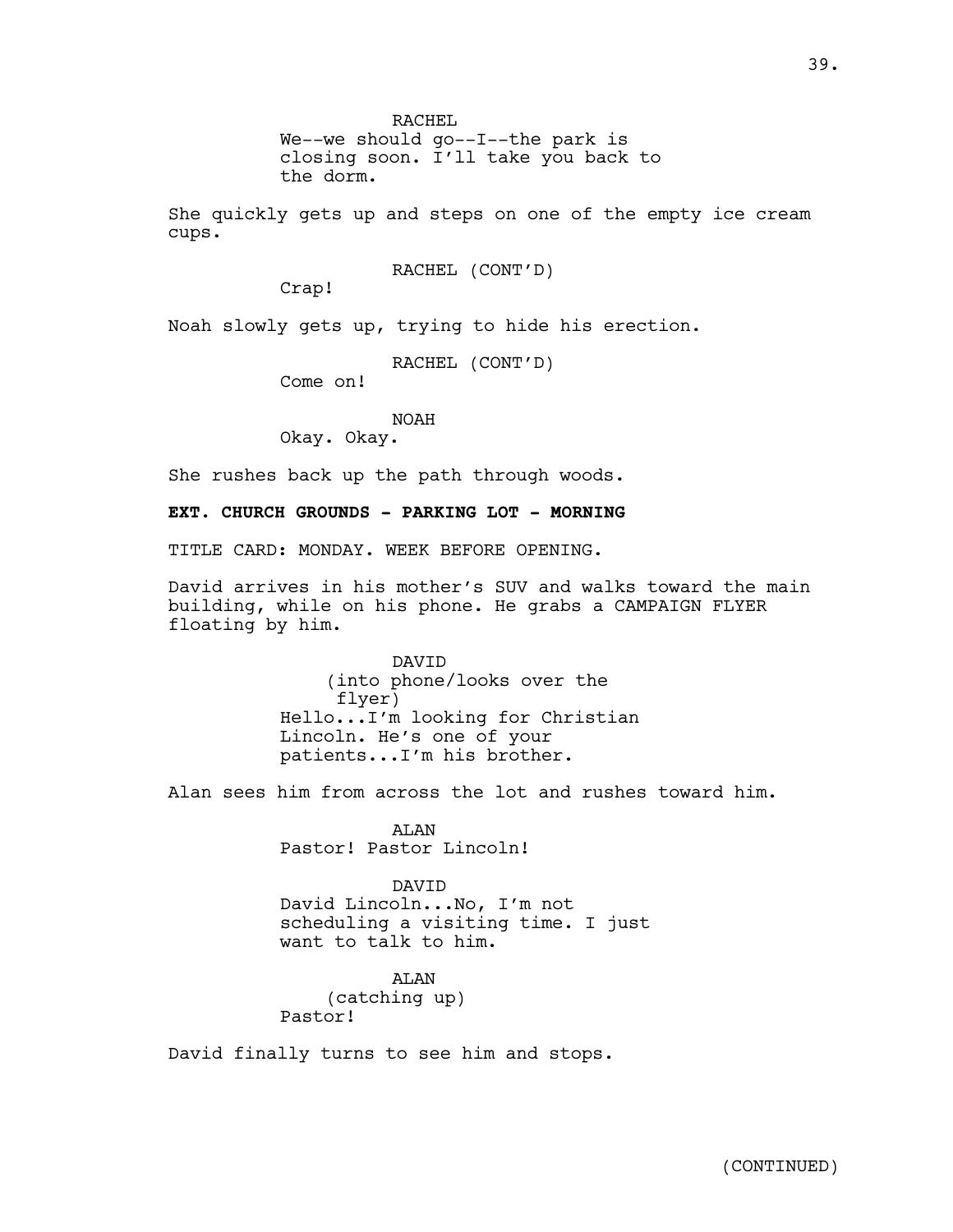DAVID He's in a group session? No, that's okay...I'm sure. Just let him finish...I don't want to interrupt. I can try another time. Thank you.

ALAN (out of breath) I've been calling your name.

DAVID Sorry. I'm still getting use to the title.

AT.AN Understandable. It's a strong name. (takes a breath) I just spoke to the facilities manager. The youth center is still being renovated. It won't be done by this Sunday.

DAVID

(re: flyer) Are any of these candidates members of our church?

ALAN Not that I know of.

They continue walking and David tosses the flyer in the trash.

They continue walking into the

**INT. CHURCH - LOBBY - CONTINUOUS**

And stop for a moment.

DAVID Then we'll move it here.

ALAN But we'll need a space on Wednesday nights too.

DAVID We'll move something around.

ALAN Great. I also wanted to go over some notes for my message when you get a chance.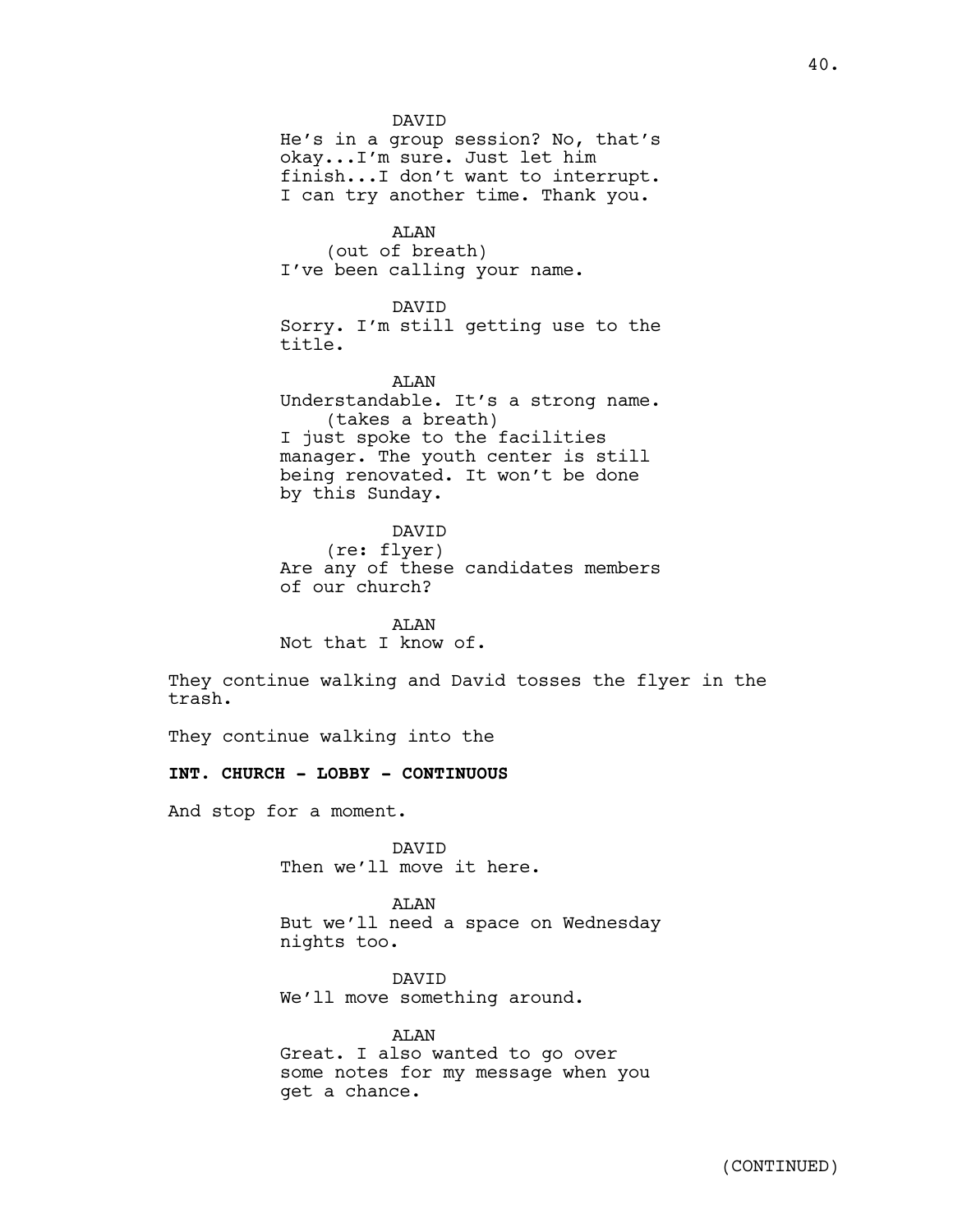## DAVID

Sure.

A Staff member approaches them.

## STAFF MEMBER 1

'Morning Pastor. Our adult worship leader is on medical leave and won't be back until September. I'm working on a replacement but--

## ALAN

Rachel leads youth worship. She could do it.

DAVID Good. Tell her to take over this weekend.

Alan walks away.

STAFF MEMBER 1 Have you looked at the schedule?

She follows him into the

## **INT. PASTORAL LOUNGE - CONTINUOUS**

David goes to the BREAKFAST TABLE SPREAD.

DAVID Yes, can we change that at all?

STAFF MEMBER 1 To what? We normally do three adult services. One Saturday night. Two on the Sunday. One in the morning and one in the early afternoon.

#### DAVID

(grabs an apple) I know, but can't we just do one big service?

## CALEB

(stepping in) Our average attendance is over fifteen thousand each service. Or at least it was.

STAFF MEMBER 1 Morning, Pastor.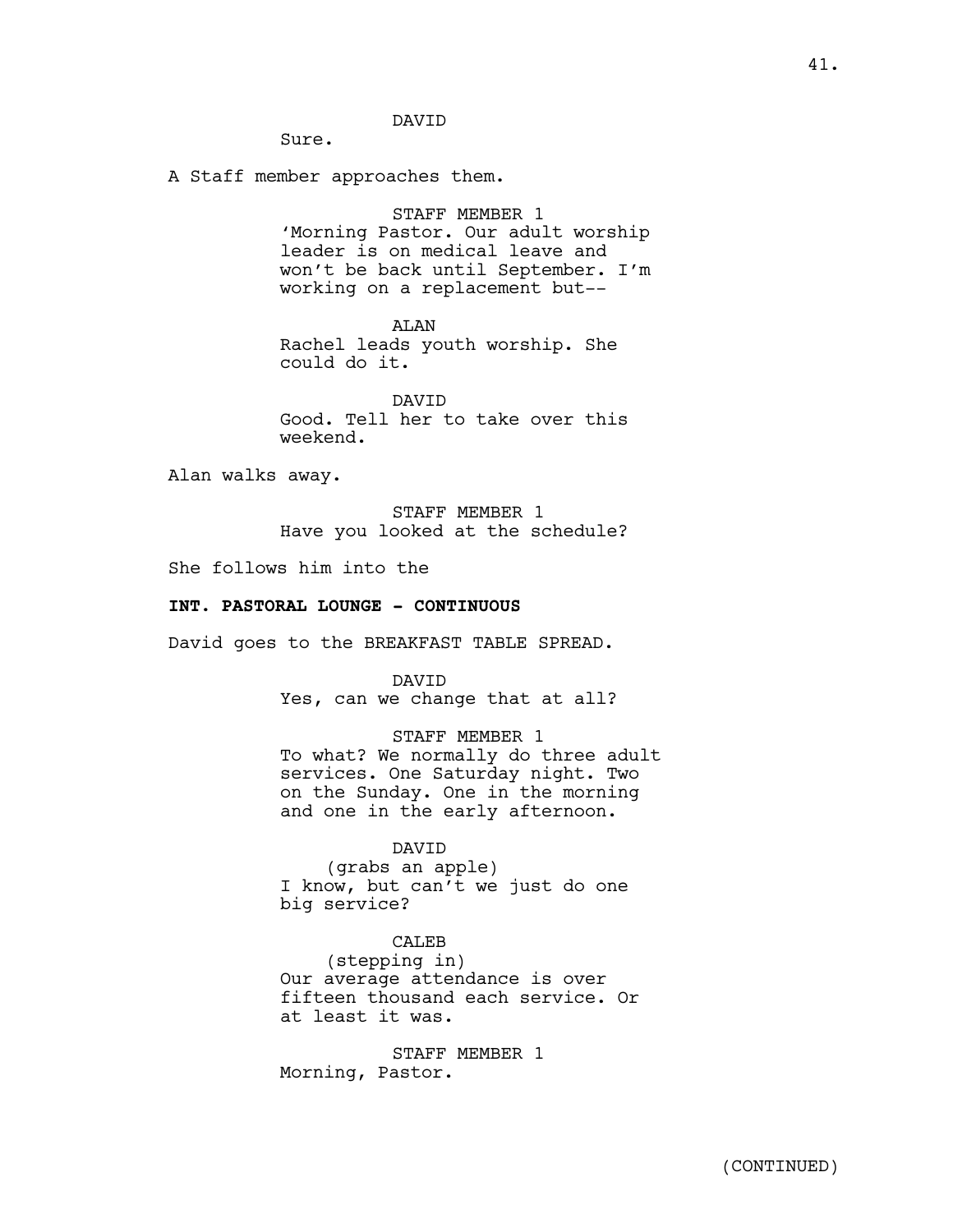CALEB Good morning.

DAVID (to Staff member) I'm kidding. The schedule is fine.

STAFF MEMBER 1 (to David) Oh. You also do a senior citizen brunch every first Saturday morning of the month and attend university's Wednesday morning chapel service.

David pours a cup of coffee for himself.

DAVID But there's also a night service here on that same day?

STAFF MEMBER 1 Correct. I'll also get you the breakdown for each service.

DAVID

Thanks.

Staff member exits.

CALEB Ms. Brennan is in your office.

DAVID

Great.

## **INT. DAVID'S OFFICE - LATER**

Lydia and Caleb sit across from David.

LYDIA (to David) Your wife is Irish, right?

DAVID

Yes. Why?

LYDIA So am I. Catholic or Protestant?

DAVID

Her mother was raised Catholic and her father was raised Protestant.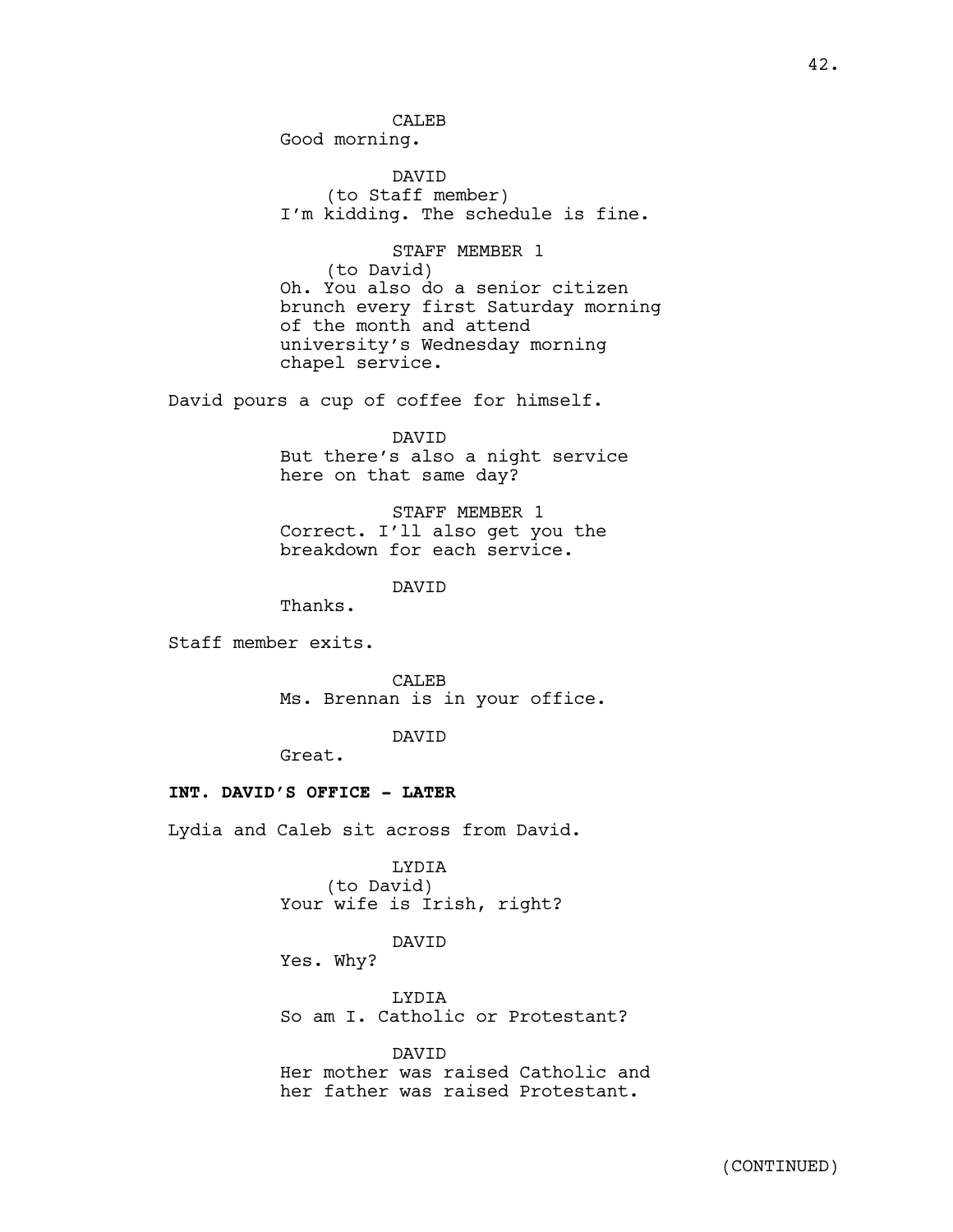LYDIA Are they still together?

DAVID

Yes.

LYDIA Good for them. I was raised Catholic. (beat/glances at Caleb) Well, I'm doing a live segment this Thursday night about the reopening of the church and--

43.

DAVID What does this have to do with me?

CALEB

We need to let the public know that we're not afraid and will continue to serve our community--

DAVID

Afraid of what?

## LYDIA

River Cross is well known across the nation. No mega-church has ever closed it's doors and then reopened after a scandal. This is your chance to speak about it and reassure peoples' faith in churches again especially here in the Bible Belt.

DAVID What does Teddy say about it?

Caleb starts to answer but Lydia cuts him off.

#### LYDIA

I read your book that was published about a decade ago, *"Religion versus Relationship: Why The Individual's Relationship with God Matters More Than The Institution."* Provocative read. I can do a quick promo on it.

DAVID Thank you. Why is this necessary?

Caleb glares at Lydia. She's either off track or stroking David's ego. He can't tell.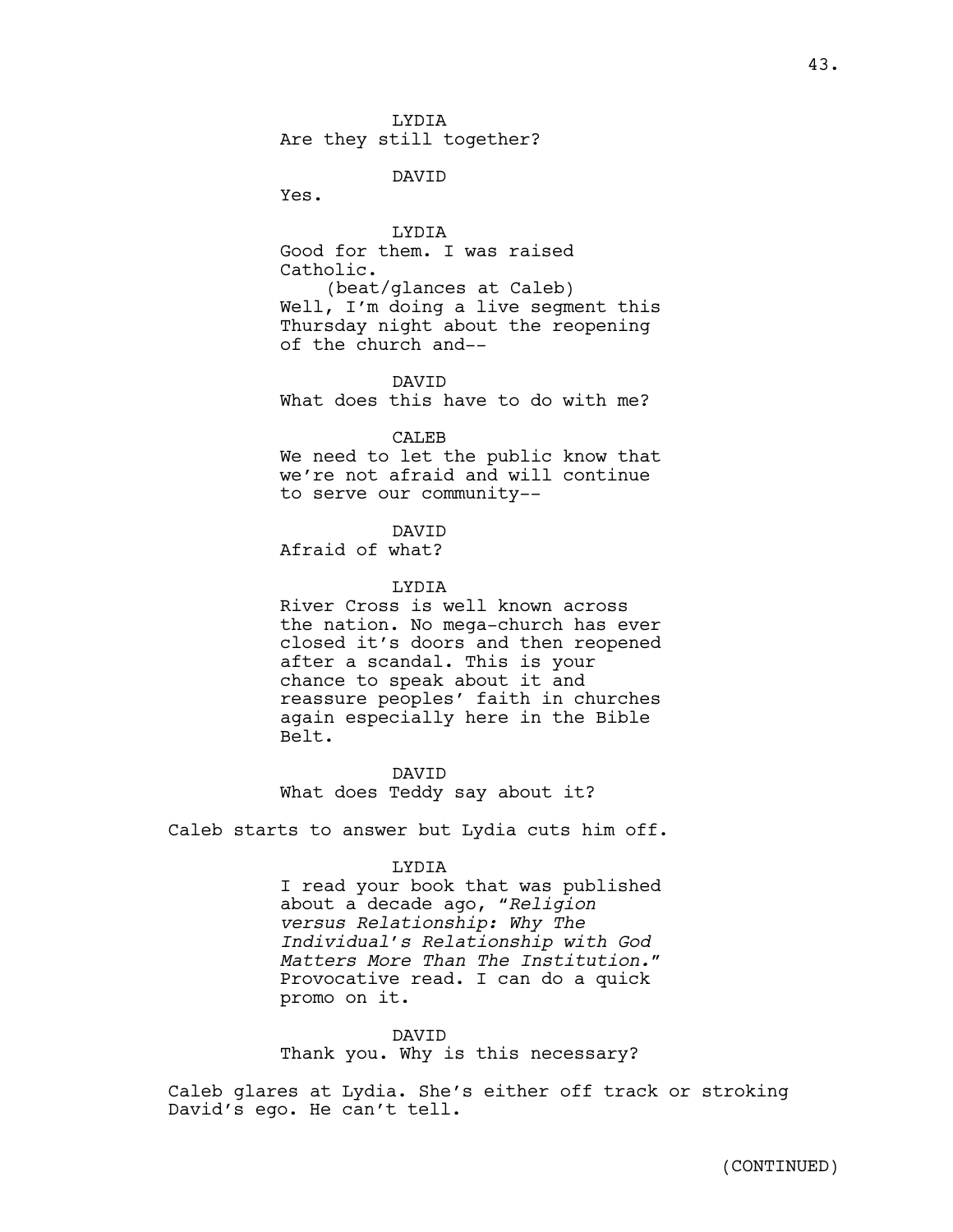We'll make it a theme: Inspiring professor returns home to rescue his fallen mentor's church.

David starts to speak but instead leans back in his chair to consider.

> LYDIA (CONT'D) And it's good to see more interracial couples in the church.

## **EXT. MALIBU DRUG AND ALCOHOL REHAB CENTER - MORNING**

CHRISTIAN LINCOLN (35), clean shaven and shades, exits the building as several PAPARAZZI await. AN ATTENDANT carries all three of his Burberry suitcases. He's a rock star in Tshirt and shorts. He finishes a cigarette as a black Lincoln Town Car pulls up to him.

## E! HOSTESS

Christian Lincoln, the former star of the hit drama show "Vitals", has been released from Malibu Drug and Alcohol Rehab Center. There's yet to be any official statement as to whether he or the show will return for another season. However, the network is still positive about moving forward with the show.

The DRIVER steps out and takes his bags. Christian tosses his cigarette butt at one of the paparazzi and enters the car.

## **INT. TEDDY'S OFFICE - EVENING**

Teddy is drinking his Scotch again while on the phone. His COMPUTER SCREEN shows a written document, in the form of a play in progress.

> **TEDDY** (in the phone) The Brennan Gospel Show?

## **INT. JOANNA'S HOUSE - CONTINUOUS**

## INTERCUT WITH TEDDY AT OFFICE

David is sitting in the back patio.

DAVID (in the phone) Yes, sir. I don't think I should do it.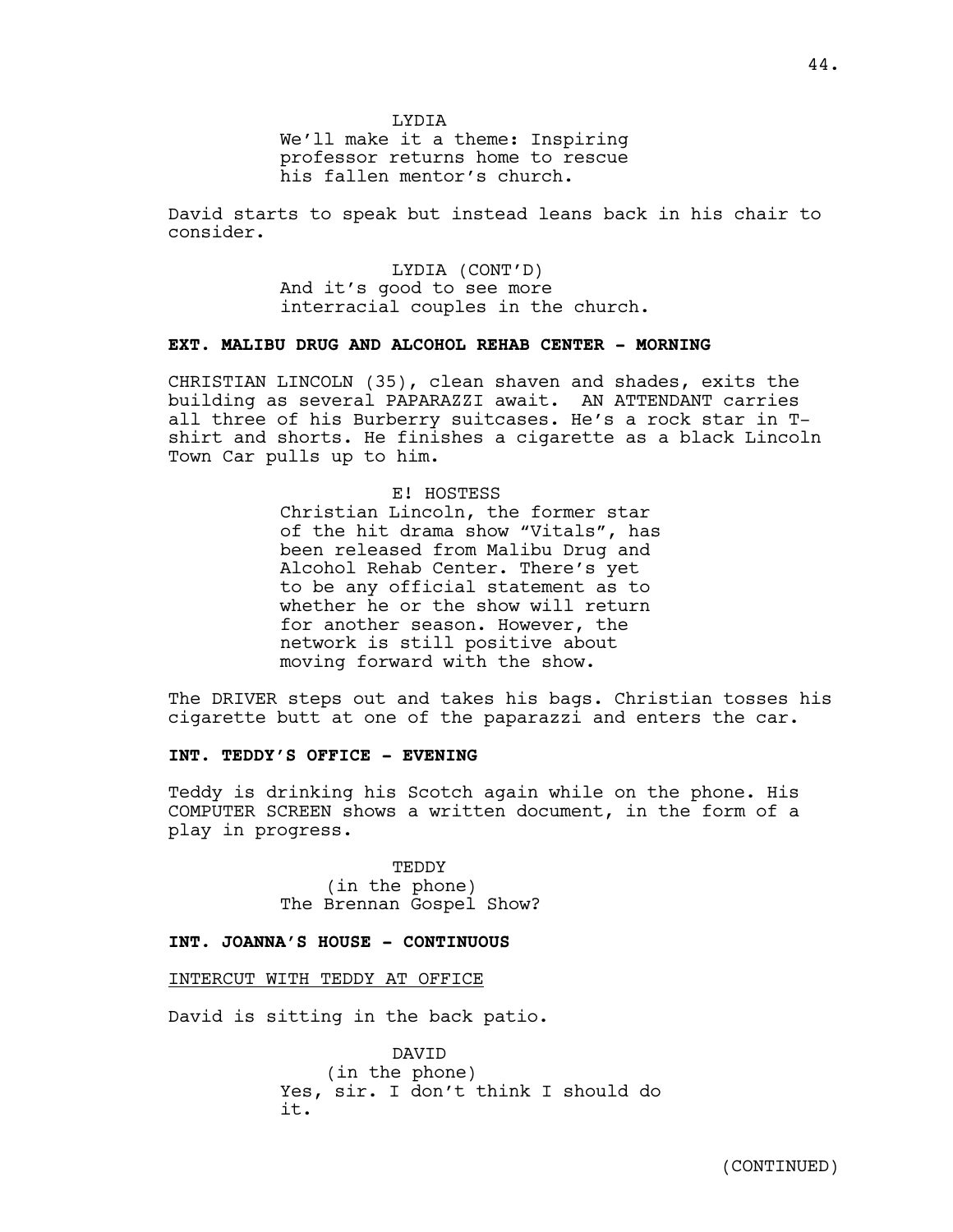#### **TEDDY**

No. No. You should. I think Caleb could be right about this and you need to get comfortable in front of the camera as well as behind the pulpit.

#### DAVID

I suppose.

#### TEDDY

There's only going to be more of this and everyone's watching, so don't screw up or say anything that might cast a bad light on the church or Christianity. (off David's silence) I'm kidding. Hey, I started a play.

#### DAVID

Why are you so calm? Your trial is in a few days.

## TEDDY *"I said in mine heart, God shall judge the righteous and the wicked: for there is a time for every purpose and for every work."*

#### **INT. LINCOLN'S LIVING ROOM - DAY**

Aphton and Claire are packing. Claire struggles with one of the boxes and gets frustrated. She stops.

> CLAIRE Can I stay in the dorms at ESU in the Fall?

#### APHTON

I don't know, babe. You're two years younger than most of the Freshmen. You know how your father feels about it.

#### CLAIRE

It's just two years! I hang out with kids at your bible college twice my age! Damnit! It's not fair!

#### APHTON

Claire!

Claire storms away followed by Aphton and into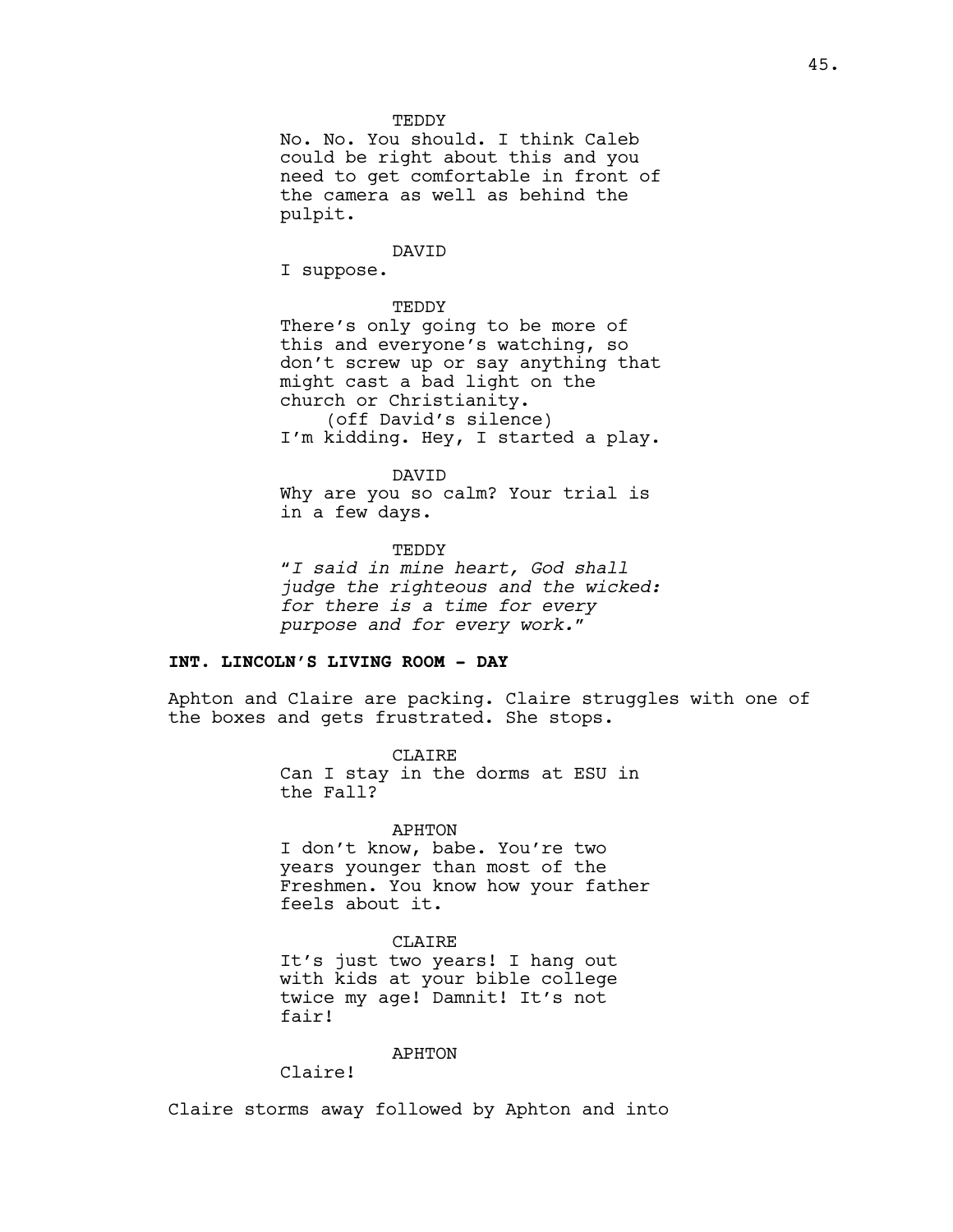## **INT. CLAIRE'S BEDROOM - CONTINUOUS**

Claire crashes on the bare mattress and weeps silently.

APHTON

Honey.

APHTON'S POV: She sees the full bottle of PILLS on the floor.

RETURN TO SCENE

APHTON (CONT'D) You have to take the pills.

CLAIRE Why won't God do something about it?!

APHTON Baby, you-- (beat) You have to trust Him.

CLAIRE To do what?

Aphton lies on the bed next to her.

APHTON Maybe God is speaking through your dreams even if they are frightening at times.

HOLD ON Claire's tears.

## **INT. NOAH'S DORM ROOM - EVENING**

Noah sits up in his bed watching a movie on his laptop. His ROOMMATE puts on his running shoes and prepares to leave.

> ROOMMATE I'm gonna go for a run. Are you staying in, cause I'm gonna leave my key?

NOAH Yeah, I'll be here.

He exits and as soon as the door closes, Noah jumps up to lock it, then rushes back to his bed and pulls out a FLASHDRIVE.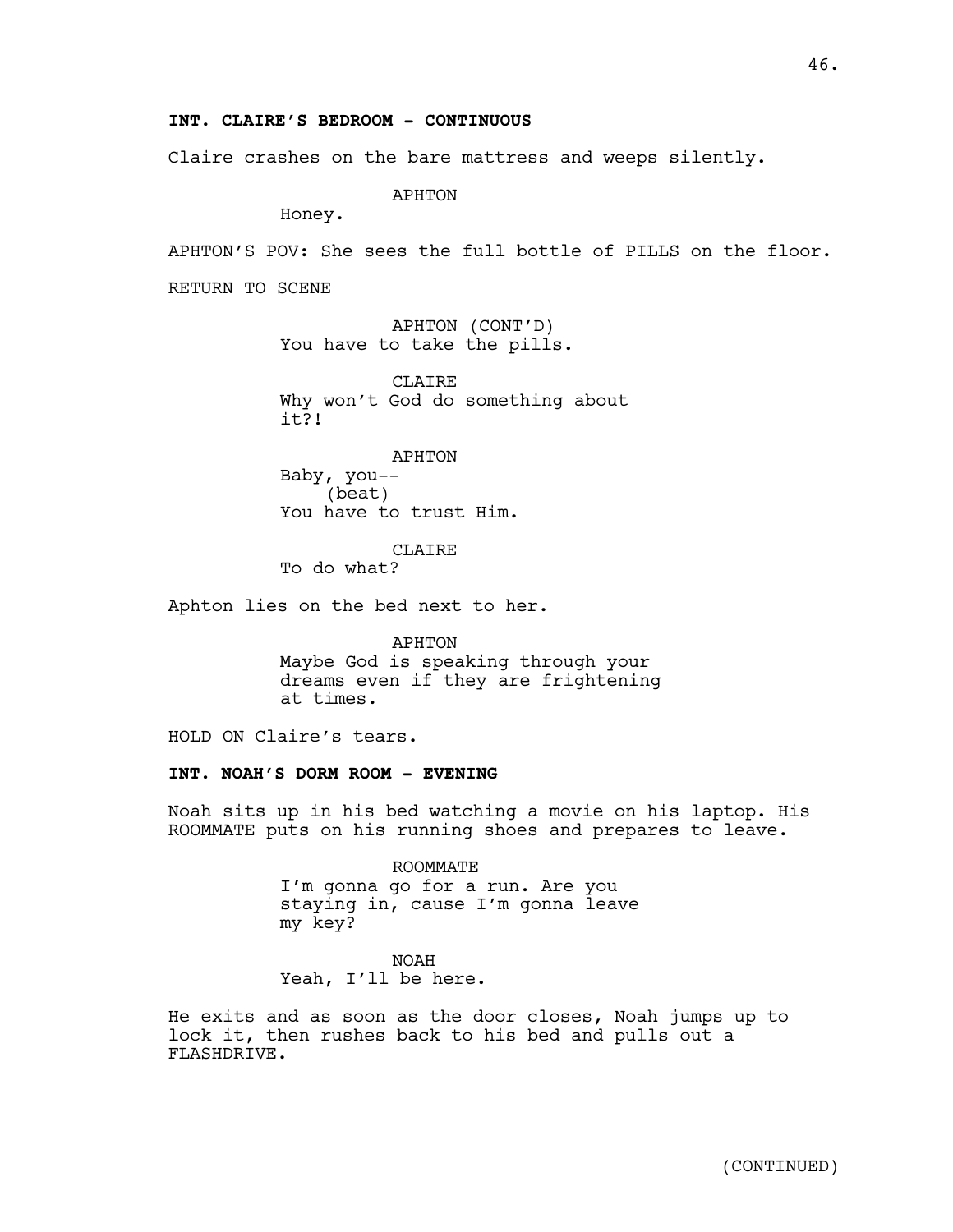Noah places his laptop on his chest as lies he down. He props his head up with large pillow against the wall. Then he plugs in the flashdrive and quickly brings up a VIDEO FILE.

FROM THE DOORWAY we PUSH IN as low sounds of a PORN VIDEO playing from the laptop. Noah begins stroking himself from under the covers.

We continue to PUSH IN until he climaxes and grips the laptop with his free hand. Then Noah quickly pulls out the flashdrive and SHUTS the laptop. He hides the flashdrive and reaches for his BIBLE.

HOLD ON Noah muttering a quick prayer.

## **EXT. LYDIA'S TOWN HOUSE COMPLEX - NIGHT**

Her white escalade drives into the parking garage.

## **INT. LIVING ROOM - LATER**

CLOSE ON the book, *"Demonic: How the Liberal Mob is Endangering America"*

We pull to reveal Lydia reading it on her couch. Her son, STEPHEN BRENNAN (11) enters. There's a FAMILY PHOTO of Lydia and late HUSBAND, in full Marine uniform, holding Stephen as a baby.

> STEPHEN Mom, can we go to the Snowcone stand?

## LYDIA

## After dinner.

Stephen crashes on the couch next to her. There's a stack of campaign flyers (the same we saw before) on the coffee table. Stephen methodically stacks them in a neat order.

> STEPHEN What are you reading?

## LYDIA

Research. (holding him close) Where do you want to eat?

STEPHEN I don't care. I'm starving. (re: her book) Why are you reading about demons?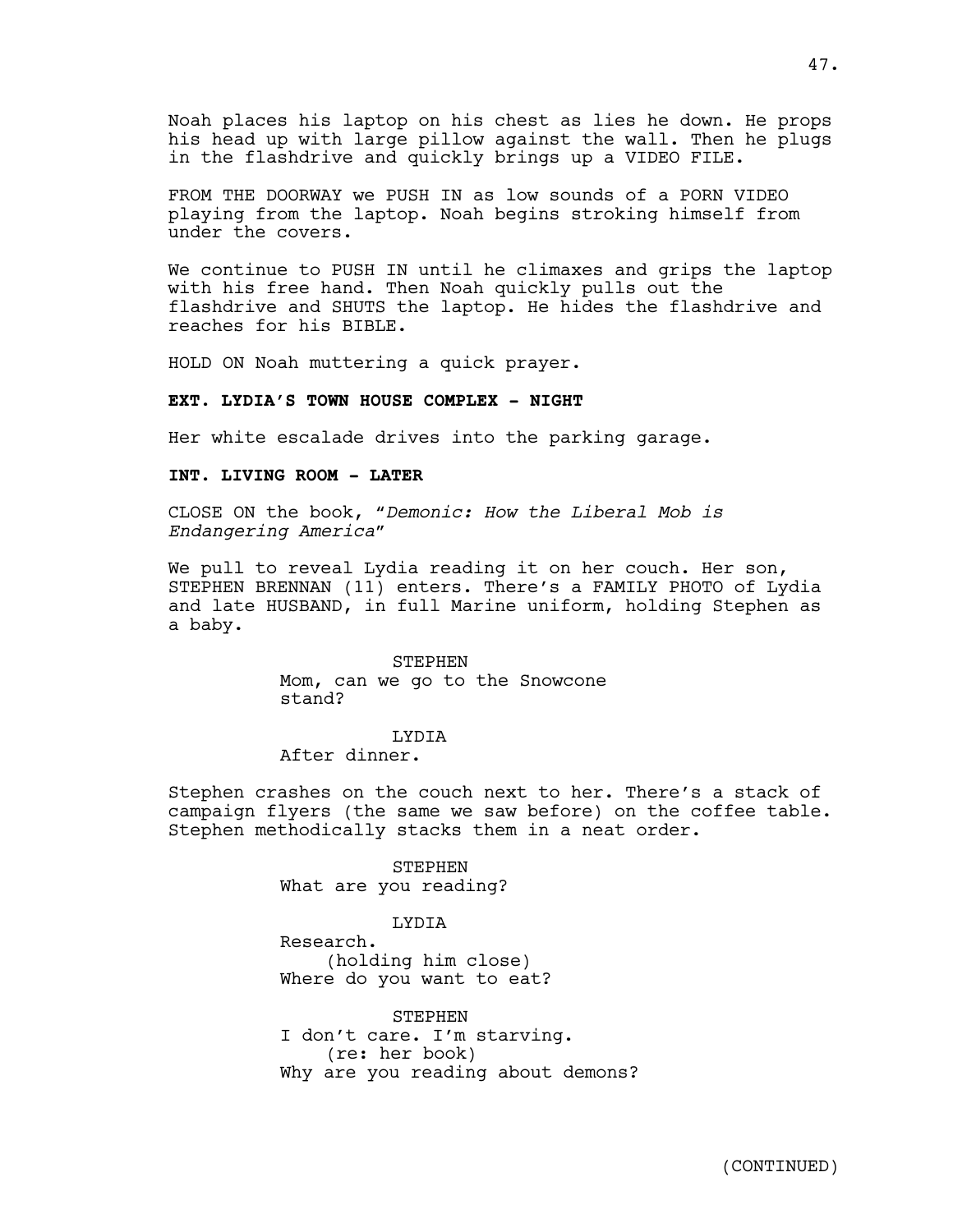LYDIA (closing the book) It's not about real demons. Pick a place to eat and let's go.

She kisses Stephen on the forehead and gets up.

## **INT. CHURCH - MAIN AUDITORIUM - NIGHT**

Rachel walks onto the stage and sits at the piano. She looks out at the empty pews, then begins to plays a classic secular ballad. This is her comfort and refuge.

Alan stands in the back of the auditorium listening for a moment, then exits.

## **I/E. CALEB'S CAR - NIGHT**

Caleb drives through downtown Tulsa.

TITLE CARD: THURSDAY

LYDIA (O.C.) You should have been in make up ten minutes ago.

CALEB Once again. Your manners are weak.

LYDIA (O.C.) Just tell me we're still on the same page.

CALEB You worry about your show.

## **INT. BACKSTAGE - NIGHT**

David and Caleb receive last minute instructions from THE FLOOR MANAGER as Lydia begins her live broadcast on the main stage.

> LYDIA (O.C.) I also have tonight, two special guests. The new Senior Pastor of River Cross Church, David Lincoln and the Pastoral Director, Caleb Evergreen.

Caleb glances at David and walks onto the stage as we...

END OF ACT THREE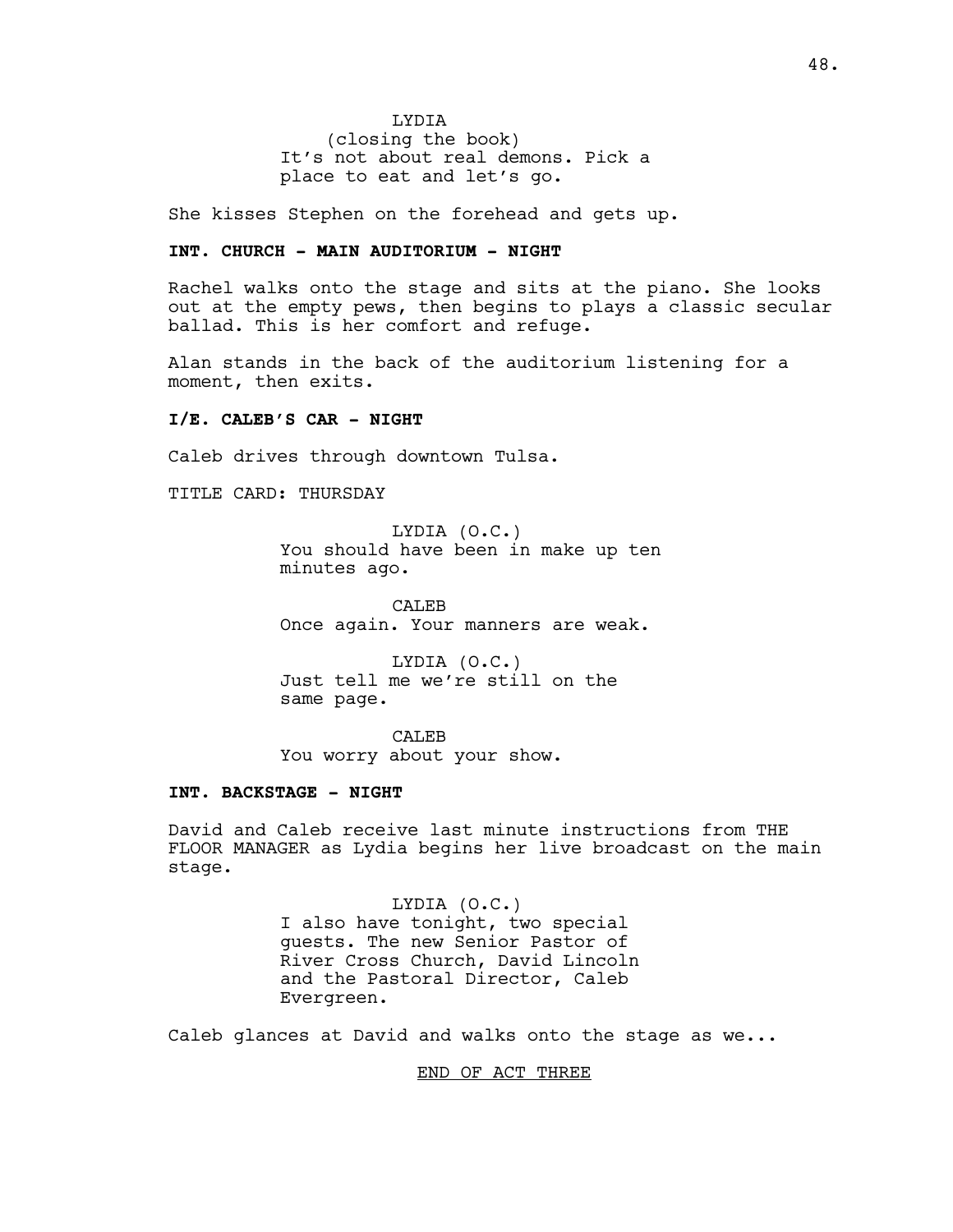## ACT FOUR

## **INT. COR CHANNEL NEWS STUDIO - NIGHT**

David and Caleb sit on high chairs across a desk from Lydia. She's spent the whole hour setting up for this moment to trap David.

> LYDIA If you're just joining us, I'm talking with the lead pastors of River Cross Church and their thoughts on the expected reopening this weekend. (to David) Now, River Cross has long been a leader in the war against the left's relentless and often vulgar attacks on the church.

## **INT. TULSA INTERNATIONAL AIRPORT - EVENING**

We follow Christian as he walks down the hall and under the large sign: WELCOME TO TULSA.

## **INT. JOANNA'S HOUSE - EVENING**

Joanna sits on her couch, crocheting while watching the show.

LYDIA (V.O.) Do you believe, as a former professor called by God into this important leadership role in the ministry, that you can continue the church's expectations?

## **INT. SAUL FAMILY LIVING ROOM - SAME**

Teddy watches while munching on a bag of Salt and Vinegar chips. Rachel enters and stops to watch after hearing the question.

## **INT. COR CHANNEL NEWS STUDIO - SAME**

David hesitates for a moment.

DAVID Well, I can't say anything about the political nature of the church, given this particular setting. (MORE)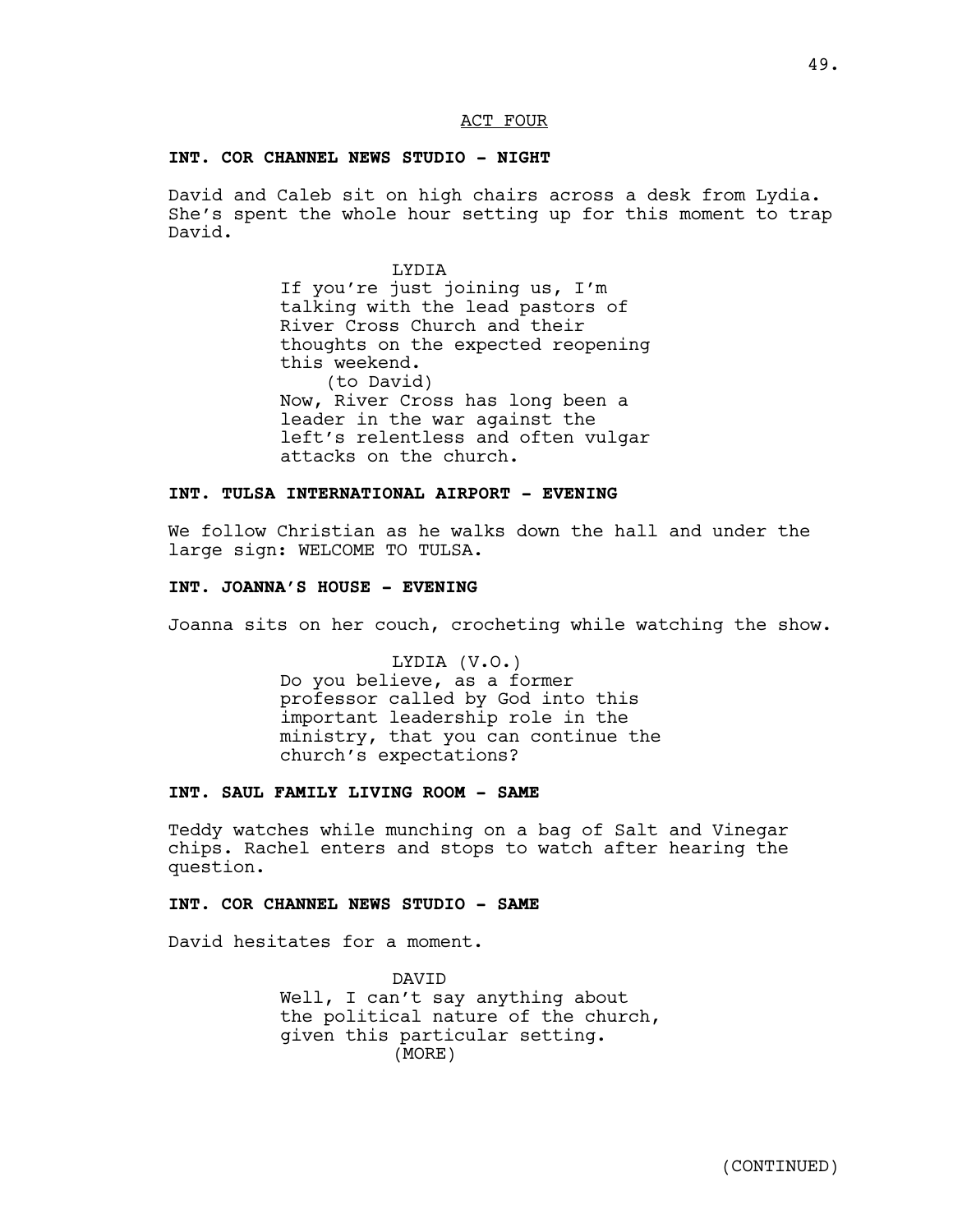However, I believe my responsibility is to act as a shepherd to the members of my church according the scriptures given to us by God. DAVID (CONT'D)

## **INT. LINCOLN'S LIVING ROOM - DAY**

Aphton and Claire sit closely together against the wall of the empty living room. They watch live streaming of the show on a laptop.

## **INT. COR CHANNEL NEWS STUDIO - NIGHT**

Lydia shows a sinister smile and glances at Caleb.

LYDIA And that responsibility demands the church upholds its position against the demonic forces smothering our country right now--

## **INT. LUXURY SUITE - NIGHT**

Christian turns on the television and crashes on the bed. The downtown Tulsa skyline looms through the open window.

The interview is showing on the television.

CALEB (V.O.) Exactly. It's a responsibility that we take very seriously at River Cross--

DAVID (V.O.) Well, only to a certain degree that's true, but I think the problem is more internal. The church is causing more damage to itself because--

LYDIA (V.O.) It's letting liberal ideology creep into its doctrine.

We PUSH into the television.

## **INT. COR CHANNEL NEWS STUDIO - CONTINUOUS**

With frustration setting in, David glances at Caleb then continues.

> DAVID No. Not necessarily. It's--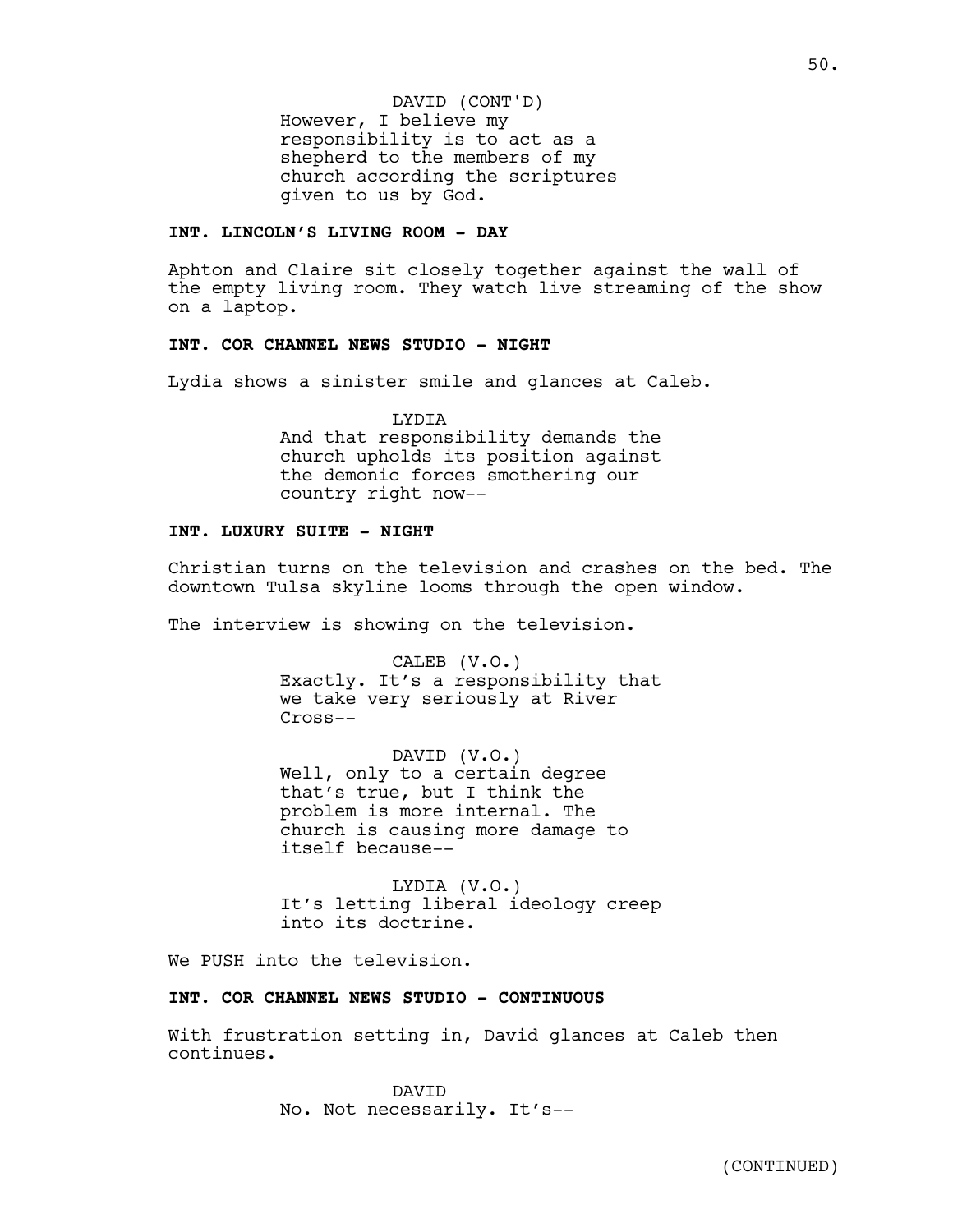**CALEB** 

We're making strong efforts to protect our church from allowing this misguided doctrine of tolerance to impact the role of the church.

Lydia grins at Caleb as David becomes annoyed. This clearly is not the agenda he was told.

> CALEB (CONT'D) As a strong soldier of God, our new senior pastor is fully capable of carrying out that task.

Lydia and Caleb look for David to respond.

## **INT. LINCOLN'S LIVING ROOM - SAME**

Claire jumps up.

CLAIRE They're totally setting him up!

APHTON

I know.

CLAIRE There's no way he can do that! He's not supposed to.

#### APHTON

I know.

## **INT. SAUL FAMILY LIVING ROOM - SAME**

Rachel sits next to Teddy and grabs the bag of chips from him.

> RACHEL You shouldn't have let him on this show.

TEDDY No. This is good for him. It's only going to get harder.

## **INT. COR CHANNEL NEWS STUDIO - SAME**

All eyes are still on David as he formulates his response.

DAVID Well--you make it sound so easy.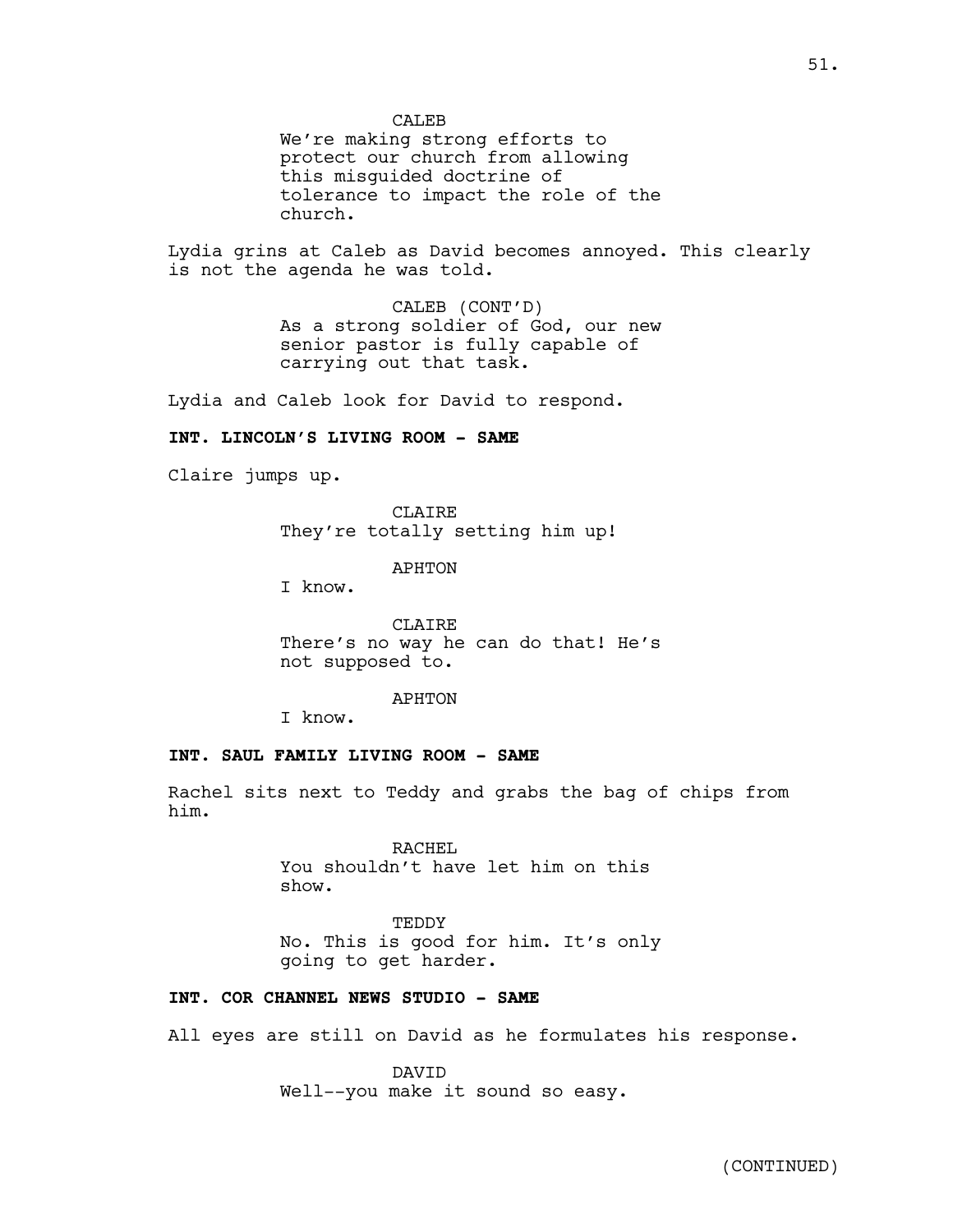Audience laughter. A momentary diffuse, but David is still really uncomfortable.

> LYDIA Mr. Evergreen, I believe you have a big announcement to make?

This catches Caleb and David off guard. Lydia gives Caleb a "go with it" nod.

## **INT. SAUL FAMILY LIVING ROOM - SAME**

Teddy starts to grab the chips back but stops at Lydia's question.

> RACHEL Did you know about any announcement??

Teddy shakes his head.

RACHEL (CONT'D) What is Caleb doing?

**INT. COR CHANNEL NEWS STUDIO - SAME**

Caleb glances at Lydia again for confirmation.

CALEB (unsure) I will be--

Then clears his throat.

 CALEB (CONT'D) I *am* announcing my decision to run for Oklahoma's Governor in the coming election.

The studio audience applauds.

LYDIA Congratulations! Let's go to commercial break.

As they go on break, David disconnects his Mic and starts to leave.

> LYDIA (CONT'D) Where the hell are you going?!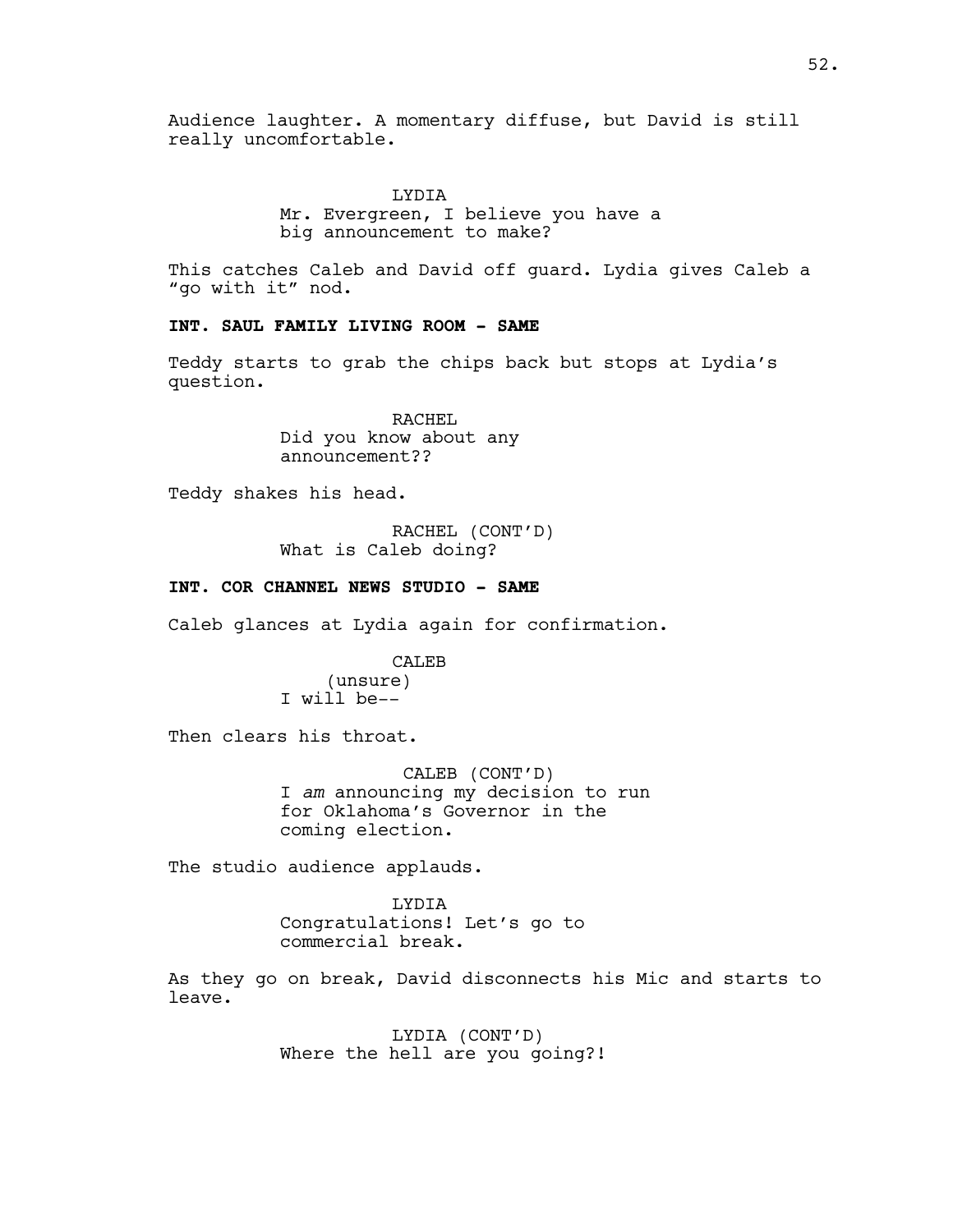## **EXT. STUDIO - MOMENTS LATER**

Caleb follows David to his car.

CALEB What do you think you're doing?!

DAVID I didn't sign up for this.

CALEB For what? Being a pastor or a follower of Christ?

DAVID Waging war against the liberals and sinners has never been effective!

CALEB Oh grow up! The church *is* at war! And has been for centuries.

DAVID Why governor? Why didn't you tell me?

CALEB The world is not a peaceful place. Sometimes loving your neighbor means correcting him. The time for tolerance is over, Mr. Lincoln. You're either wearing the armor of God or the damage it inflicts.

HOLD ON David as Caleb walks back toward the studio.

## **INT. DAVID'S OFFICE - NIGHT**

David sits at his desk working on his sermon notes. Frustrated, he stops typing and paces around the room. Then glances out the window.

DAVID'S POV:

He looks toward the campus and sees the Lion statue, all lit up, in the center of the grounds.

RETURN TO SCENE

Then goes back to his desk and begins to pray.

DAVID God, give me wisdom and clarity.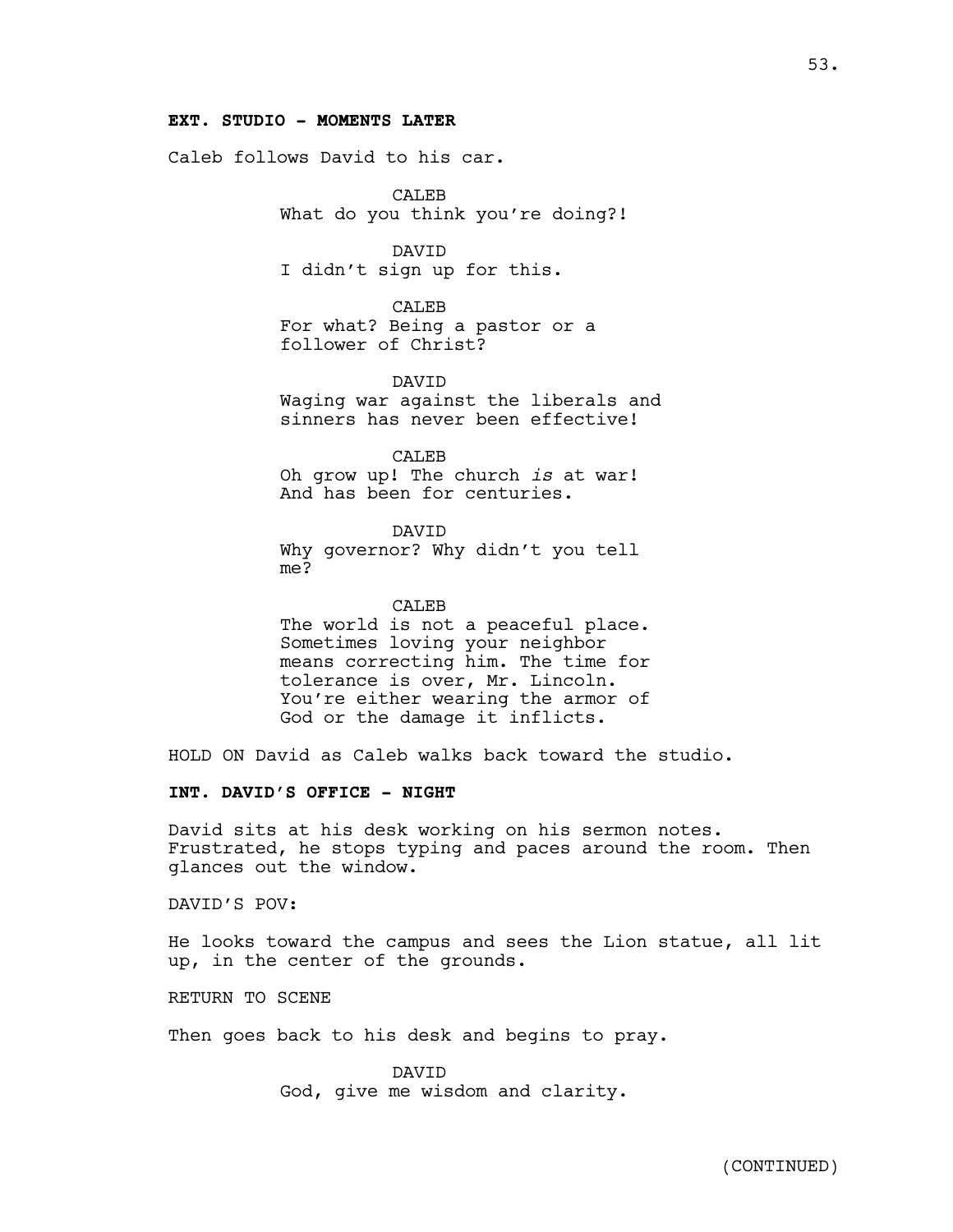He stops for a moment and opens his bible to Psalms 57. He reads it aloud.

## **INT. UPSCALE RESTAURANT - CONTINUOUS**

Lydia introduces Caleb to THREE POLITICIANS at a dinner table.

> DAVID (V.O.) *"My soul is among lions; and I lie even among them that are set on fire, even the sons of men, whose teeth are spears and arrows, and their tongue a sharp sword.*

One of the politicians hands Caleb a campaign packet.

DAVID (V.O.) *They have digged a pit before me, into the midst whereof they are fallen themselves.*

## **INT. DAVID'S OFFICE - RETURN TO SCENE**

David returns to his desk.

DAVID *My heart is fixed, O God...I will sing and give praise.*

He closes the bible and leans back in his chair. Then goes back to his notes.

## **INT. SAUL FAMILY KITCHEN - MORNING**

TITLE CARD: SATURDAY

Teddy is trying miserably to cook himself breakfast. He hears the front door open and Elizabeth's voice.

> ELIZABETH (O.S.) I really think you should open with a strong traditional hymn, like "The Old Rugged Cross" then something modern.

RACHEL (O.S.) We've already rehearsed the set.

They enter the kitchen to see Teddy struggling. Rachel is pulling a mid-sized SUITCASE.

> RACHEL (CONT'D) Look who I brought.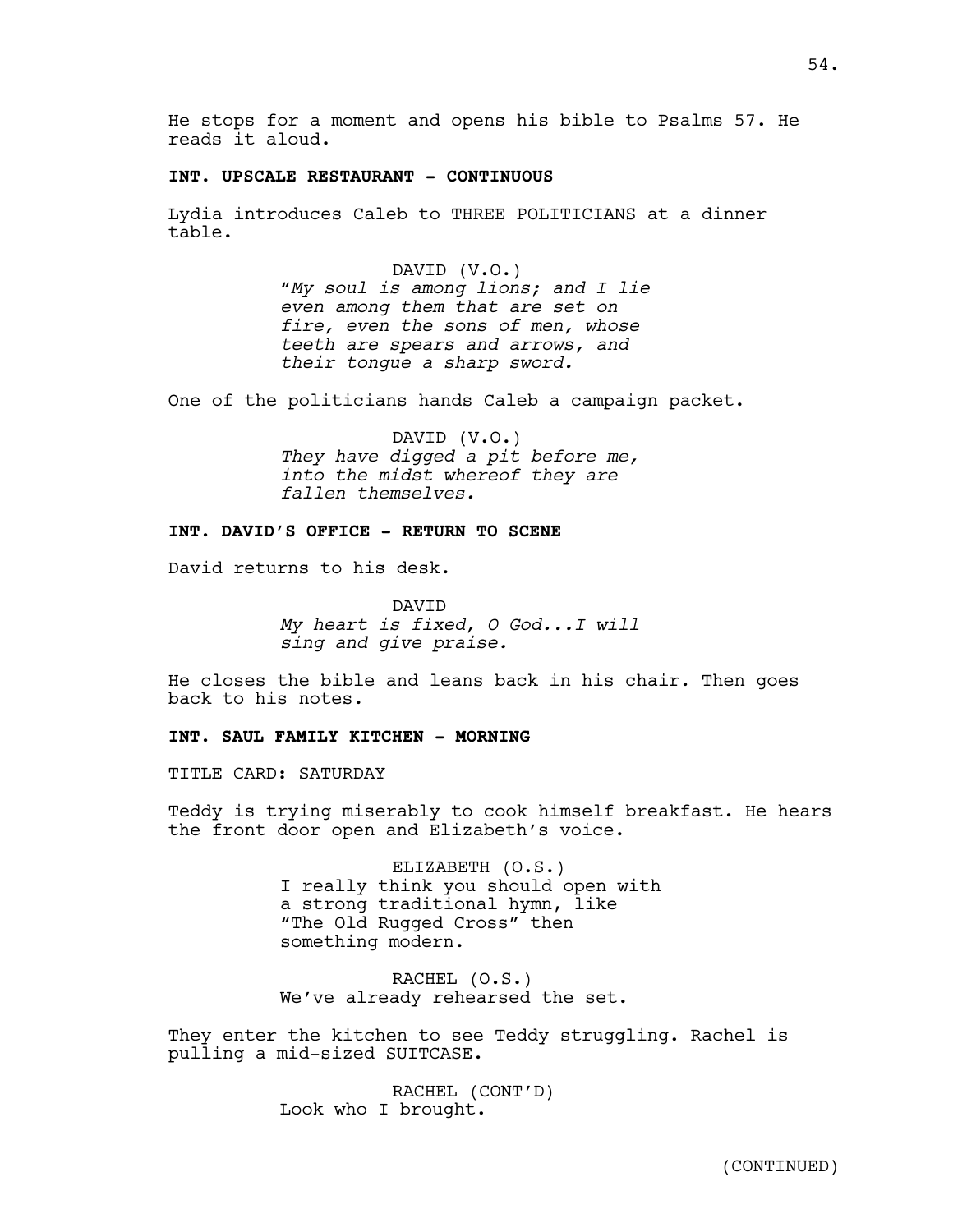**TEDDY** (to Elizabeth) Welcome back. Bacon or sausage.

Elizabeth looks at Teddy wearily.

ELIZABETH I miss my kitchen. And when this is over, I want a divorce.

#### TEDDY

(beat) Fair enough. For now let us break bread.

RACHEL On a lighter note, I got into the music and drama program at ESU.

ELIZABETH Of course you did, honey. That wasn't the point.

She takes the suitcases from her and exits.

TEDDY I'm proud of you.

Rachel studies her father for a moment.

RACHEL Did you really love her?

TEDDY Your mother and I have a very--

RACHEL

Not her.

TEDDY (returns to cooking) Yes.

Rachel exits.

## **EXT. TULSA INTERNATIONAL AIRPORT - MORNING**

The sky is overcast with dark clouds.

## **INT. TULSA INTERNATIONAL AIRPORT - CONTINUOUS**

Aphton and Claire walk through the hall to see David waiting. Claire rushes toward him.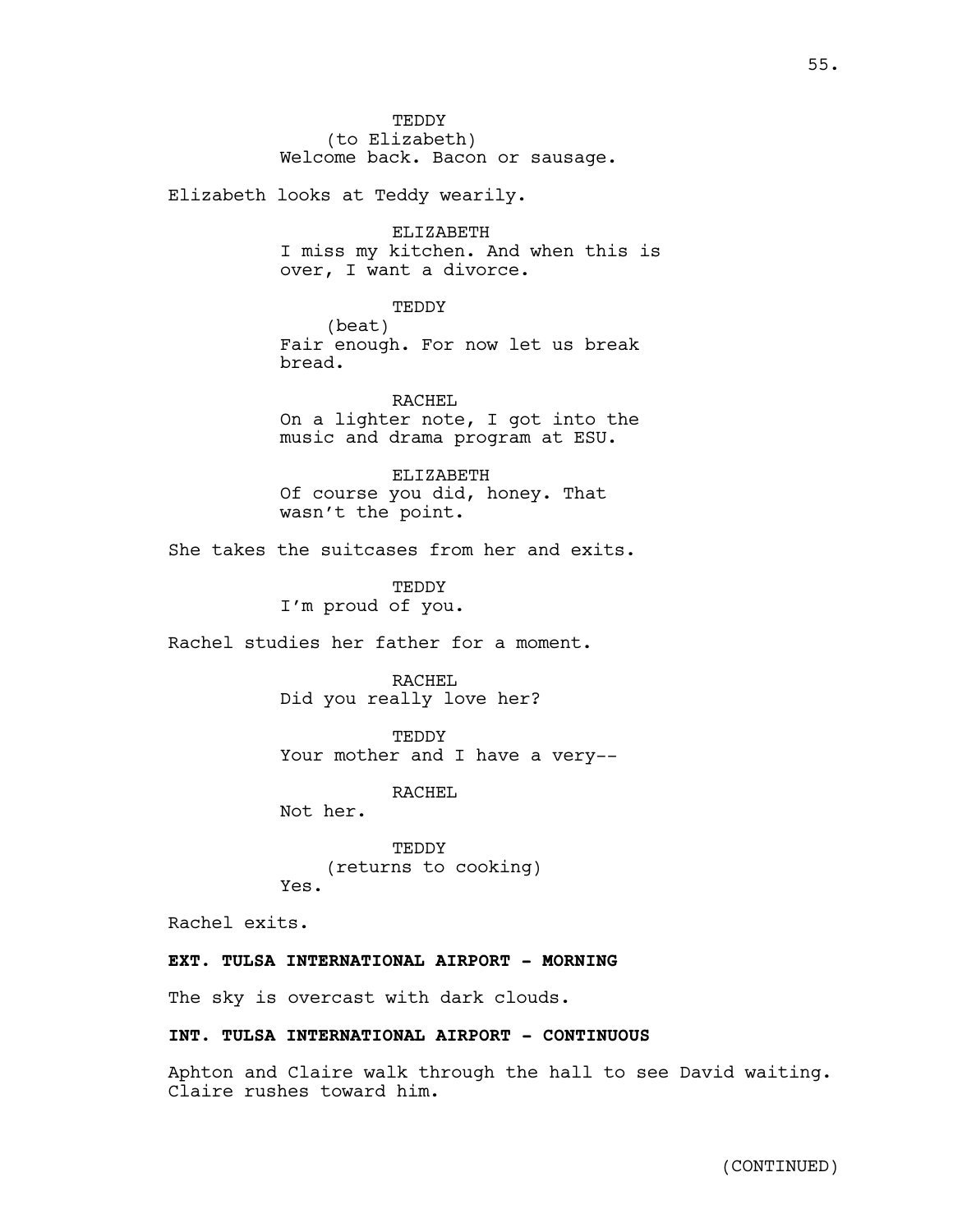DAVID Thank God you're here.

CLAIRE I miss the sun and the beach.

DAVID

I know. (to Aphton) How was the flight?

APHTON

Bumpy.

DAVID

Yours too?

CLAIRE'S POV:

Through the WINDOW she sees *the EXACT SAME BOLT OF LIGHTNING from her dream, strike the church auditorium* on the horizon.

HOLD ON Claire's worry as we...

END OF ACT FOUR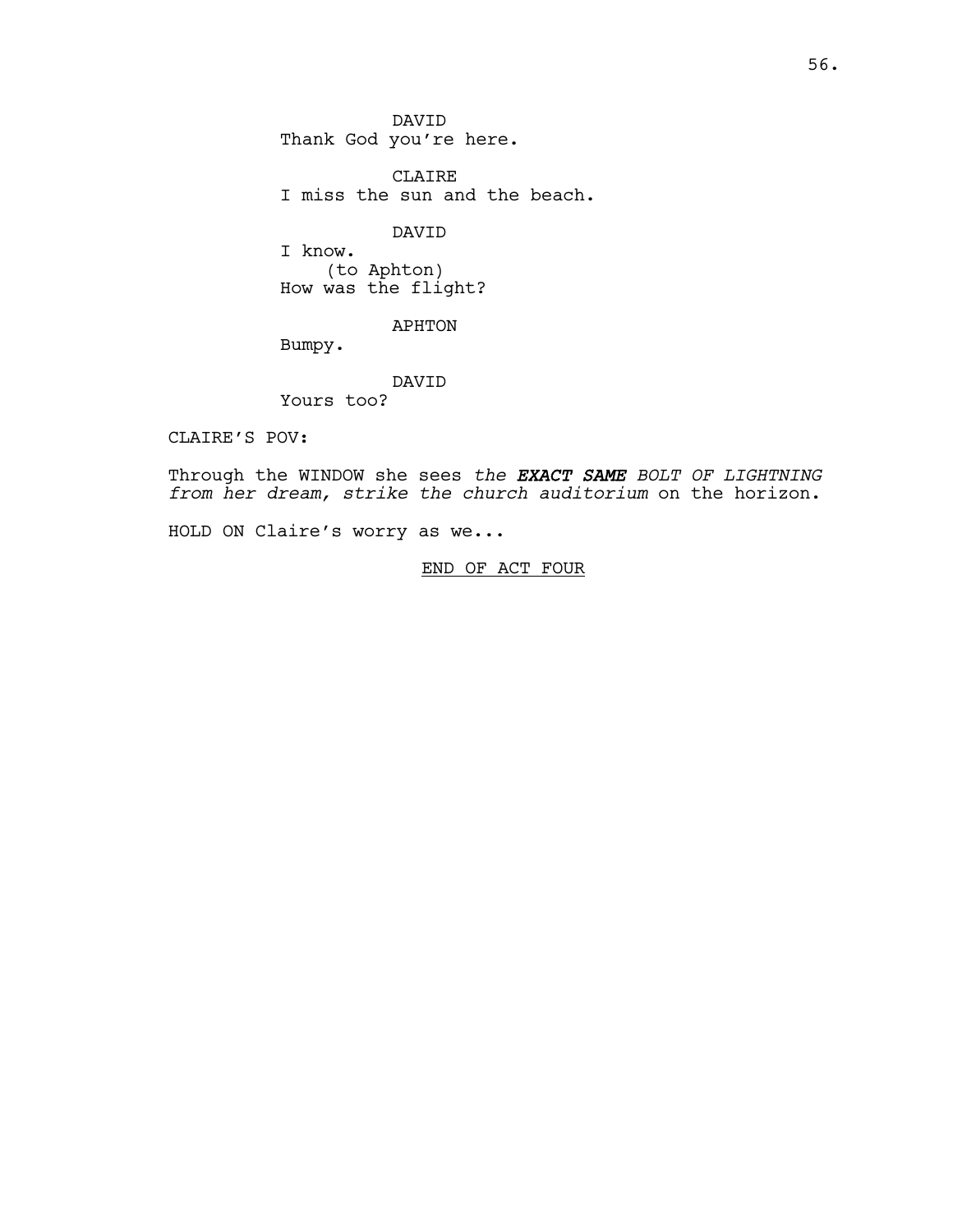## ACT FIVE

## **EXT. TULSA COUNTY - NEXT MORNING**

Aerial shot of a WALL CLOUD forming.

TITLE CARD: SATURDAY

## **INT. PASTORAL LOUNGE - CONTINUOUS**

David and the staff are gathered around.

ALAN One has already landed in Jenks and the Doppler radar is showing another storm.

Caleb glances at David.

DAVID I'll make the call to Channel 2 News. There's no need to risk it. We'll open tomorrow.

## **EXT. TULSA COUNTY - NIGHT**

Aerial shot as the TORNADO SIREN goes off.

## **INT. JOANNA'S HOUSE - CONTINUOUS**

David, Aphton, and Claire rush downstairs to meet with Joanna. The house is dark and Joanna has a flashlight and a small radio giving the News.

> JOANNA We can fit in the bathroom.

They rush into the bathroom and close the door.

## **EXT. RIVER CROSS CHURCH - NIGHT**

A moment of silence, then the sound of POWERFUL WINDS rush through the church grounds. Trees are bent. Debris rushes through the parking lot and toward the main building. Light fixtures begin to fall under the power of the winds.

The TORNADO is upon it.

## **INT. JOANNA'S HOUSE - BATHROOM - CONTINUOUS**

The family is snug close. Claire begins to panic.

57.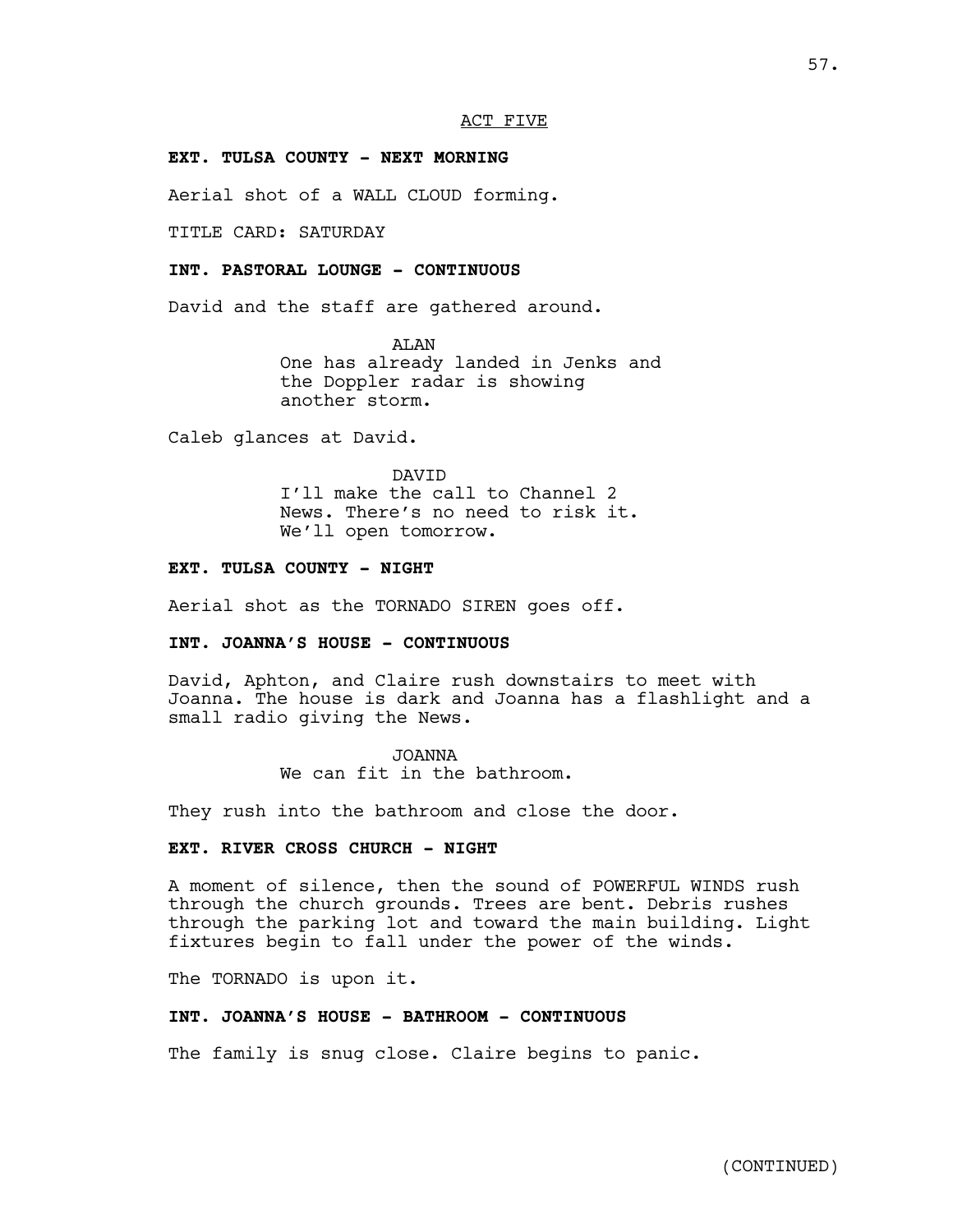**CLAIRE** Dad. I'm sorry. I didn't know the nightmares--

David holds her close and she begins to weep as the winds pick up speed.

#### **EXT. EDWARD SAUL UNIVERSITY - SAME**

The university campus experiences the same disaster.

CLOSE ON the Golden Lion as it stands still against the wind pressure and flying debris.

## **EXT. CHURCH GROUNDS - NEXT MORNING**

TITLE CARD: SUNDAY

It's a bright and clear morning.

ESU RADIO (V.O.) Good morning, Tulsa. I hope everyone was able to keep safe from the tornado last night. Fortunately, there were no casualties.

VARIOUS SHOTS of the aftermath. Tree branches and various debris cover the parking lot. Most of the windows on the main building are destroyed. Most of the damage is done on the front of the building.

> ESU RADIO (V.O.) We've been told that River Cross will be holding services today. So if you can make it, please, please do. Stay tuned for more commercial free music.

David walks through the halls and lobby, glaring at some of the tornado damage. SUN RAYS stream through the broken windows. There's significant window damage and debris all along the hallways.

AUDITORIUM ENTRANCE

David sees that the doors have been damaged as well. He beats his way through the doors with a large piece of debris and stumbles through.

## **CHURCH AUDITORIUM - MOMENTS LATER**

David is sitting in the front pew. His suit is stained with dirt and sweat.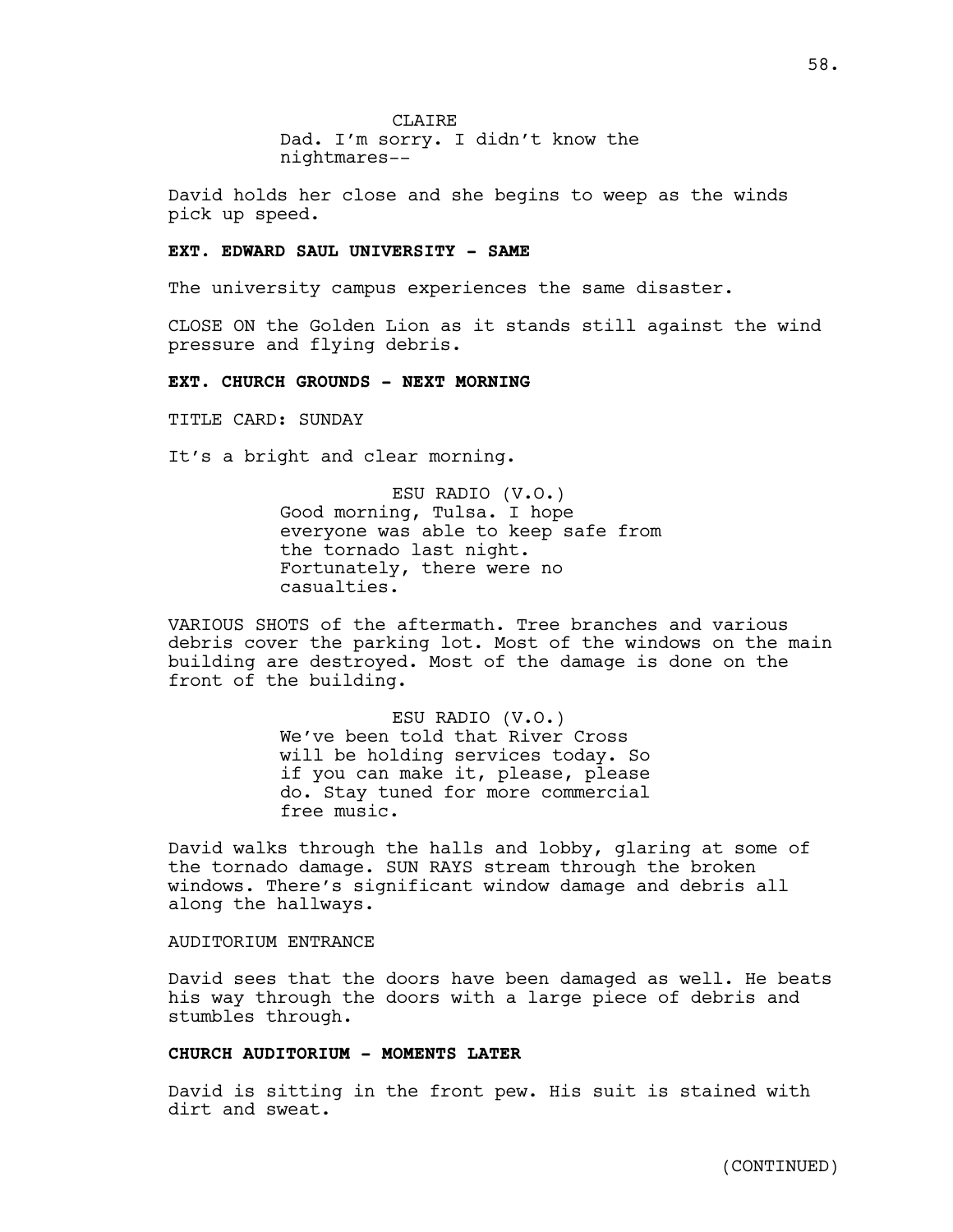David looks over his lecture notes and checks his watch. Finally, he gets up as someone walks through the entrance. Aphton and Claire, in Sunday best, walk toward him. Then Alan and Joanna.

## ALAN

It needed remodeling.

Alan picks up a piece of broken wall and smiles at David. Claire pensively takes in the scene of damage and the size of the auditorium. Then glances at David.

> DAVID (to Claire) It's okay.

APHTON Well, there's still a pulpit.

She kisses David and finds a seat in the front row with Claire and Joanna.

Rachel enters. Everyone watches her.

RACHEL Hi, I saw more people coming in the parking lot.

Noah enters with a group of STUDENTS following behind him.

RACHEL (CONT'D) I brought some guys from the soccer team to help clean up. Maybe after you give your message, we could start cleaning.

DAVID

Okay. (to the boys) Thanks guys.

NOAH No problem.

## **JUMP CUT TO**

David stands down from the podium and stage to address the small but growing congregation. His family, along with Rachel, Noah, and Alan sit in the front row.

Caleb sneaks in from the back as he begins.